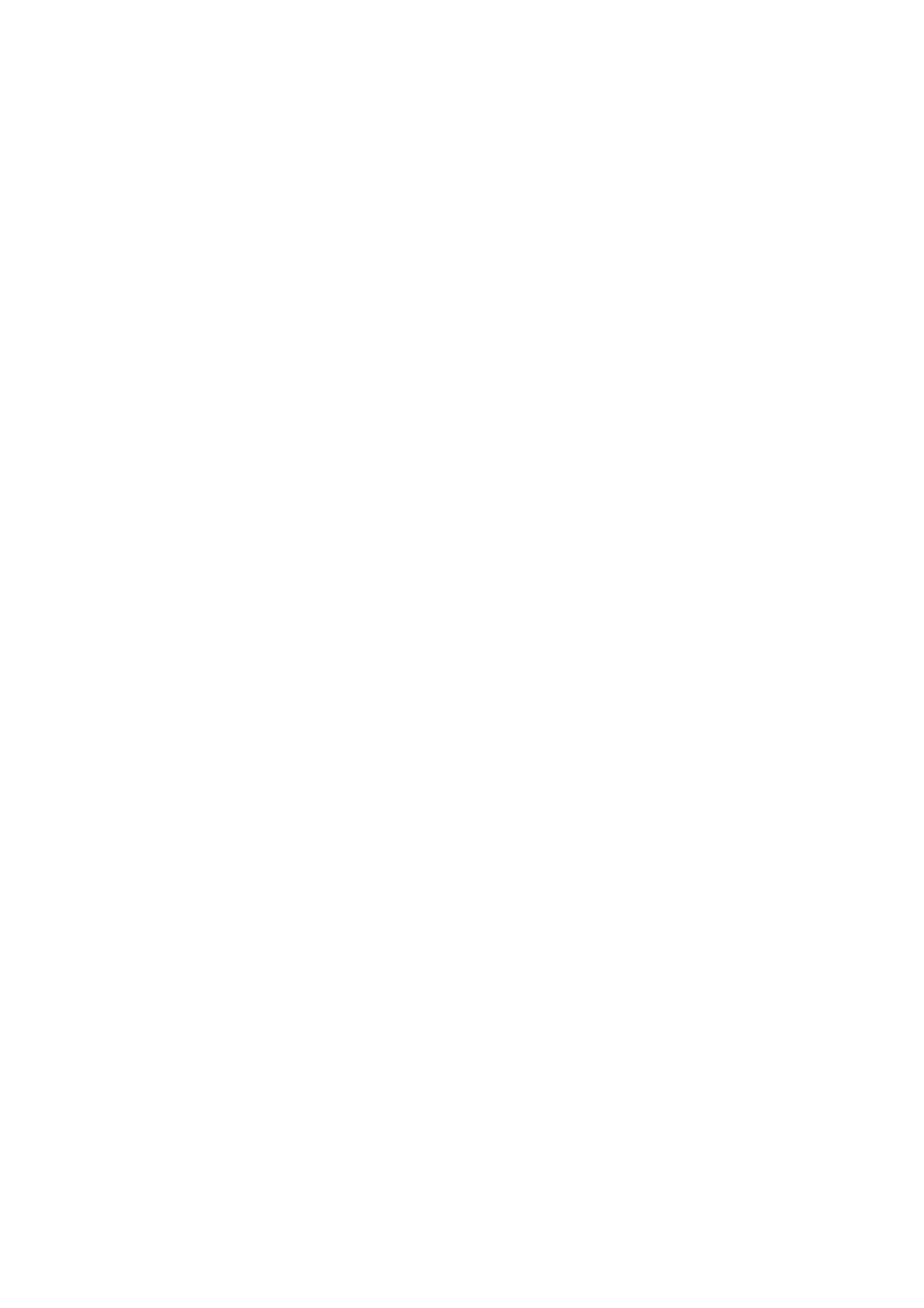**Geographical Agglomeration: the Case of Belgian Manufacturing Industry**

L. Bertinelli<sup>1</sup>, J. Decrop

November 2002

<sup>1.</sup> Center for Operations Research and Econometrics (CORE), UCL.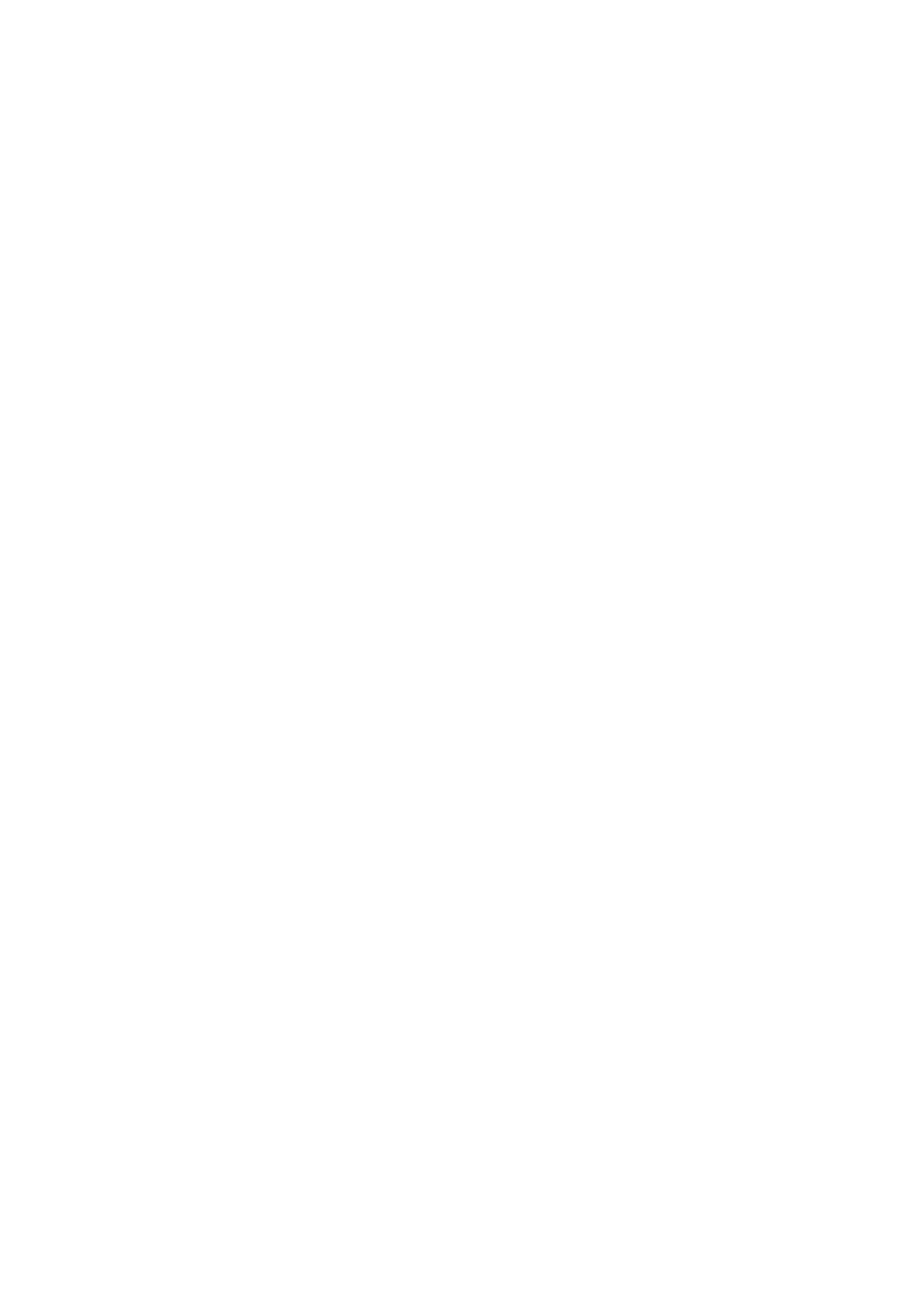

# **Federal Planning Bureau**

The Belgian Federal Planning Bureau (FPB) is a public agency under the authority of the Prime Minister and the Minister of Economic Affairs. The FPB has a legal status that gives it an autonomy and intellectual independence within the Belgian federal public sector.

FPB's activities are primarily focused on macroeconomic forecasting, analyzing and assessing policies in economic, social and environmental fields.

# **Internet**

URL: http://www.plan.be

E-mail: contact@plan.be

# **Publications**

Publications:

*The Economic Forecasts The "Short Term Update"*

Planning Papers (recent publications)

*giving the results of policy analyses and assessments*

- *91 Verkenning van de financiële evolutie van de sociale zekerheid 2000-2050 De vergrijzing en de leefbaarheid van het wettelijk pensioensysteem* M. Englert, N. Fasquelle, M.-J. Festjens, M. Lambrecht, M. Saintrain, C. Streel, S. Weemaes - January 2002
- *92 De administratieve lasten in België voor het jaar 2000 Eindrapport* Greet De Vil, Chantal Kegels - January 2002

Working Papers (recent publications)

- *10-02 Towards E-Gov in Belgium* H. Van Sebroeck - September 2002
- *11-02 Monetary policy in the euro area Simulations with the NIME model* E. Meyermans - October 2002
- *12-02 Constructing Productive ICT Capital Stock Series for Belgium* T. Pamukçu, W. Van Zandweghe - October 2002
- *13-02 Stedelijke woondynamiek van de Belgische bevolking en haar gezinnen* D. Devogelaer - November 2002

Citations should refer to the publication, mentioning the author(s) and the date of publication.

Responsible Editor Henri Bogaert Legal Depot: D/2002/7433/28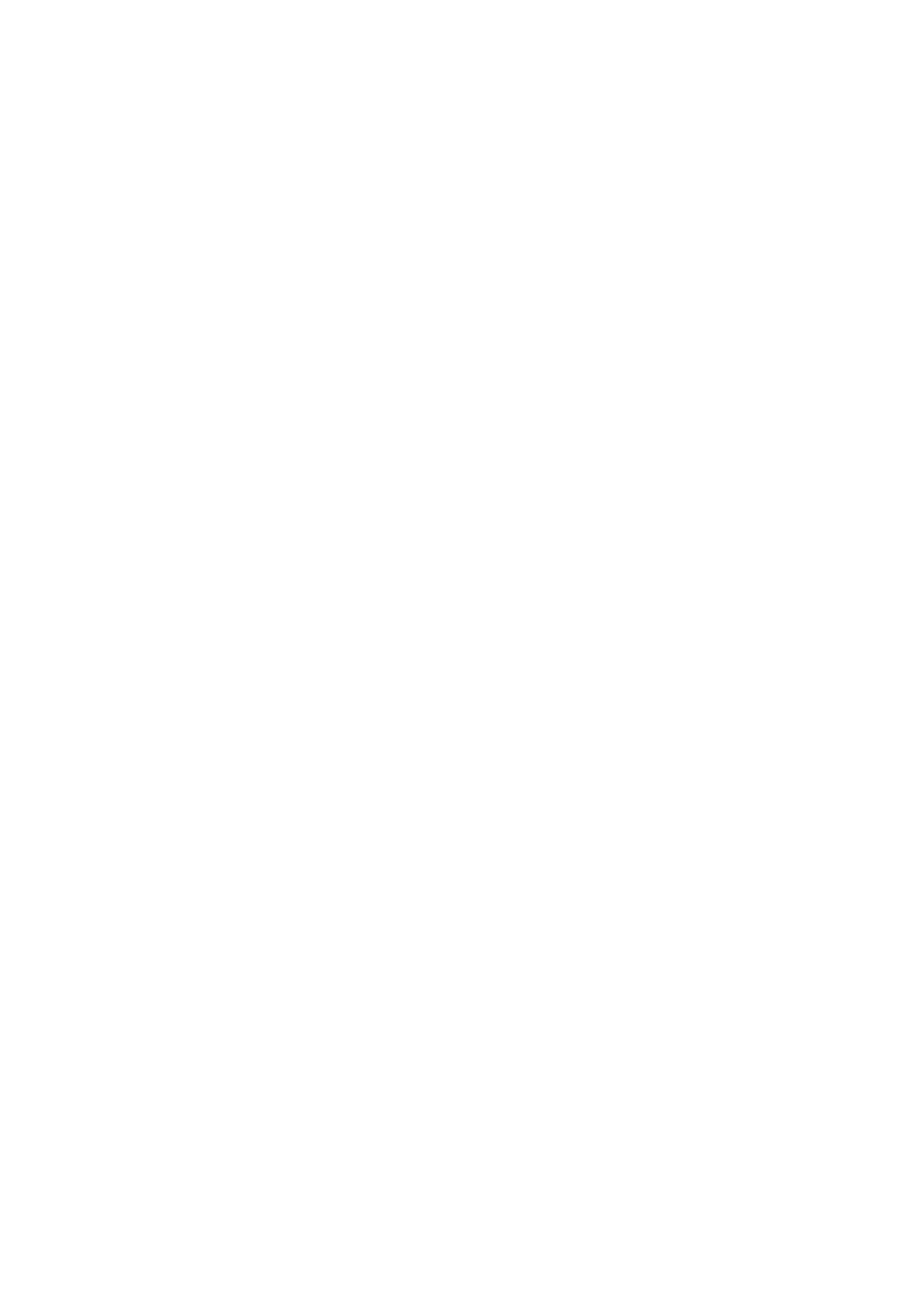# **SANARA SER**

# **Table of Contents**

|    | <b>Executive summary</b>                               | 1  |
|----|--------------------------------------------------------|----|
|    | <b>Introduction</b>                                    | 3  |
|    | Measures of geographical concentration                 | 5  |
|    | Ellison-Glaeser index<br>А.                            | 6  |
|    | Maurel-Sédillot index<br>В.                            | 7  |
| II | Description of the data and geographical units         | 9  |
|    | Data description<br>А.                                 | 9  |
|    | Some descriptive features<br>В.                        | 9  |
|    | C. Geographical units                                  | 13 |
| Ш  | Geographical concentration of manufacturing in Belgium | 17 |
|    | Main results<br>A.                                     | 17 |
|    | Scope of spillovers across industries<br>В.            | 22 |
|    | Agglomeration and plant scale<br>C.                    | 24 |
|    | Regional outcomes<br>D.                                | 26 |
|    | Agglomeration and spatial autocorrelation<br>Е.        | 30 |
|    | <b>Further steps</b>                                   | 33 |
|    | <b>Bibliography</b>                                    | 35 |
|    | <b>Appendix</b>                                        | 37 |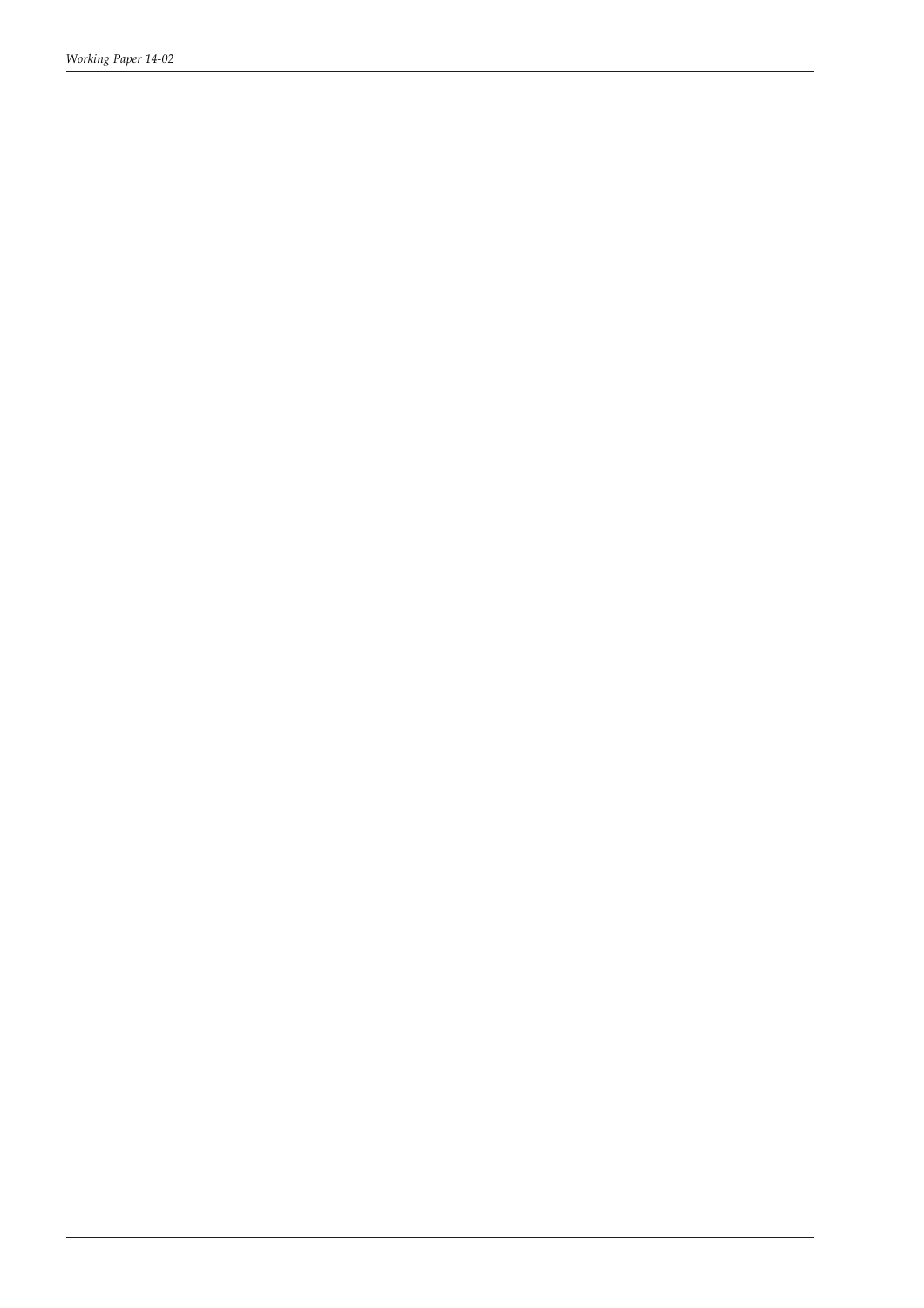# **Executive summary**

The aim of this working paper is to carry out a descriptive analysis of the geographical concentration of the manufacturing sector in Belgium. This work is part of the study on the impact of information and communication technologies (ICT), on the geographical concentration of economic activities in cities, which is being financed by the  $SSTC<sup>1</sup>$ . This paper is closely related to a first working paper on this subject, which analyzes the geographical agglomeration patterns of all economic activities $^2$ , but takes a more technical approach and gives a more detailed picture of industrial agglomeration.

This paper is focused on the manufacturing sector, from which geographical agglomeration of sectors of activity is analyzed at a fine industrial level, i.e. NACEBEL 4-digit industries. To assess the degree of concentration, individual plant data on wage and salary earners is used, with a relatively fine geographical breakdown (districts and townships). The short period of investigation (1997-2000) is informative from a descriptive point of view, but one must remain very cautious when it comes to addressing policy issues, which is not at all the primary aim of this paper.

We know from literature that most countries' economic activities are concentrated in a few areas, including cities. This is also the case in Belgium. When comparing manufacturing with overall employment patterns, it seems that the manufacturing sector as a whole is much more concentrated. Using manufacturing employment as a benchmark, we compute the geographical concentration for each NACE' industry. The major findings of this paper are:

- about one third of all NACEBEL 4-digit industries can be considered as highly concentrated. We find that the activities showing high levels of concentration are not specifically high-tech industries, but also traditional industries;
- evolution of the concentration patterns of industries from 1997 to 2000 is rather stable, which can be seen as the inertia of geographical concentration patterns in most sectors;
- some sectors do show large variations in their concentration index for the period under investigation, including high-tech industries, but these are rather small sectors with a small number of plants.

We further analyze a number of specific problems, which arise when studying concentration patterns at specific geographical and industrial disaggregated levels. First, we try to assess whether broad industries (NACEBEL 2-digit) are concentrated because of the concentration within or across their sub-industries (NACEBEL 4-digit). For most industries, concentration within sub-industries is

<sup>1.</sup> Service federal des affaires scientifiques, techniques et culturelles. Contract S2/64/01.

<sup>2.</sup> See Decrop (2002).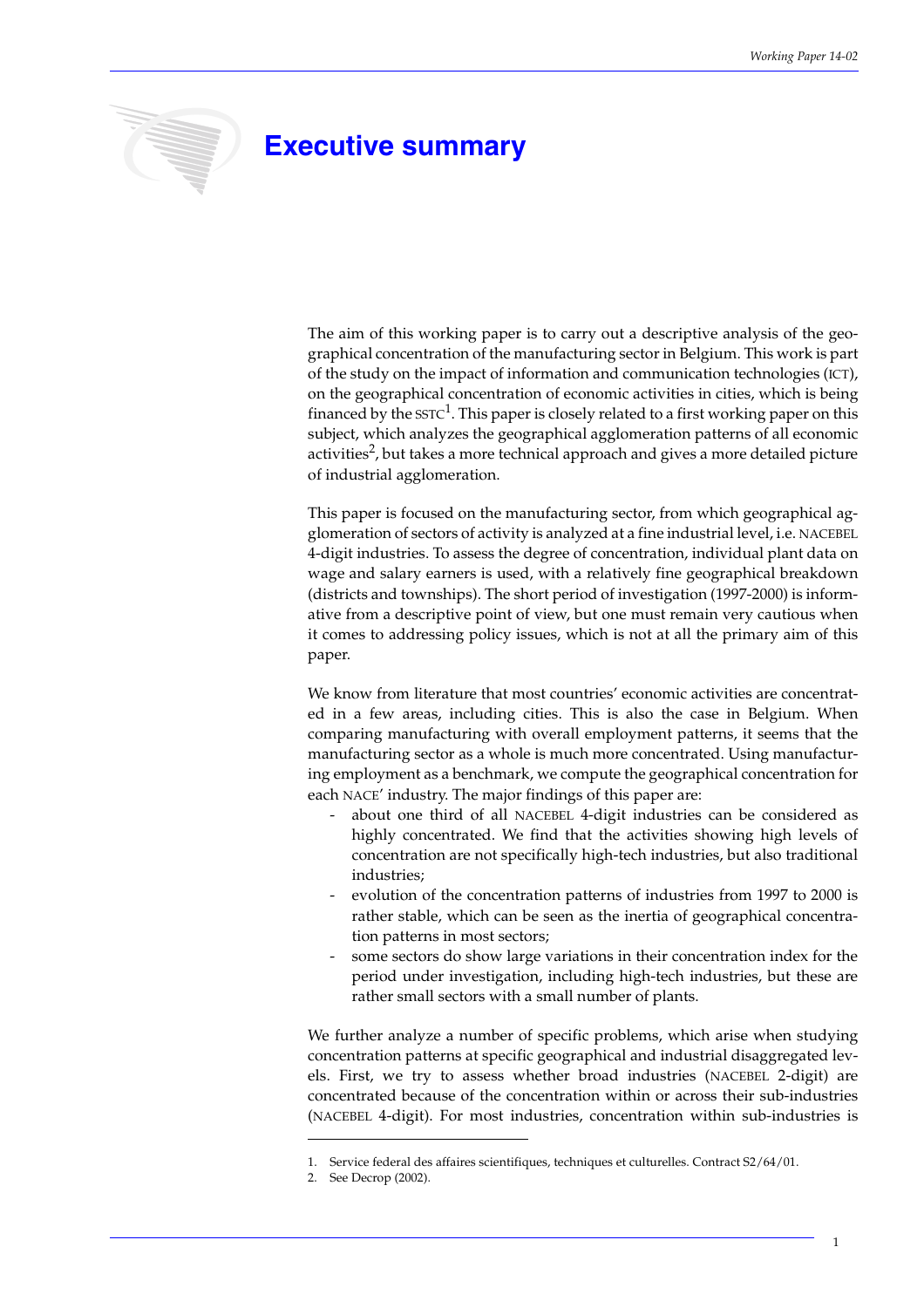prevalent, which is an argument in favour of the presence of localization economies. Four industries, however, do highlight significant concentration across subindustries: textile, clothing, printing and publishing and precision instruments. The results for these industries are consistent with the importance of diversity in clusters of activity, as suggested by some authors<sup>1</sup>.

We also study the relation between agglomeration and plant scale, which appears to be positive: "hard-core" manufacturing, which generally takes place in large plants, seems to be more geographically concentrated than smaller plants within the same industry.

When we consider regional outcomes, it can be shown that Flanders has a more dispersed pattern than Wallonia, where manufacturing activity is concentrated in a few hot spots. Part of the explanation for this lies in the 'history' of the two regions and their different pathways to industrialization. This is reflected in the diverging mix of industries between the two regions, as well as the different degrees of concentration of the same industries.

Finally we study the issue of spatial autocorrelation on a fine geographical scale, namely townships. Autocorrelation tries to assess the degree of value similarity between neighbouring geographical units. It can be shown that a large majority of industries (95%) exhibit positive spatial autocorrelations, 30% of which are significant. The geographical scope of agglomeration within these industries does not seem to be captive within small geographical units, but extends beyond them (at distrilocalizationct and even maybe larger level).

All in all, this paper provides some descriptive features with respect to agglomeration in the manufacturing industry. Although the study gives some hints about potential explanatory factors, the intention is not to build an explanatory framework $^2$  or to suggest policy measures. Further research into these fields is to be expected.

<sup>1.</sup> See Feldman and Audretsch (1999).

<sup>2.</sup> For example, the question of the source of agglomeration, natural advantages *vs* dynamic externalities, is not investigated here.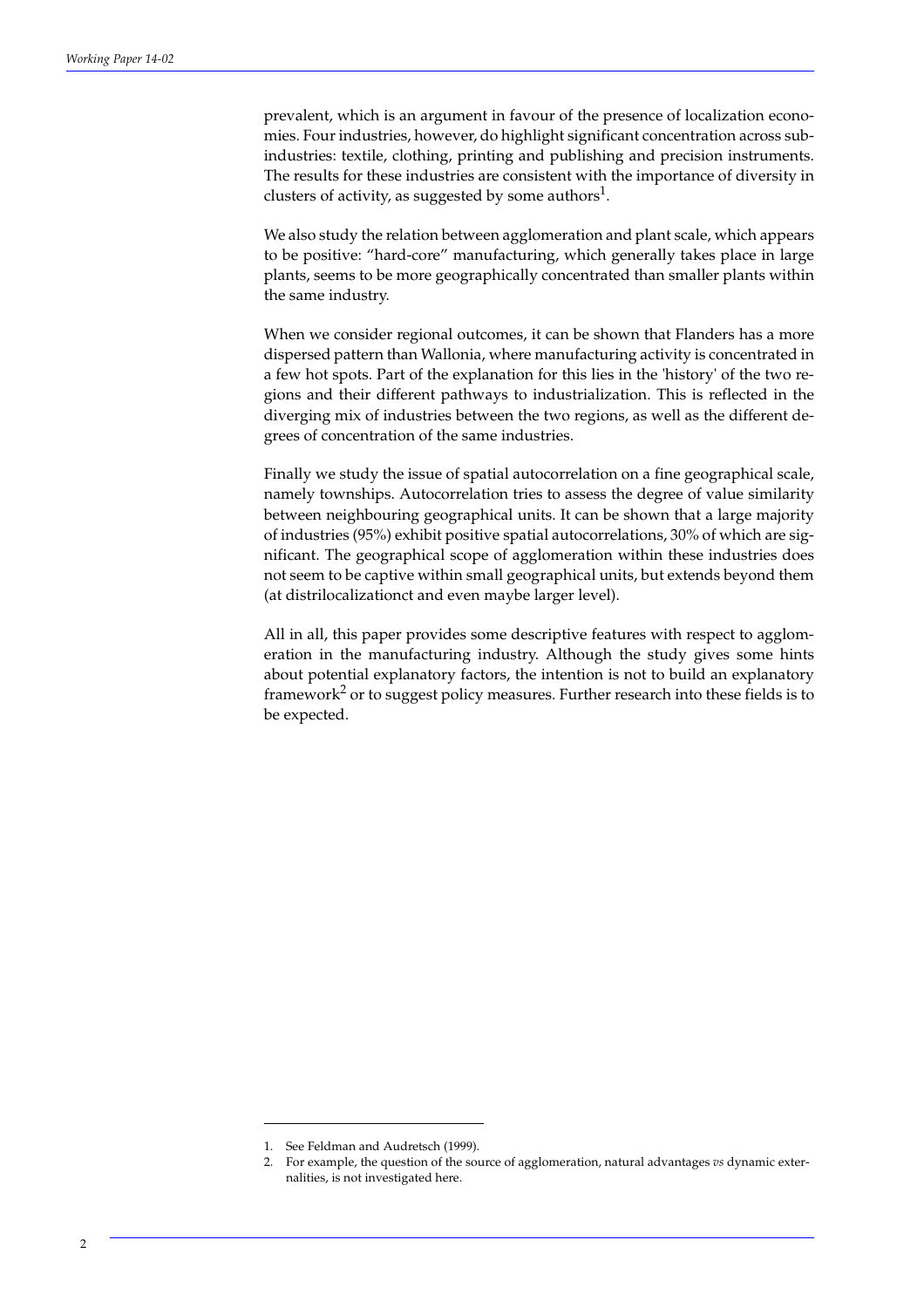

# **Introduction**

About a decade ago, Krugman (1991) mentioned the 'New Economic Geography'. Although many of Krugman's ideas were actually not as new as he pretended, at least, he presented them in a coherent way and made them popular among professional economists (see for instance Neary (2001) for a synthesis). The basic idea starts from a model in which economic activity is uniformly distributed across space. Krugman shows, in a monopolistic competition setting, that through market forces (what he calls forward/backward linkages), a tiny modification in the perfectly symmetrical equilibrium may foster a snowball effect, leading to a highly skewed distribution of economic activity across regions. More generally, these forward/backward linkages are part of what are generally referred to as Marshallian externalities. Local interaction between producers (knowledge externalities), between workers (labor market pooling) and between intermediary and final producers, on the one hand, and final producers and consumers, on the other hand (forward/backward linkages) may lead to gains from proximity.

There is plenty of evidence of concentration of economic activities, reaching from case studies (i.e. Route 128 and Silicon Valley in the United States (Saxenian (1996), the Blue Banana in Europe etc.) to empirical work, such as Glaeser et al. (1992), Ciccone and Hall (1996), Rauch (1993) and many more. Studies supporting the existence of agglomeration economies were largely carried out in the 1970s and 1980s (Tabuchi (1986), Moomaw (1981), Sveinkauskas (1975),…). In relation to these agglomeration economies, an interesting debate emerged in this context in the 1990s: does specialization or diversity favour agglomeration economies? This is a very old question indeed. Hoover (1937) referred to localization and urbanization economies to characterize both these phenomena. The issue has already been addressed in McLaughlin (1930), but was formally treated in Glaeser et al. (1992) and Henderson et al. (1995) in a dynamic framework. This debate on specialization vs. diversity has some direct relevance to policy. Indeed, agglomerations of people and economic activity, besides the gains mentioned above, also give rise to certain costs, which are generally referred to as congestion costs. Thus, if agglomeration economies mostly arise from intra-industry interactions, political decision- makers should favour the rise of specialized clusters, so as to maximize these agglomeration economies in comparison with the congestion cost. On the other hand, when inter-industry cross-fertilization prevails, diversified clusters of economic activities should be fostered.

From a theoretical point of view, the major conclusion in models of economic geography predicts that agglomeration forces will increase when transportation costs decline. One way of interpreting this result is to say that economic integration fosters regional inequalities. Hence, in view of the amounts of money spent by countries and at European level to promote spatial equity, the need to measure geographical concentration is of prime importance. The refined methods, used to give empirical content to spatial concentration, therefore extend far beyond the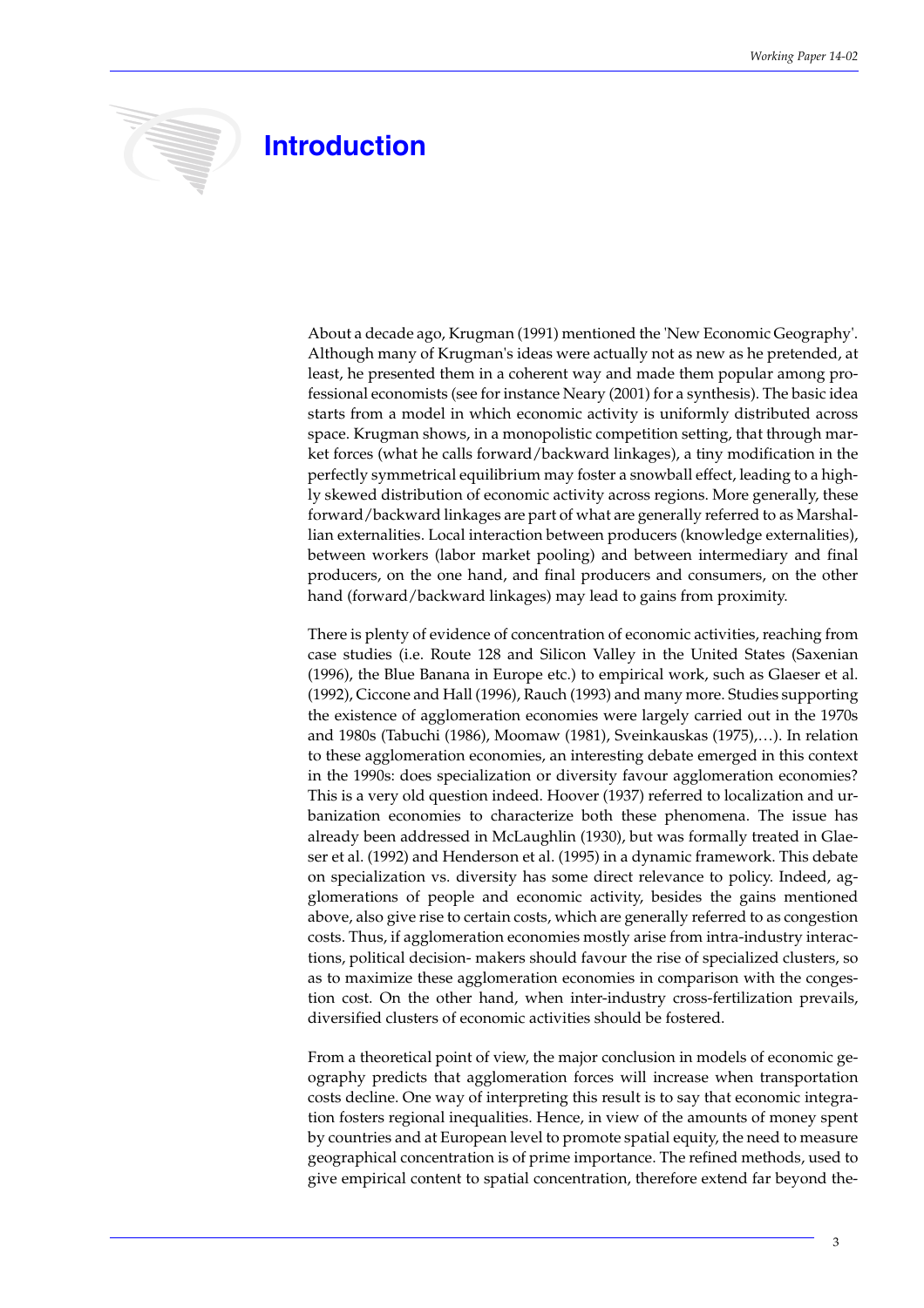oretical considerations and should provide political decision-makers with a map of what geographical concentration actually is, before considering any measures of spatial equity.

This study will therefore not provide any guidelines in relation to the determinants of agglomeration or its consequences, but only a description of the actual situation as for the geographical concentration of manufacturing activity in Belgium. It is a preliminary but necessary step to obtain a positive analysis. The rest of the paper is drawn up as follows: section 1 provides some measures of geographical concentration, followed by a brief description of the data in section 2. Section 3 provides our main results of geographical concentration as well as some extensions.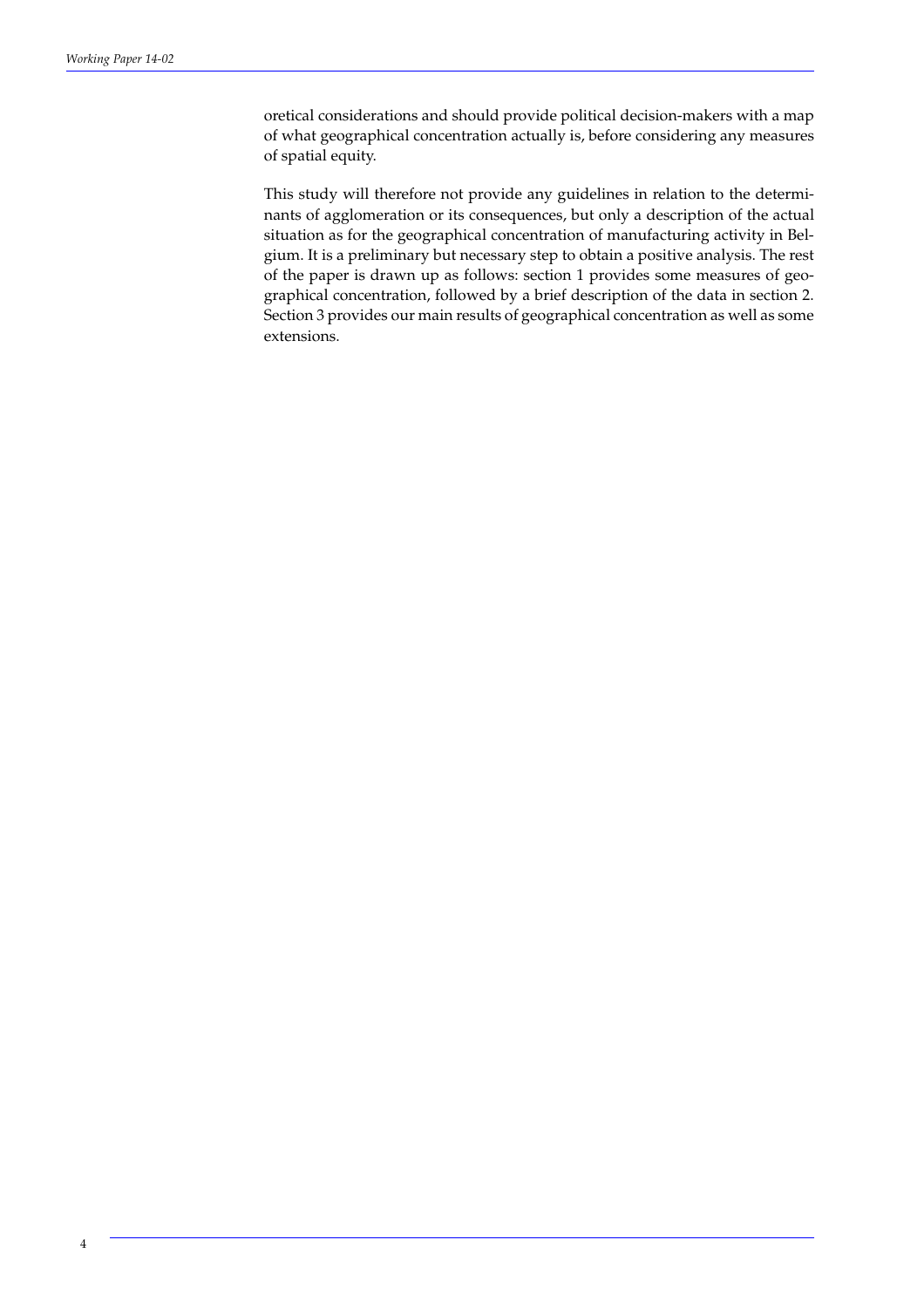

### **I Measures of geographical concentration**

Recently, Duranton & Overman (2001) have shown that it is possible to treat space continuously instead of using an arbitrary collection of geographical units. As such, they are able to precisely develop distance-based measures of localization and to assess their statistical significance. To do this sort of analysis, it is necessary to have spatial *X* and *Y* coordinates of plants. Unfortunately, in Belgium, the smallest geographical units for which plant and employment data are available are the townships, making it impossible to apply the methodology of both authors. We are thus forced to use predefined geographical units, as in many other studies. In the following, we present the main indices. However, contrary to other papers, the aim of this paper is not to present a new measure of geographical concentration.

In the empirical literature, many measures of economic concentration have been proposed. We can classify them by means of three criteria (see Devereux et al., 1999):

- Is it a gross or net measure of geographical concentration? Other things being equal, geographical concentration of an industry tends to be higher if the industry is composed of a few large plants. Gross indices of geographical concentration do not take industrial concentration of industries (i.e. plant size distribution within industries) into account, while net indices of geographical concentration neutralize industrial concentration. The former ones are typically Gini-like indices, whereas the latter are used by Ellison-Glaeser and Maurel-Sédillot. Henceforth, we speak of geographical concentration for gross indices, and geographical agglomeration for net indices;
- Do the indices rely on a theoretically or statistically based model? This criterion allows us to distinguish two net indices of agglomeration: the Ellison-Glaeser index is based on a theoretical model of natural advantages and spillovers, while the Maurel-Sédillot one relies on a statistical approach;
- What is the geographical benchmark to compare the spatial distribution of industries? In most empirical work on industry location, the index is measured relative to the geographical distribution of total manufacturing. Hence the value is generally zero if the industry's employment is located in the same proportion as total manufacturing. Decrop (2002) shows that this may cause some misunderstanding about geographical concentration of industries, since industries that are more uniformly spread across geographical units than total activity can reveal relatively high concentration indices.<sup>1</sup>

<sup>1.</sup> Note that Decrop (2002) uses total employment data in Belgium rather than only manufacturing employment.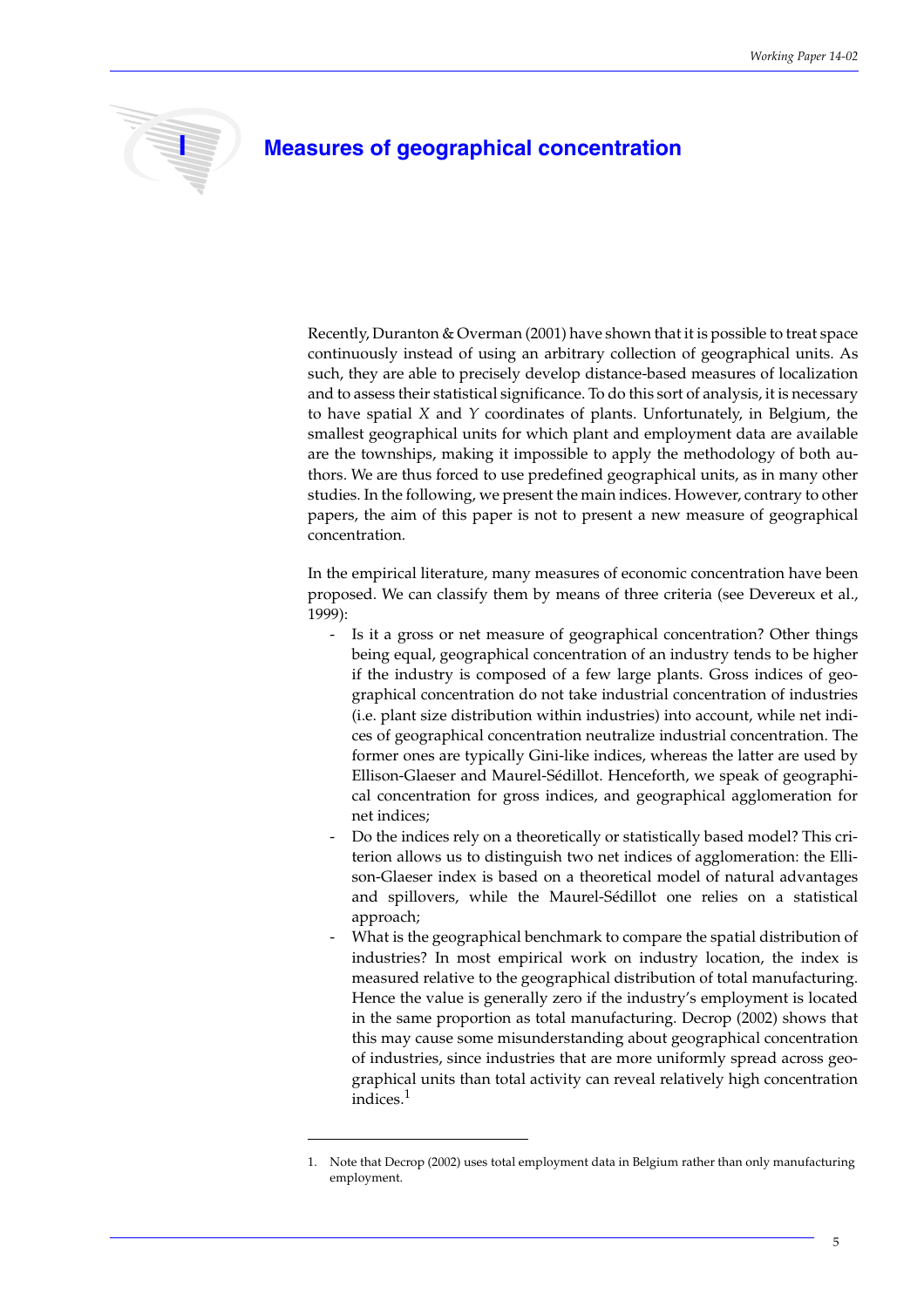The main problem with the locational Gini is its sensitiveness to the industrial concentration of employment in firms: two industries, with the same number of workers but distributed in a few *vs* many plants, will exhibit different Gini indices even if the location of plants is chosen randomly and independently in the two cases. To take this into account, some authors have tried to neutralize the effect of industrial concentration on geographical concentration. Two types of agglomeration indices (*i.e*. net geographical concentration) will be discussed here: the Ellison-Glaeser and Maurel-Sédillot indices.

#### **A. Ellison-Glaeser index**

Ellison and Glaeser (1997) present an agglomeration index of plants, based on a test of comparison between the observed geographical distribution of plants and a random distribution. The randomness of a geographical distribution is defined as the expected distribution in the absence of agglomeration and centrifugal forces, like natural advantages, intra-industrial spillovers, transport costs. They first define an index of gross geographical concentration:

$$
G_{EGk} = \frac{\sum (S_{ki} - S_i)^2}{1 - \sum_i S_i^2}
$$

where *k* stands for the k<sup>th</sup> industry of activity ( $k = 1, ..., K$ ), *i* is the i<sup>th</sup> geographical unit  $(i = 1, ..., m)$  and *s* is the share of a geographical unit i in industry employment k (*ski*) and total employment (*si* ). This index has the attractive property of being equal in average to the industrial concentration when plants localize independently from each other. Industrial concentration of an industry *k* is measured with the Herfindahl index<sup>1</sup> which we call  $H_k$ :

$$
H_k = \sum_{f_k=1}^{F_k} Z_{f_k}^2
$$

where  $f_k$  ( $f_k = 1, ..., F_k$ ) corresponds to the f<sup>th</sup> plant belonging to industry *k*, and  $z_{fk}$  is the share of employment taken by the f<sup>th</sup> plant in industry *k*. The value of H<sub>k</sub> is a function of the number and the size distribution of plants in industry *k*. For a industry with *F* plants, the index has a minimum value of  $1/F_k$  when plants have the same size. Indices are generally high for industries with a small number of plants and with an uneven size distribution. The inverse of the Herfindhal index has an interesting meaning: it corresponds to the number of plants we would obtain if they were all of the same size. The smaller this number, the higher the industrial concentration in the industry.  $H_k$  indices equal to 0.1 and 0.01 are equivalents to industries with respectively 10 and 100 equally sized plants.

<sup>1.</sup> It is important to notice that the Herfindahl index used in the economic geography literature is derived from the field of industrial economy, but is not the same. In comparison with the classical Herfindahl index used in industrial economy, business units considered in economic geography are plants and not firms, and the market shares are employment shares and not shares of turnover.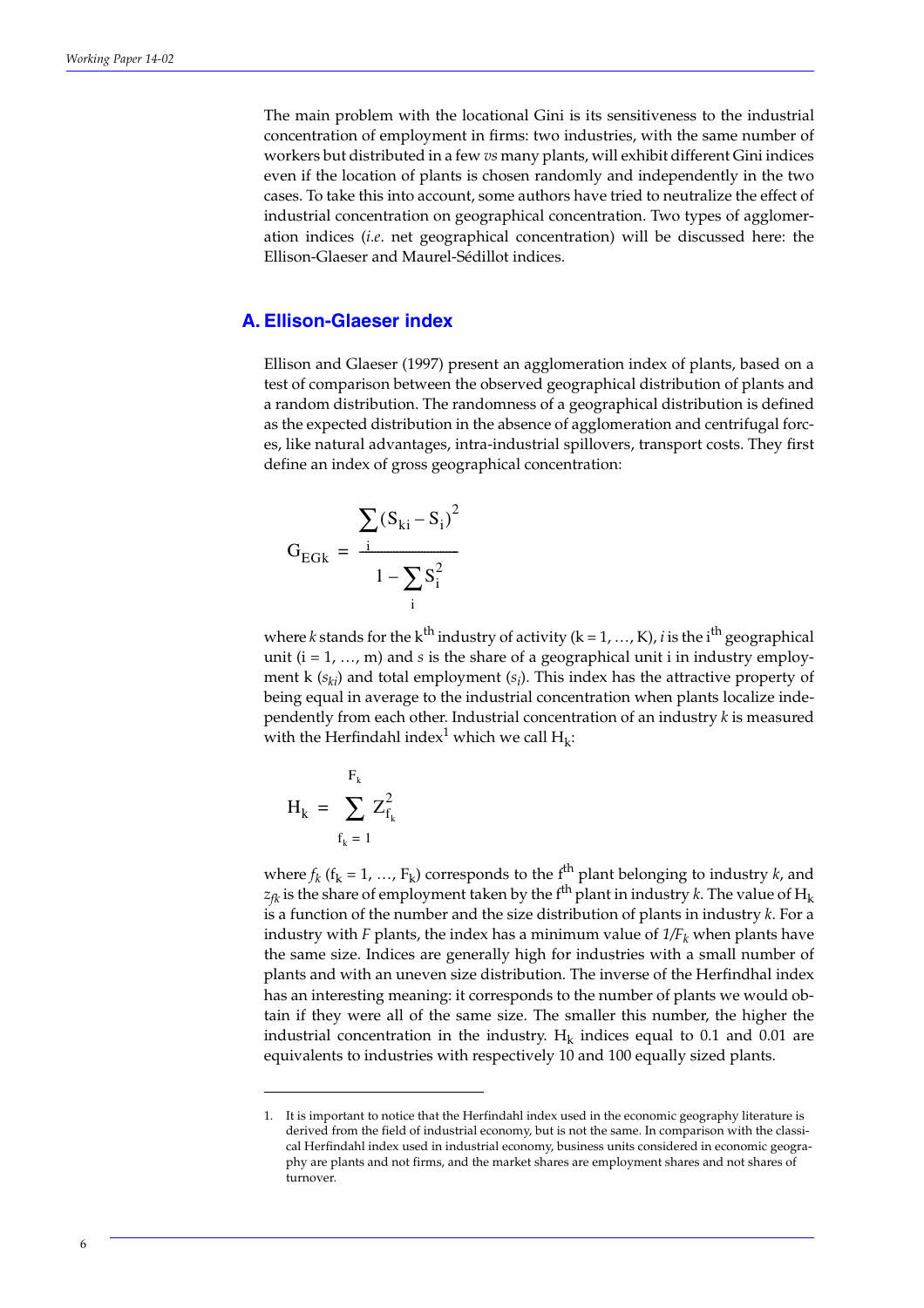If there were no agglomeration economies and if the geographical units are equally attractive (no natural advantages), the gross geographical concentration  $G_{E_G k}$ of an industry k should be exactly equal to its industrial concentration  $H_k$ . Both authors show that the expected mean of  $G_{\text{EGk}}$  is  $H_k + \gamma$  (1- $H_k$ ), from which they derive an estimator of excess-concentration, called agglomeration index γ:

$$
\hat{\gamma}_{EG_k} \, = \, \frac{G_{EG_k} - H_k}{1 - H_k}
$$

Two important remarks are worth considering when using the E-G index:

- The index is a measure of excess-concentration with respect to industrial concentration, but does not indicate where this excess-concentration comes from: natural advantages, agglomeration economies or other factors.
- The index attempts to control differences in overall size across geographical units, measured by total manufacturing employment. While this reference is relevant for large geographical units as in many empirical studies, it can become a problem in small countries (like Belgium), when using smaller geographical units like districts or townships. Decrop (2002) has shown that in this case, the Ellison-Glaeser index is more an index of regional specificity of industries than one of geographical agglomeration.

#### **B. Maurel-Sédillot index**

Maurel and Sédillot (1999) propose an estimator of externality that is slightly different from Ellison and Glaeser. Instead of a theoretical model, they start from a probabilistic model of geographical concentration, also taking industrial concentration into account. The sole difference with the Ellison-Glaeser index is the measure of gross geographical concentration,  $G_{MSE}$ :

$$
G_{MS_k} = \frac{\sum S_{ki}^2 - \sum S_i^2}{1 - \sum_{i} S_i^2}
$$

The estimator of excess-concentration, *i.e*. the index of agglomeration is the following:

$$
\hat{\gamma}_{MS_k} = \frac{G_{MS_k} - H_k}{1 - H_k}
$$

To be exhaustive, it is worth noticing that Devereux et al. (1999) also propose an agglomeration index, based on an intuitive approach. The results in Belgium are very close to those obtained by the Maurel-Sédillot index; it will therefore not be further investigated.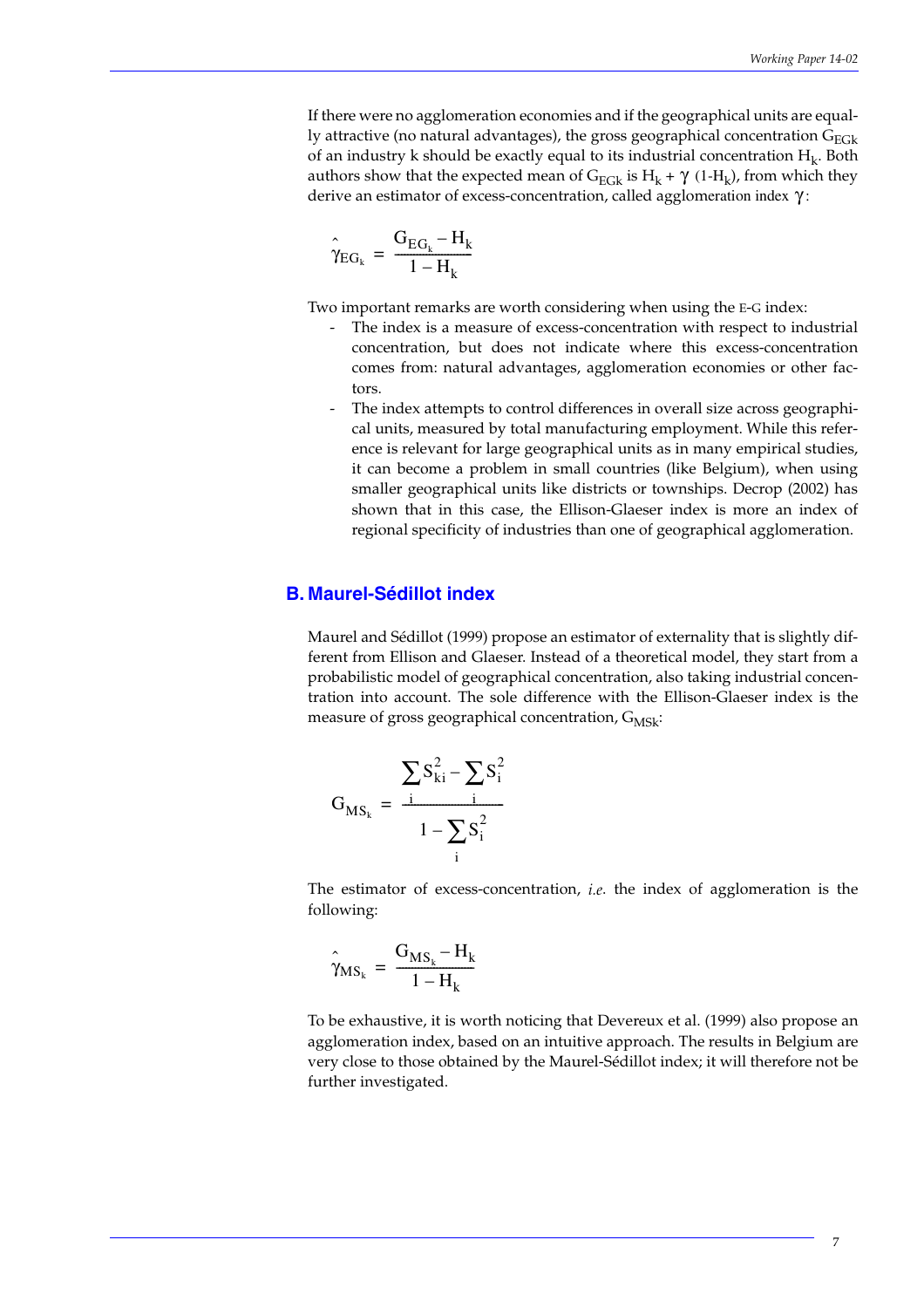Whatever the model chosen (Ellison-Glaeser *vs* Maurel Sédillot), the interpretation of the parameter  $\gamma$  is fairly simple:

- If plants choose to locate randomly and independently of each other, the value of  $\gamma$  should on average be zero; neither externalities nor natural advantages are influencing location and the non-zero gross geographical concentration observed is only due to industrial concentration (measured by the Herfindahl index);
- A high value of  $\gamma$  for a particular industry has to be seen as excess-concentration, i.e. spatial concentration that is higher than the expected concentration in the case of random location choice. The industry is seen as 'agglomerated'.

In principle, both indices take the Herfindahl index into account in order to neutralize the effect of industrial concentration on geographical concentration. However, Holmes and Stevens (2000) notice that the  $\gamma$ EG index significantly varies with plant size. In most manufacturing industries, the Ellison-Glaeser index increases when deleting small sized plants in the sample of observations. In order to explain this fact, both authors put forward two suggestions:

- Industries can be broadly defined and can encompass sub-industries that have totally different location behaviours according to their size, e.g. small plants that carry out retail or service functions and that are hence geographically dispersed, and major plants doing hard-core manufacturing that are geographically concentrated.
- Plants located in regions with high concentration of economic activities have some advantages (due to agglomeration externalities or natural advantages) that enhance productivity. These plants will tend to grow more rapidly than those situated outside such areas.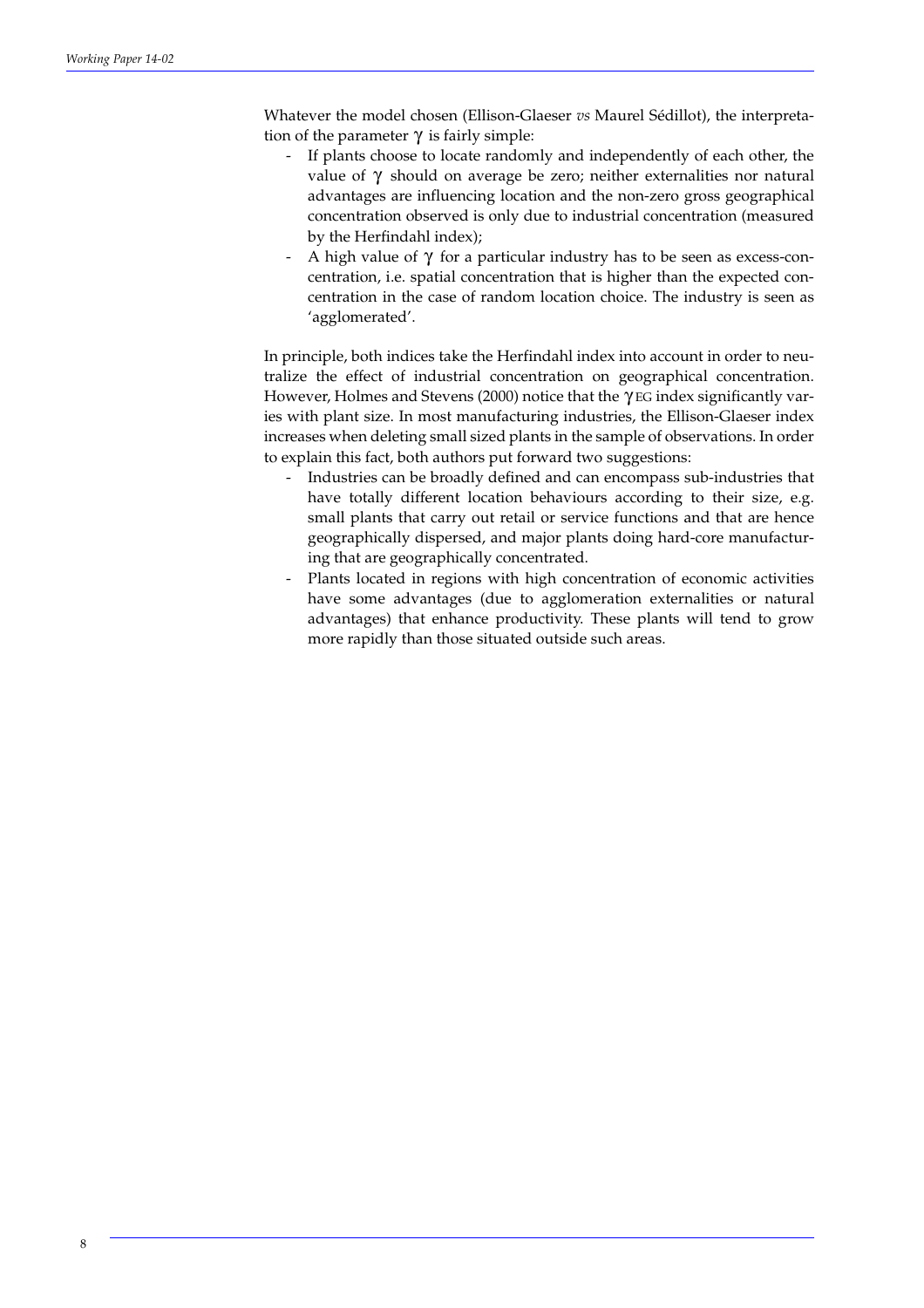

## **II Description of the data and geographical units**

#### **A. Data description**

The database, which has been used for the present study covers all plants established in Belgium, and spans a 4-year period from 1997 to  $2000$ .<sup>1</sup> For each plant, we have the number of jobs, the industry it belongs to (up to NACEBEL-5 digit classification), and the township it is located in. Employment data come from the national office for social security (ONSS), which collects employment data for all wage earners in Belgium.

In Belgium, the notion of plant is clearly distinguished from the one of employer, the latter corresponding to the notion of firm in a general sense. If the employer has only one activity at one location, then it is considered as a plant. But if the employer carries out its activity in two or more locations (industries or operation units) and/or carries out two different types of activity, each operation unit is seen as a plant. However, if several operation units of the same firm are located in the same township, only one plant is taken into account.

Concerning employment data, it is worth noticing that it corresponds to the number of jobs and not to the number of workers.<sup>2</sup> If a worker is working for two or more employers, he is counted several times. Another limit of the database is that it does not take the difference between part-time and full-time workers within plants into account.

#### **B. Some descriptive features**

The number of observations in the database totals 1 002 935 year-plant observations (resp. 13 326 665 year-jobs), with the following yearly breakdown:

| TABLE 1 - | Evolution of total number of plants, employment and average plant size |
|-----------|------------------------------------------------------------------------|
|-----------|------------------------------------------------------------------------|

| Year | Number of plants | Total employment | Average plant size |
|------|------------------|------------------|--------------------|
| 1997 | 247 485          | 3 248 231        | 13.1               |
| 1998 | 249 117          | 3 308 622        | 13.3               |
| 1999 | 252 105          | 3 357 027        | 13.3               |
| 2000 | 254 228          | 3 412 785        | 13.4               |

1. The database comes from the 'Banque Carrefour pour la Sécurité Sociale', that collects all types of information in the field of social security.

2. The number of jobs occupied on June  $30<sup>th</sup>$  of each year.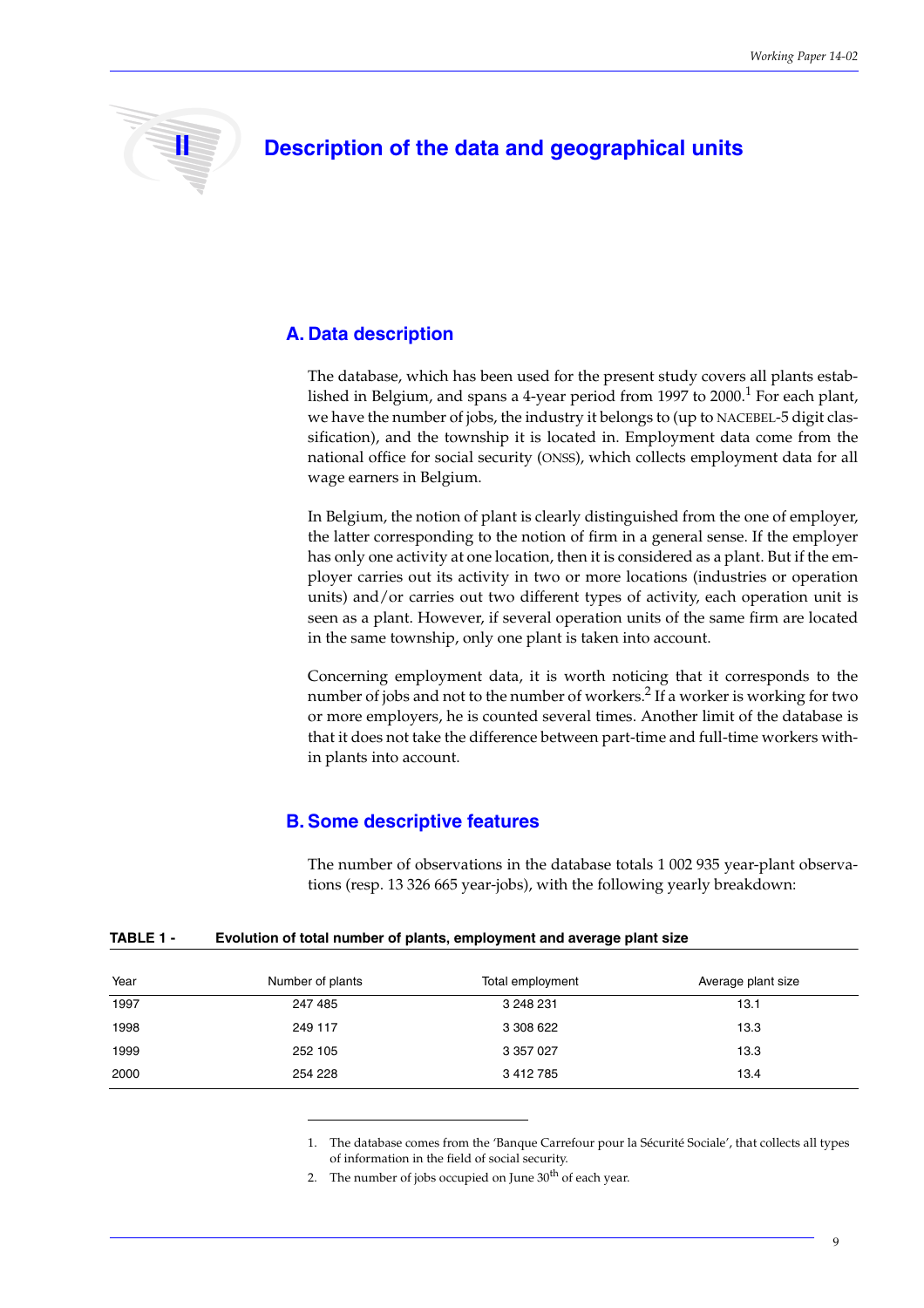These raw figures, however, include some important features. A first important point is the highly skewed *distribution of plants* according to their size. In fig. 1, we have plotted the distribution of plants with less than 50 employees. A striking feature is that about a third of plants smaller than 50 employees actually occupies 2 persons. More generally, taking the whole database into account, two thirds of the observations are comprised in a class ranging from 1 to 5 workers.



**FIGURE 1 - Firm size distribution for firms smaller than 50 workers**

Although the majority of plants are very small, they by far do not represent the major part of employment. About 80% of employment is concentrated in plants larger than 20 workers, representing hardly more than 10% of the total number of plants.

A second important feature is the industrial distribution of plants and employment. In 2000, manufacturing represented 18.5% of total employment (9.67% of plants), the rest of employment being distributed between agriculture (0.9%), services (43.9%) and public utilities  $(36.7\%)$ <sup>1</sup>.

In the sequel we shall only focus on the manufacturing industries. The major reason to do so, comes from our final aim, which consists in providing some hard facts to support developments in the economic geography literature: are economic activities agglomerated, and if so, which ones? Service sectors are governed by rationales which substantially differ from manufacturing, and hence, we exclude them from the present study for reasons of consistency.<sup>2</sup>

Manufacturing employment grew by 0.97% from 1997 to 2000 (relative to 5.1% for total employment growth in Belgium) and represented more than 600 000 jobs in the period under consideration (see table 2).

<sup>1.</sup> The breakdown is detailed in appendix 1. Note that construction, as well as water, gas and electricity supply were added to the service sector.

<sup>2.</sup> Note that though some similar studies include extractive industries, we left them aside. The reason is that such sectors are heavily dependent on the location of natural resources rather than on market forces.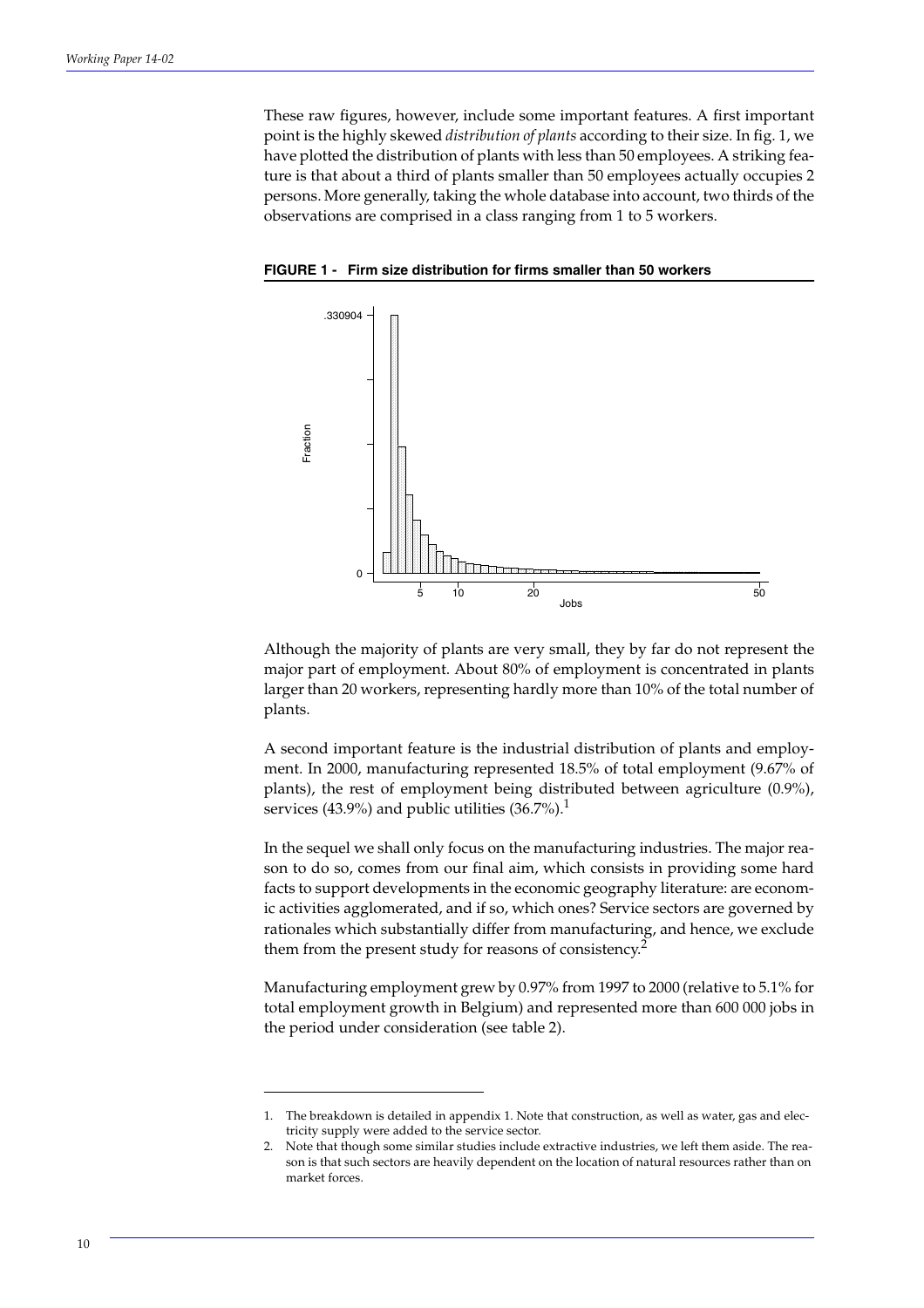#### **TABLE 2 - Evolution of total manufacturing employment**

| Year | Jobs    |
|------|---------|
| 1997 | 624 254 |
| 1998 | 630 758 |
| 1999 | 624 654 |
| 2000 | 630 287 |

Out of the 237 NACE4 manufacturing industries, the 10 largest industries are represented in table 3 and represent 26.37% of total manufacturing employment.<sup>1</sup> The largest NACE4 industry is *construction and assembling of automotive vehicles* (industry 3410), representing 5.93% of total manufacturing employment in 2000, whereas industry 2721 (*Manufacture of cast iron tubes*) has the smallest share (close to 0%). Note, however, that the more aggregated NACE2 industries may entail a more or less large number of NACE4 industries, which in turn explains part of the results found in table 3. This is particularly true for food industry (NACE2 15) which has 31 NACE4 sub-industries. For further details, see table 4.

#### **TABLE 3 - Top 10 largest manufacturing industries in Belgium with respect to employment**

| NACE4 | Name                                                                      | Jobs (2000) |
|-------|---------------------------------------------------------------------------|-------------|
| 3410  | Manufacture of motor vehicles                                             | 37 395      |
| 1581  | Manufacture of bread; manufacture of fresh pastry goods and cakes         | 21 756      |
| 2710  | Manufacture of basic iron and steel and of ferro-alloys (ECSC)            | 19 075      |
| 2222  | Printing n.e.c.                                                           | 16 112      |
| 2442  | Manufacture of pharmaceutical preparations                                | 15 248      |
| 2852  | General mechanical engineering                                            | 12 112      |
| 3430  | Manufacture of parts and accessories for motor vehicles and their engines | 11 723      |
| 1751  | Manufacture of carpets and rugs                                           | 11 709      |
| 2414  | Manufacture of other organic basic chemicals                              | 11 334      |
| 3120  | Manufacture of electricity distribution and control apparatus             | 9 7 1 7     |

The size of each industry can be decomposed in terms of *share of employment* and *share of plant number*. Table 4 does so at the NACE2-digit level.

<sup>1.</sup> The 20 largest NACE4 sectors represent 39.40% of total manufacturing employment.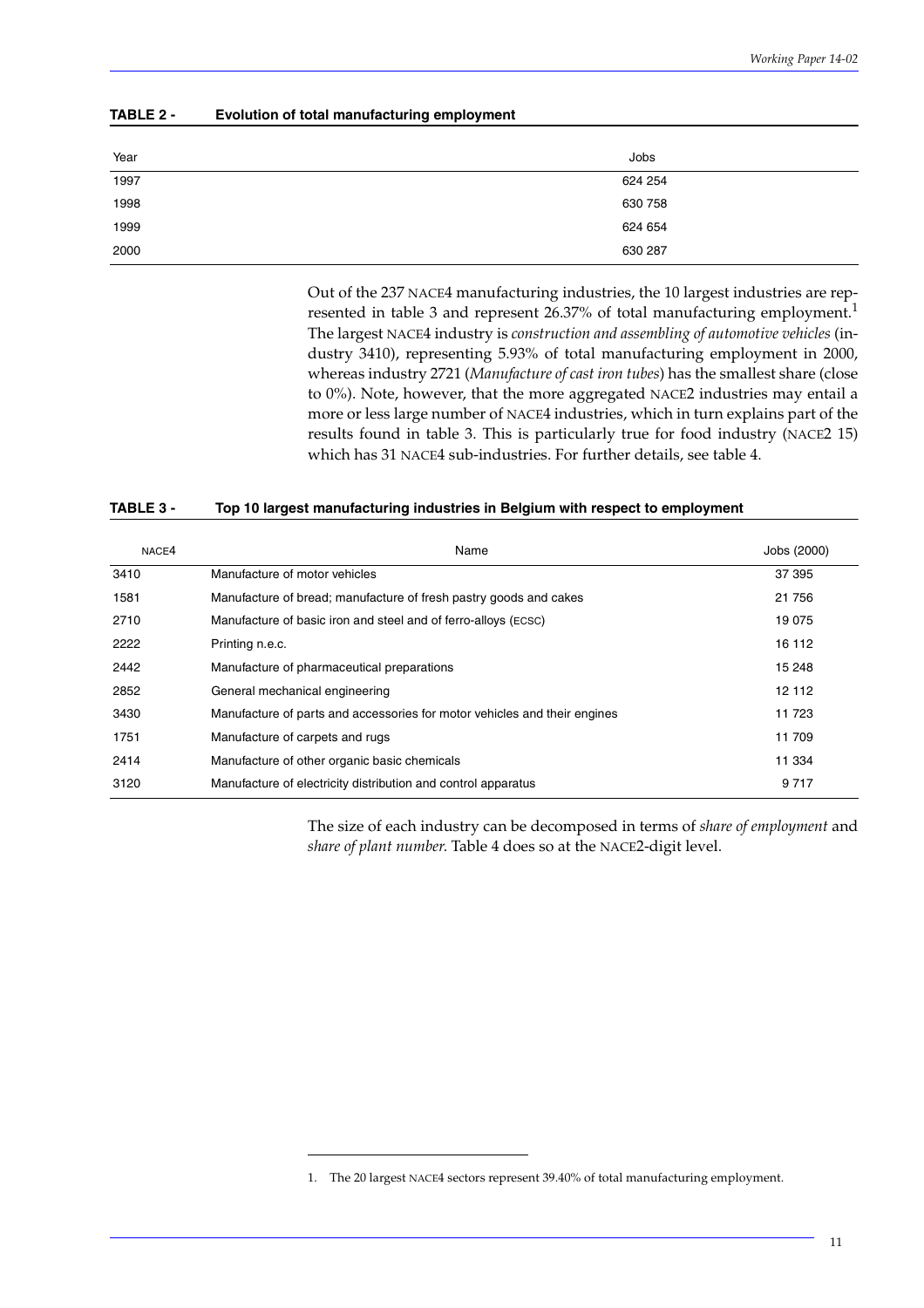#### **TABLE 4 - Industry size by plants and jobs**

| NACE <sub>2</sub>                                                   | % plants (2000) | % jobs (2000) | Number of NACE4<br>industries |
|---------------------------------------------------------------------|-----------------|---------------|-------------------------------|
| 15 - Food products and beverages                                    | 27.06%          | 13.83%        | 31                            |
| 16 - Tobacco products                                               | 0.14%           | 0.47%         | 1                             |
| 17 - Textiles                                                       | 5.24%           | 6.79%         | 21                            |
| 18 - Wearing apparel; dressing and dyeing of fur                    | 3.32%           | 2.03%         | 6                             |
| 19 - Leather and leather products, incl. footwear                   | 0.54%           | 0.37%         | 3                             |
| 20 - Wood and wood products                                         | 3.74%           | 1.84%         | 6                             |
| 21 - Pulp, paper and paper products                                 | 1.19%           | 2.57%         | 6                             |
| 22 - Publishing, printing and reproduction of media                 | 9.97%           | 5.11%         | 13                            |
| 23 - Coke, refined petroleum products and nuclear fuel              | 0.12%           | 0.62%         | 3                             |
| 24 - Chemicals and chemical products                                | 3.05%           | 11.03%        | 20                            |
| 25 - Rubber and plastic products                                    | 2.74%           | 3.93%         | $\overline{7}$                |
| 26 - Other non-metallic mineral products                            | 5.15%           | 5.33%         | 25                            |
| 27 - Basic metals                                                   | 1.03%           | 6.26%         | 17                            |
| 28 - Fabricated metal products                                      | 14.96%          | 9.18%         | 16                            |
| 29 - Machinery and equipment n.e.c.                                 | 5.07%           | 6.74%         | 20                            |
| 30 - Office machinery and computers                                 | 0.07%           | 0.07%         | 2                             |
| 31 - Electrical machinery and apparatus                             | 1.87%           | 3.64%         | $\overline{7}$                |
| 32 - Radio, television and communication equipment<br>and apparatus | 0.45%           | 3.07%         | 3                             |
| 33 - Medical, precision and optical instruments                     | 2.53%           | 1.15%         | 5                             |
| 34 - Motor vehicles, trailers and semi-trailers                     | 1.53%           | 8.74%         | 3                             |
| 35 - Other transport equipment                                      | 0.77%           | 2.81%         | 8                             |
| 36 - Furniture; manufacturing n.e.c                                 | 8.23%           | 3.90%         | 13                            |
| 37 - Recycling                                                      | 1.22%           | 0.54%         | $\overline{2}$                |

A striking feature of this table is the relative discrepancy between *share of employment* and *share of plants*. And the finer the industrial breakdown, the higher this disconnection for each industry. Another way of assessing this disconnection can be done by measuring the *industrial concentration*, with the Herfindahl index  $(H_k)$ (see Appendix 2 for NACE4  $H_k$ -indices).

The aim of the present study is, however, *not* to analyze the *industrial concentration* of manufacturing activity. Nonetheless, as will be detailed below, studying the spatial concentration of activity requires "some" prior knowledge on industrial concentration. The reason can be illustrated very simply: suppose one industry, entailing 100 jobs. Moreover, suppose that all employment in this industry is concentrated in one plant. Hence, all employment will be concentrated in one area and classical indices of spatial concentration would consider this industry as highly concentrated. But this result is highly dependent on industrial concentration.

Table 4 as well as Appendix 2 lead us to treat carefully the industrial concentration issue prior to analyzing the spatial concentration of industries in Belgium. For instance, the  $H_k$ -indices span from 0.0013 to 1, which theoretically corresponds to the case of perfectly identically sized plants going from 1 to 750 jobs. Hence, great caution is called for concerning industrial concentration problem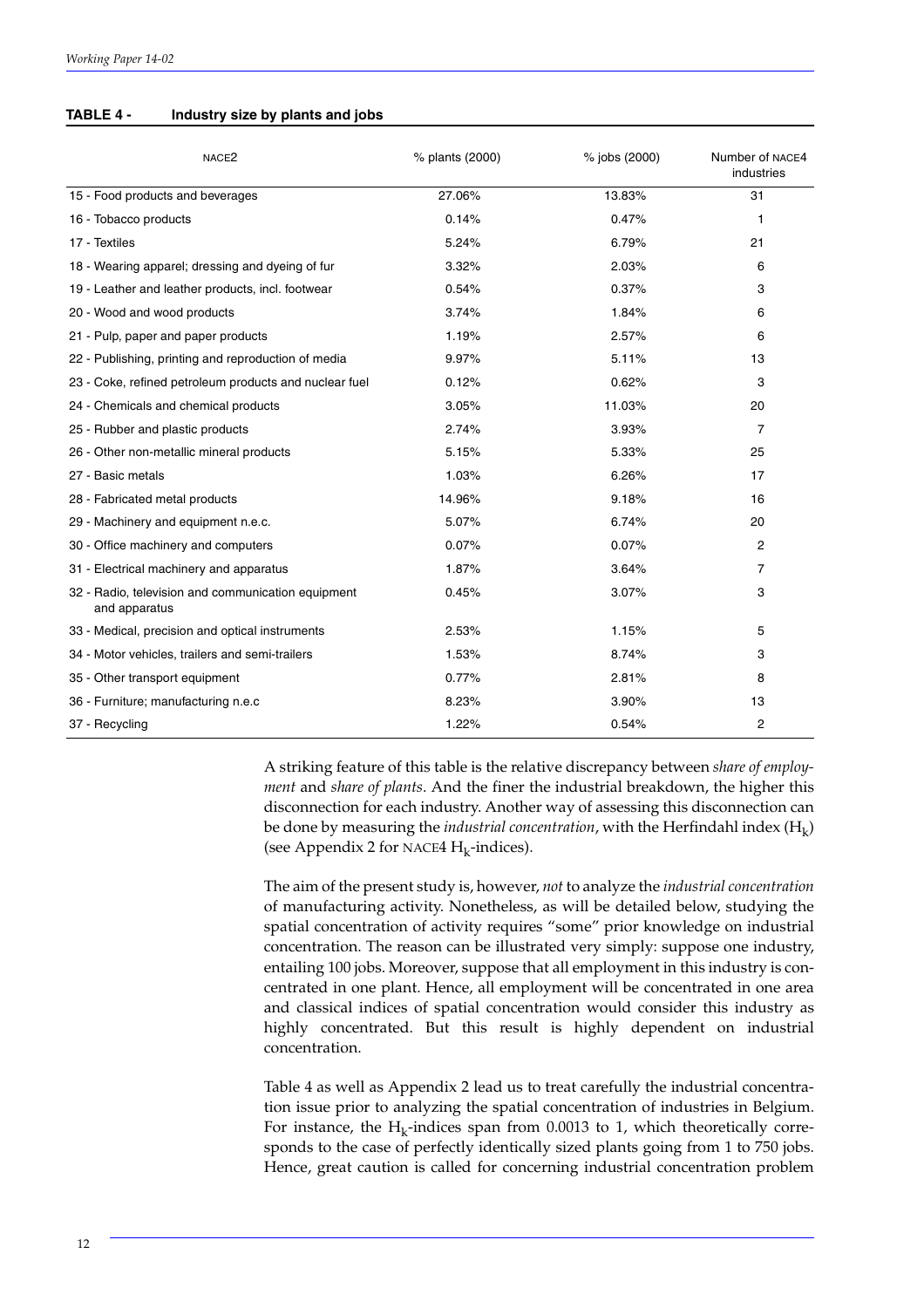when analyzing the spatial distribution of manufacturing activity in the following sections.<sup>1</sup>

#### **C. Geographical units**

So far, we have provided some hints on the distribution of employment across industries and plant size classes. The aim of the present study being to present a map of the spatial distribution of manufacturing activity across Belgium, we should first assess some general features. Belgium is a federal state, divided into 3 regions, 10 provinces, 43 districts and 589 townships. In order to measure spatial concentration of manufacturing activity, we shall mainly concentrate on districts and townships. Districts are about 700  $km^2$  on average, which is smaller than French departments. By contrast, townships have much smaller areas  $(52 \text{ km}^2 \text{ on } 1)$ average). It should be noted that both of these spatial units are administratively set and do *not* correspond to any economic rationale whatsoever, contrary for instance to metropolitan areas. But unlike metropolitan areas, districts as well as townships cover the whole Belgium territory, which is a necessary requirement when studying the spatial distribution of activities.

Map 1 draws population density for 2000 (see appendix 5 for a map of Belgian regions). Average densities are 198 inhabitants/ $km^2$  in Wallonia against 439 inhabitants/km $^2$  in Flanders and 5 922 inhabitants/km $^2$  for Brussels, indicating that the northern part of the country (Flanders) and Brussels are more densely populated than the Walloon region. A similar map can be drawn for employment density. Differences appear above all for the Brussels-Capital region. The map slightly changes when considering only manufacturing employment rather than total employment.

<sup>1.</sup> It is worth noting that in Krugman type of models, industrial concentration is the main driving force of geographical agglomeration. Hence, the E-G index totally drops this type of explanation.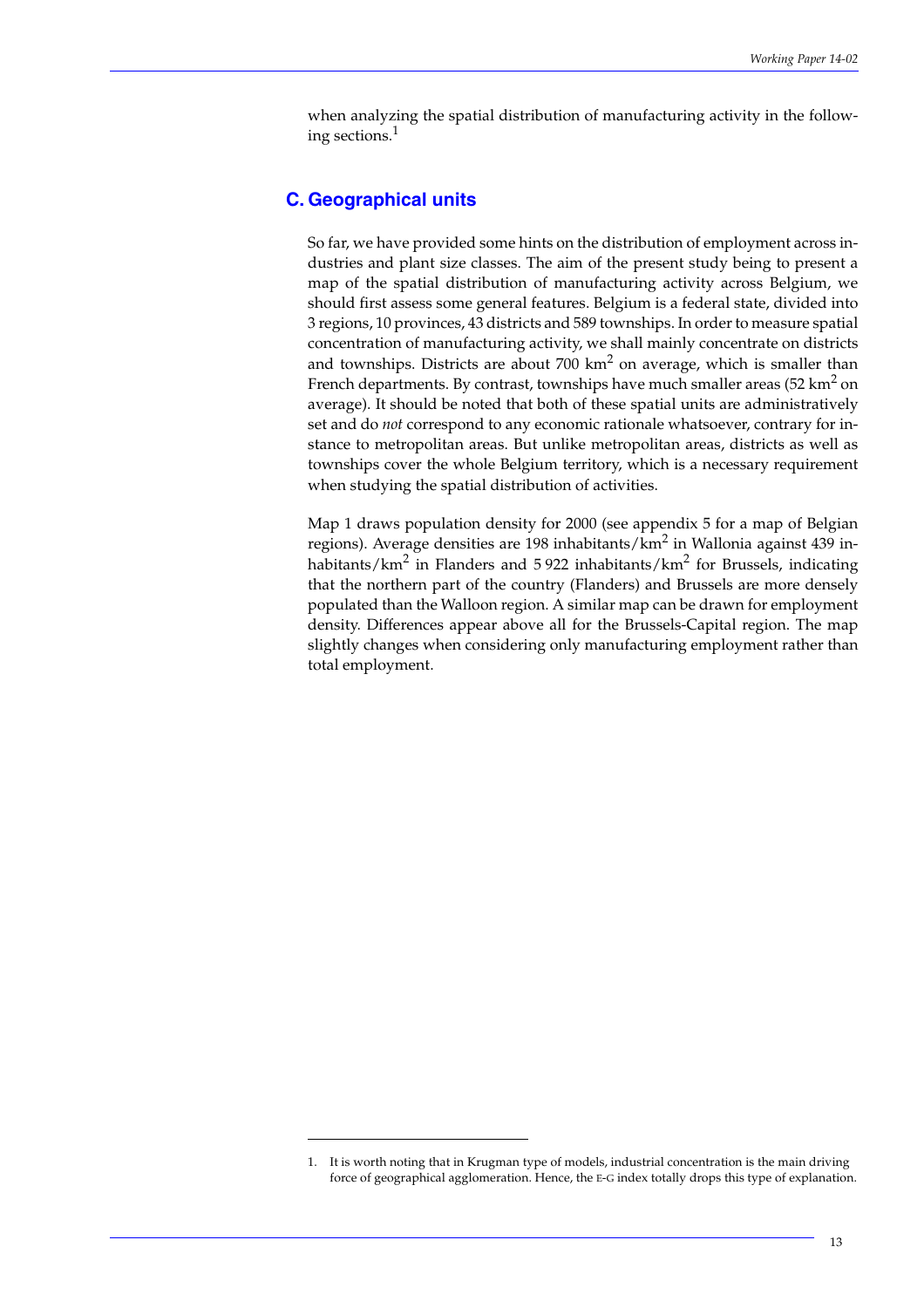



**MAP 2 - Employment density (2000)**

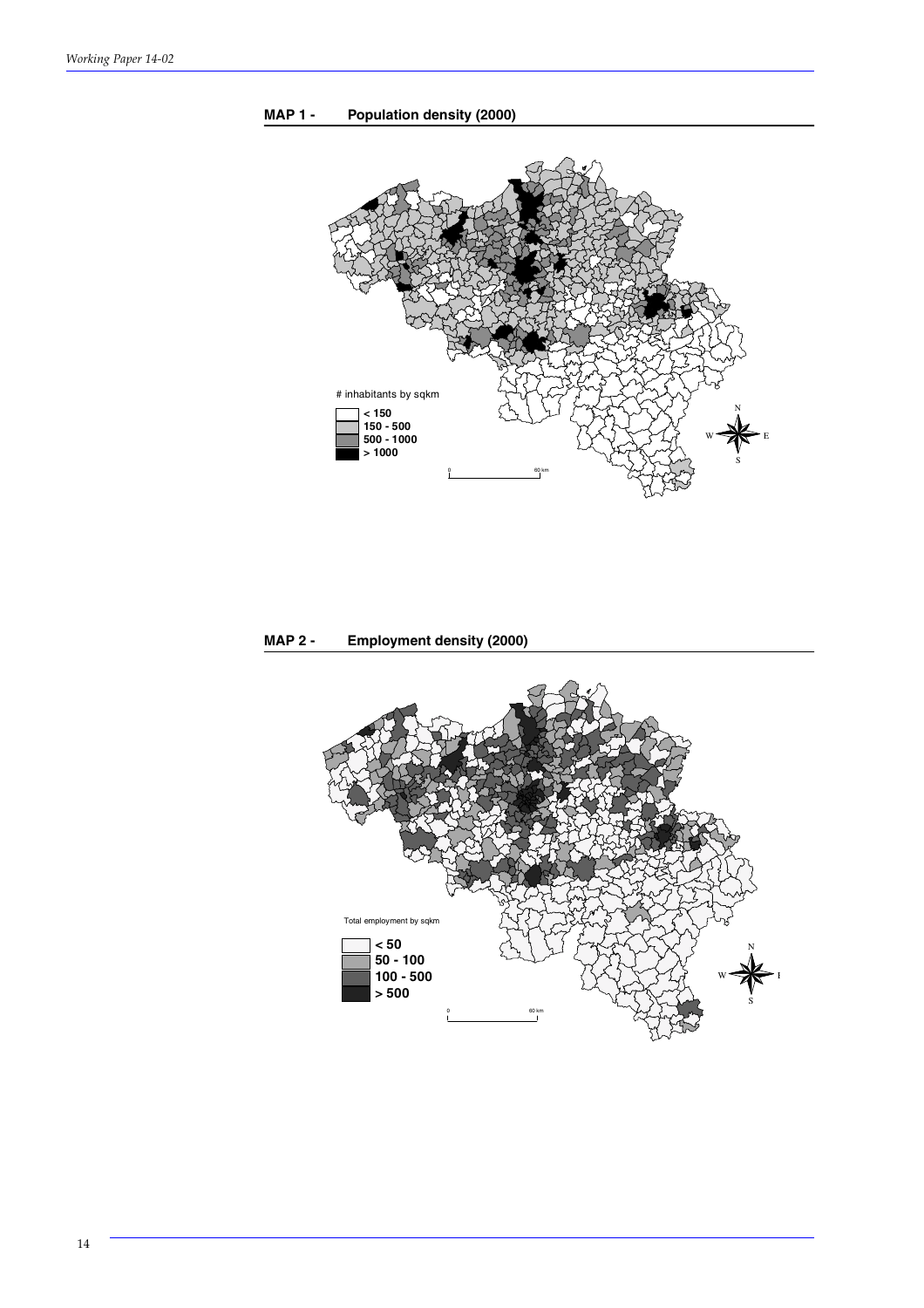

**MAP 3 - Manufacturing employment density (2000)**

Two remarks are worth noting:

(i) Total employment is much more concentrated than population and, manufacturing employment is even more concentrated than total employment.

(ii) Wallonia has a more clustered pattern than Flanders. And this is true for total as well as manufacturing employment. See section 3.D for further details.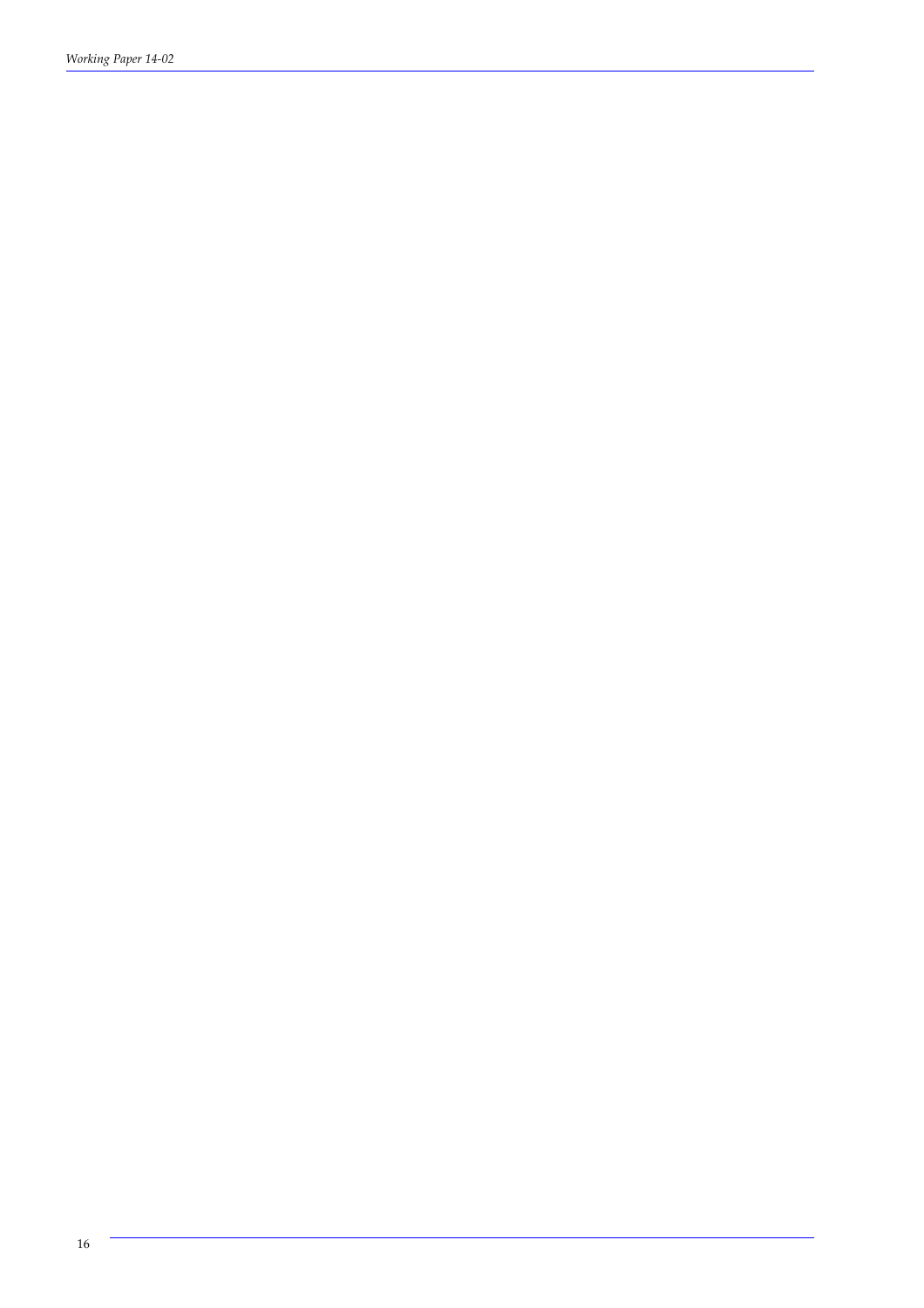# **III Geographical concentration of manufacturing in Belgium**

### **A. Main results**

As discussed above, there is a whole series of measures of geographical concentration. Here we shall mainly concentrate on the Ellison and Glaeser (1997) index (henceforth E-G). Appendix 2 provides comparative tables between E-G indices and other measures such as Maurel and Sédillot (1999) for NACE4 industries. There are two major reasons for doing so: first, most studies use such a disaggregation level. By doing so, international comparisons can be made. Second, NACE4 industries seem to be more self-contained than more aggregated levels such as NACE2 or NACE3. $^1$ 

Finally, results presented in this section were computed by using *districts* as the reference spatial units. The E-G index treats spatial units perfectly symmetrically, i.e. it does not distinguish between two neighbouring districts and two districts at both ends of the country. Stated differently, E-G indices totally dismiss the *spatial autocorrelation* issue. Hence, the finer the spatial unit, the more exacerbated this issue is. In section 3.E, we cope with the issue of spatial autocorrelation.

Fig. 2 depicts the evolution of the average E-G index, weighted by the employment share of the NACE4 industries. This index has increased by less than 10% in four years. This rather high figure shall, however, be moderated. Indeed, referring to Ellison and Glaeser's proposed benchmark, industries are on average neither dispersed nor significantly concentrated.<sup>2</sup> Consequently, all that can be said is that agglomeration has increased, but to which extent this increase is significant remains uncertain.

<sup>1.</sup> In Decrop (2002), NACE2 and 3 disaggregation results are provided for all sectors of activity. NACE3 results, as well as E-G results for townships rather than districts are available upon request.

<sup>2.</sup> Ellison and Glaeser's (1997) index is built so that values below 0 characterize dispersed industries, whereas values above 0 stand for agglomerated industries (i.e. more agglomerated than random location would suggest). However, in their empirical part, they suggest that industries with values below 0.02 cannot be considered as significantly concentrated, and propose the value of 0.05 as a threshold above which significant spatial concentration can reasonably be claimed.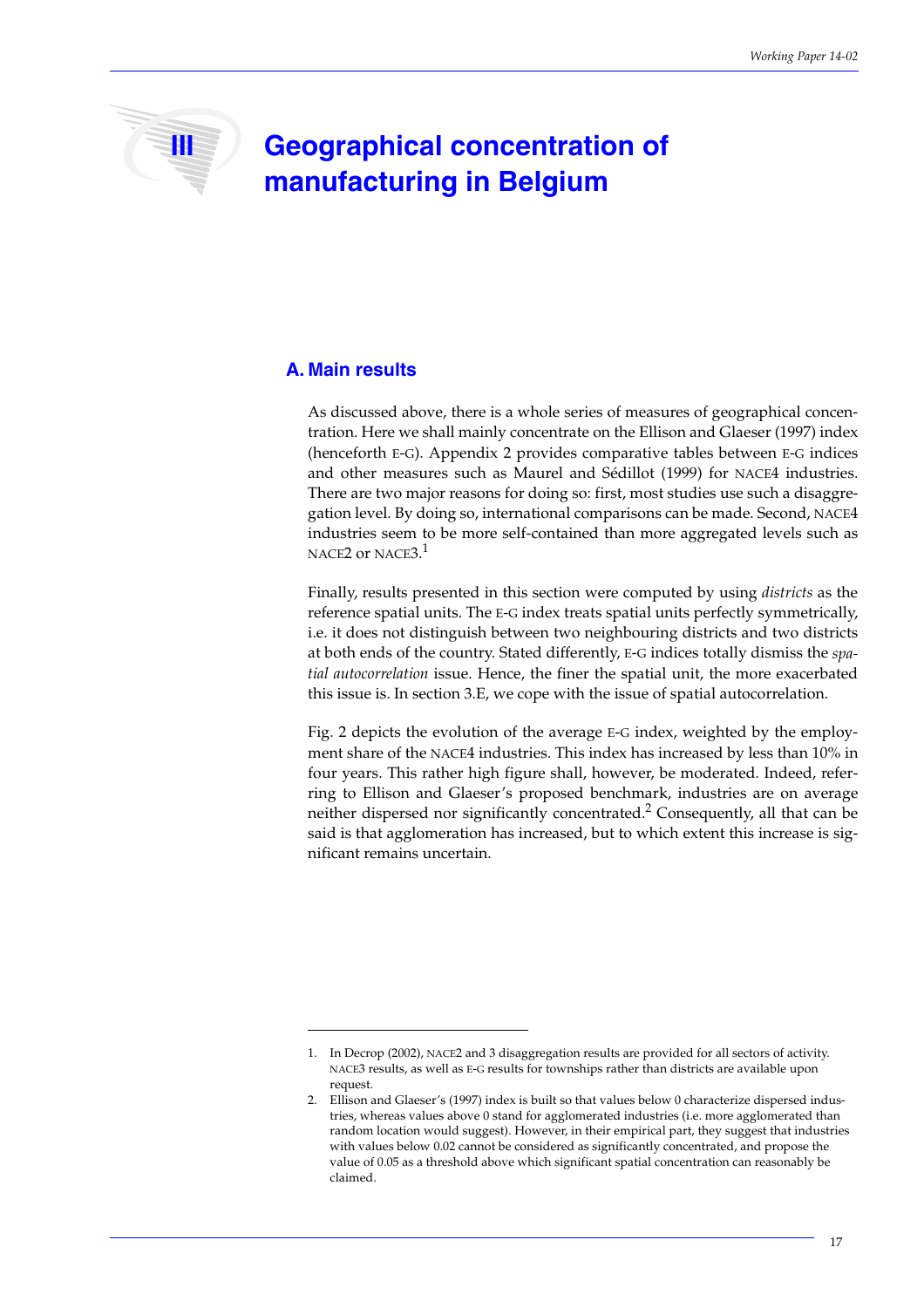



Outlyers (-1 <  $E-G$  < 1) are not included in the computation.

Looking at the industrially disaggregated results, fig. 3 plots the distribution of the E-G indices across the NACE4 industries in 1997 and 2000.





As has already been alluded above, most industries are in the range of E-G values which shows no excess concentration. Nonetheless, in 1997, 77 of all 4-digit industries could be considered as excessively concentrated and this figure remained unchanged for 2000. All in all, the distribution is characterized by a strong inertia as, can be inferred from table 5.

| TABLE 5 - |  | <b>E-G class distribution</b> |
|-----------|--|-------------------------------|
|-----------|--|-------------------------------|

|                     | Number of 4-digit industries |       |
|---------------------|------------------------------|-------|
|                     | 1997                         | 2000  |
| $E-G < 0$           | 23.1%                        | 24.1% |
| $0 = E-G < 0.02$    | 23.6%                        | 24.6% |
| $0.02 = E-G < 0.05$ | 19.7%                        | 17.5% |
| $E-G > 0.05$        | 33.6%                        | 33.8% |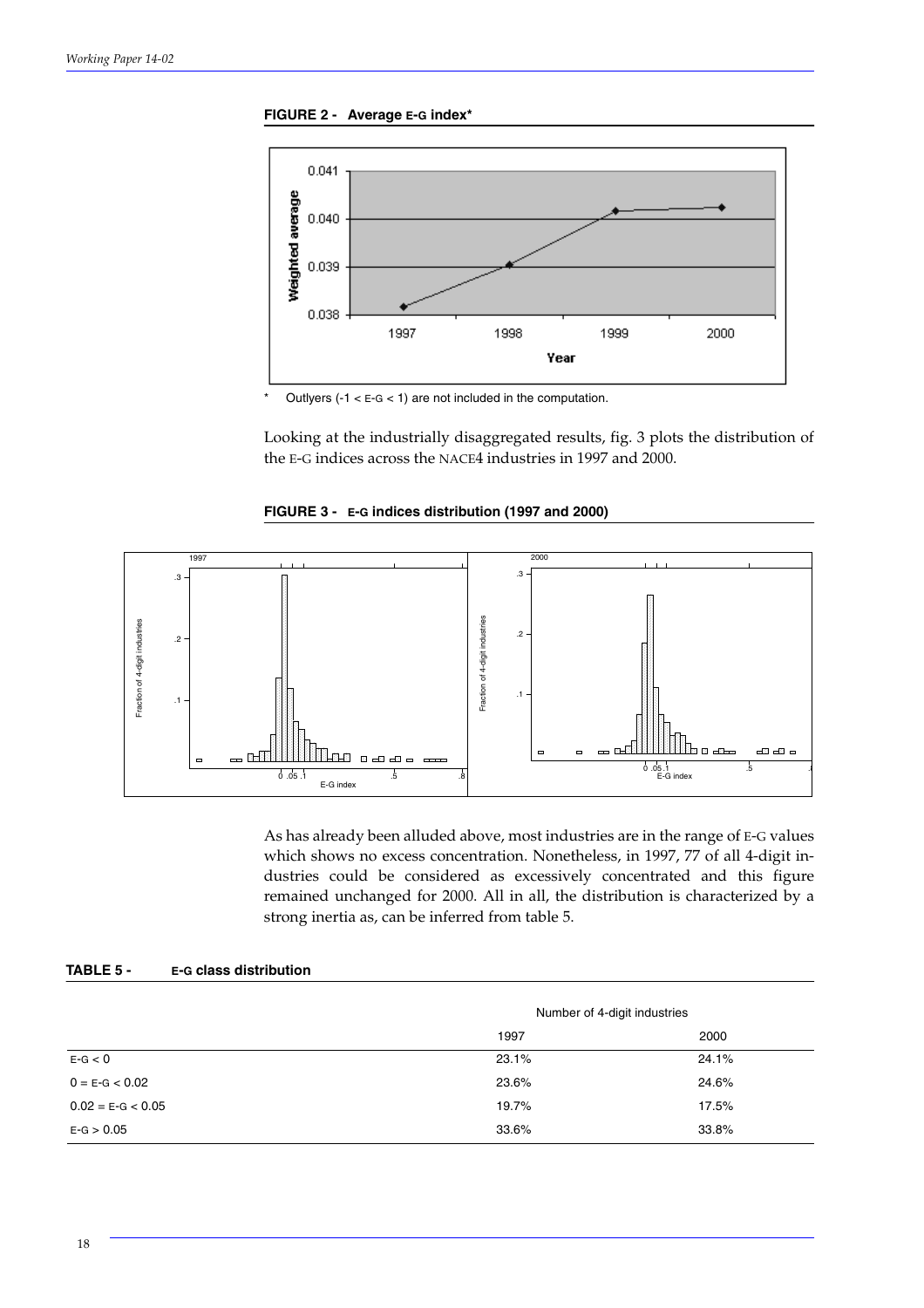The values of the indices have increased during these four years, but have mostly remained inside the intervals of the critical threshold values. This is mainly the result of the short period of observation. An interesting issue that would deserve closer attention relates to the sources of variation of the indices by industry. Indeed, these E-G indices may vary for two reasons: firstly, entry of new plants, respectively exit of old ones, and secondly through relocation. Unfortunately, this kind of study is out of our scope, as we do not have any plant identifiers at our disposal. $<sup>1</sup>$ </sup>

In table 6, we now examine the most localized 4-digit industries in 1997 (initial year).

| NACE4    | Name                                                                          | Employment<br>share1997 | E-G 1997 | E-G 2000      | <b>Rank 2000</b> |
|----------|-------------------------------------------------------------------------------|-------------------------|----------|---------------|------------------|
| 2465*    | Manufacture of prepared unrecorded media                                      | 0.04%                   | 1.179971 | 0.045609      | 82               |
| 2233     | Reproduction of computer media                                                | 0.00%                   | 0.880805 | $-0.21719$    | 226              |
| 2653     | Manufacture of plaster                                                        | 0.02%                   | 0.726968 | 0.626721      | 6                |
| 1722     | Carded wool weaving                                                           | 0.02%                   | 0.698011 | 0.703953      | 3                |
| 2615     | Manufacture and processing of other glass, including tech-<br>nical glassware | 0.13%                   | 0.672499 | 0.075822      | 59               |
| 1724     | Weaving of silk                                                               | 0.12%                   | 0.647099 | 0.567289      | 8                |
| 2464*    | Manufacture of chemical products for photography                              | 1.00%                   | 0.576459 | 0.581766      | 7                |
| 3621     | Manufacture of coins and medals                                               | 0.03%                   | 0.513142 | 0.419537      | 10               |
| 2330**   | Treatment of nuclear fuel                                                     | 0.17%                   | 0.51001  | 0.657515      | 4                |
| 2753     | Foundry of light metals                                                       | 0.14%                   | 0.491351 | 0.656758      | 5                |
| 2611     | Manufacture of flat glass                                                     | 0.44%                   | 0.45183  | 0.389529      | 11               |
| 2626     | Manufacture of refractory ceramics                                            | 0.13%                   | 0.447705 | 0.370092      | 13               |
| $3001**$ | Manufacture of office machinery                                               | 0.01%                   | 0.407472 | $-2.78E - 06$ | 174              |
| 2320     | Petroleum refining                                                            | 0.45%                   | 0.374138 | 0.552565      | 9                |
| 2960**   | Manufacture of arms and ammunition                                            | 0.27%                   | 0.360152 | 0.33789       | 14               |
| 1723     | Weaving of wool                                                               | 0.03%                   | 0.291652 | 0.271878      | 16               |
| 2872     | Manufacture of light metal packing                                            | 0.24%                   | 0.289532 | 0.37548       | 12               |
| 1591     | Production distilled alcohol beverages                                        | 0.01%                   | 0.283065 | 0.160899      | 31               |
| 1542     | Manufacture of refined oils and fats                                          | 0.15%                   | 0.256841 | 0.17546       | 25               |
| 2921*    | Manufacture of industrial furnaces and burners                                | 0.02%                   | 0.248493 | 0.160967      | 30               |

#### **TABLE 6 - 20 most concentrated NACE4 manufacturing industries (1997 and 2000)**

Medium-high tech industries.

High-tech industries.

The E-G index is a model-based index. Ellison and Glaeser (1997) have started from the fact that excess-agglomeration of economic activity may result from either the presence of natural advantage or spillovers. However, they establish "something of an observational equivalence result between the effects of natural advantages and spillovers on expected concentration levels", hence "any estimated [E-G index] is compatible with a pure natural advantage model, a pure spillover model, or models with various combinations of the two factors" (pp.

<sup>1.</sup> Data is presented by firm identifiers, hence questions concerning multiplant firms can be tackled.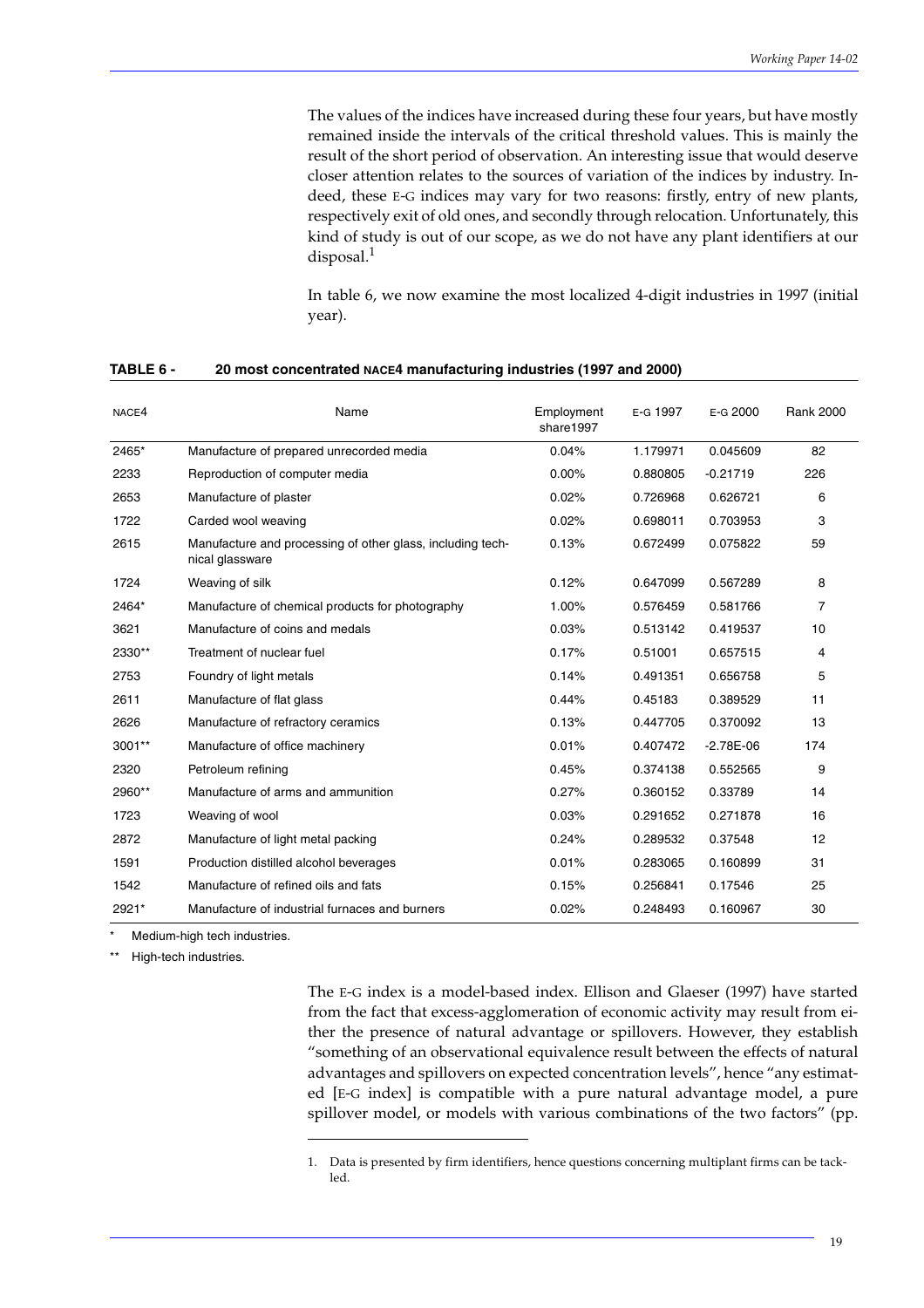896-7). As such, at this stage of the analysis, only conjectures on the determinants of agglomeration may be put forward.<sup>1</sup> A first comment, deriving from table 6, concerns the comparison between the results in 1997 and 2000. Out of the 20 most localized industries in 1997, 7 did not belong anymore to this top 20 in 2000, among which 4 were ranked above position 31. One has to be very careful when considering such large variations in the E-G index. Indeed, altogether, these 4 industries represented less than 0.2% of total employment. In other words, at least for some of these industries, entry or exit of one single plant may have a dramatic impact on the absolute value of the E-G index. This is for instance the case for industry 2233, with 2 plants in 1997 and 4 in 2000.<sup>2</sup>

A closer look at the results support evidence found in other countries, and can directly be related to historical reasons. For instance textile industry is found to be agglomerated in most studies of this type. Industry 2611 (Flat glass mills) is found to be excessively agglomerated for France too. A second typical result concerns refining of petroleum, which is normally strongly agglomerated near the coast for obvious reasons of high transportation cost. Furthermore, a striking feature in our pattern of agglomeration relates to the fact that we do find some high tech industries in the present top 20 classification, as can be expected. Similar results hold for France (Maurel and Sédillot, 1999) and Portugal (Teixeira, 2002).<sup>3</sup> A potential driving force for the geographical concentration of some high-tech sectors may be their close link to more traditional industries that happen to be concentrated due to natural advantages. One may think that this is the case for industries 2464 and 2921 (Manufacture of chemical products for photography, Manufacture of industrial furnaces and burners). But further analysis is required to assess this explanation.

Except for the very small industries, there is a relative inertia of the E-G indices across this 4-year period. This can be further assessed by the following figure, where *x*-axis (*y*-axis) represent the E-G index in year 2000 (1997). Besides some outliers that have already been mentioned, most industry observations are concentrated around the diagonal.

<sup>1.</sup> Some studies have led such kind of analysis: Dumais *et al*. (2002), Rosenthal and Strange (2001), Teixeira (2002).

<sup>2.</sup> The same remark applies to sector 3001, 2615, 2465 with respectively 3, 18, 4 plants in 1997 and 2, 17,5 plants in 2000.

<sup>3.</sup> High-tech classification stems from Hatzichronoglou (1997).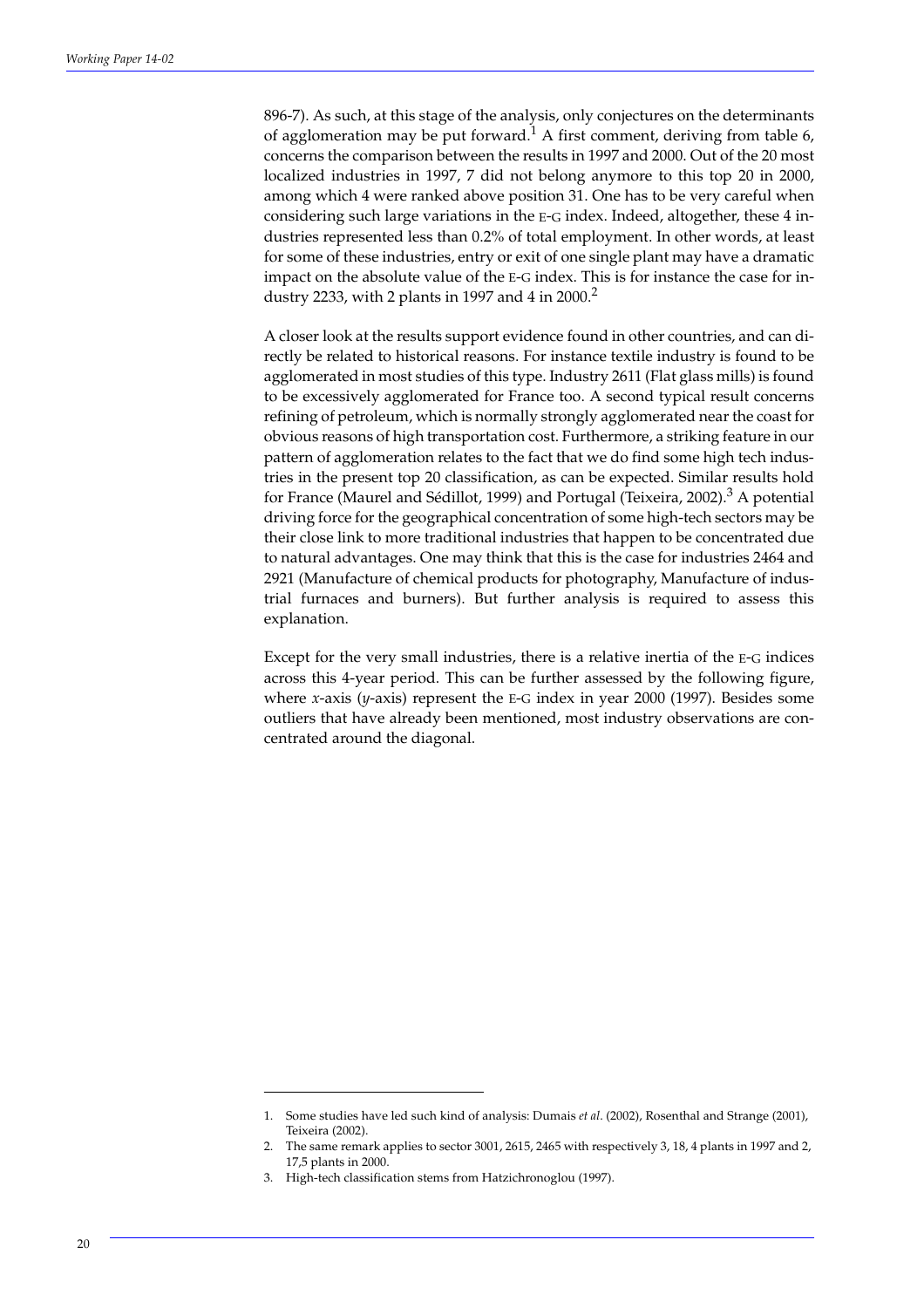

#### **TABLE 7 - Upward/downward movements of E-G index**

|           | 1997 EG_arr                                                                                          | $\circ$<br>$\circ$<br>$\circ$                          | $\circ$        | O<br>$\circlearrowright$<br>$\circ$<br>O                     | 0<br>$\circ$                                                                                                                                                                                                                                                                                                                                                                                                                                                                                                                                                                                                       |
|-----------|------------------------------------------------------------------------------------------------------|--------------------------------------------------------|----------------|--------------------------------------------------------------|--------------------------------------------------------------------------------------------------------------------------------------------------------------------------------------------------------------------------------------------------------------------------------------------------------------------------------------------------------------------------------------------------------------------------------------------------------------------------------------------------------------------------------------------------------------------------------------------------------------------|
|           | -.521231                                                                                             | -.521231                                               |                | 2000 EG arr                                                  | .703953                                                                                                                                                                                                                                                                                                                                                                                                                                                                                                                                                                                                            |
|           |                                                                                                      |                                                        |                |                                                              | So far the results tend to support that for about one third of the industries (cf. ta-<br>ble 5), there is a high correlation between the plants' location decisions. However,<br>this result should be interpreted with great caution as it only represents a picture<br>at a certain moment in time, but does not account for past events having led to<br>such a situation. A certain degree of concentration at the present time may hide<br>movements towards deconcentration in highly concentrated industries and the<br>reverse for relatively dispersed industries. Considering the threshold values sug- |
| TABLE 7 - |                                                                                                      | namic issue.<br>Upward/downward movements of E-G index |                |                                                              | gested by Ellison and Glaeser, we represent the 4-digit industries that were not<br>concentrated in 1997 ( $E-G < 0.02$ ) and became excessively agglomerated in 2000<br>(E-G > 0.05), and vice versa, in order to give some hints about this static versus dy-                                                                                                                                                                                                                                                                                                                                                    |
|           | Industries that were not considered as localized in 1997 and<br>became excessively localized in 2000 |                                                        |                | in 2000                                                      | Industries that were considered as localized in 1997 and not any more                                                                                                                                                                                                                                                                                                                                                                                                                                                                                                                                              |
| NACE4     | Name                                                                                                 |                                                        | NACE4          |                                                              | Name                                                                                                                                                                                                                                                                                                                                                                                                                                                                                                                                                                                                               |
| 1572      | Manufacture of domestic pets food                                                                    |                                                        | 1543           | Production of margarine                                      |                                                                                                                                                                                                                                                                                                                                                                                                                                                                                                                                                                                                                    |
| 1717      | Preparation and spinning of other fibers                                                             |                                                        | 1752           | Manufacture of strings, ropes and nets                       |                                                                                                                                                                                                                                                                                                                                                                                                                                                                                                                                                                                                                    |
| 2223      | Binding and completion                                                                               |                                                        | 2215           | Other publishing activities                                  |                                                                                                                                                                                                                                                                                                                                                                                                                                                                                                                                                                                                                    |
| 2466*     | Manufacture of various chemical products                                                             |                                                        | 2221           | Newspaper printing                                           |                                                                                                                                                                                                                                                                                                                                                                                                                                                                                                                                                                                                                    |
| 2662      | Manufacture of plaster elements for construction                                                     |                                                        | 2233           | Reproduction of computer recordings                          |                                                                                                                                                                                                                                                                                                                                                                                                                                                                                                                                                                                                                    |
| 3162*     | Manufacture of other electrical materials                                                            |                                                        | 2420*          | Manufacture of agro-chemical products                        |                                                                                                                                                                                                                                                                                                                                                                                                                                                                                                                                                                                                                    |
| 3530**    | Aeronautical and spatial construction                                                                |                                                        | 2732<br>3001** | Cold rolling of strip iron<br>Production of office machinery |                                                                                                                                                                                                                                                                                                                                                                                                                                                                                                                                                                                                                    |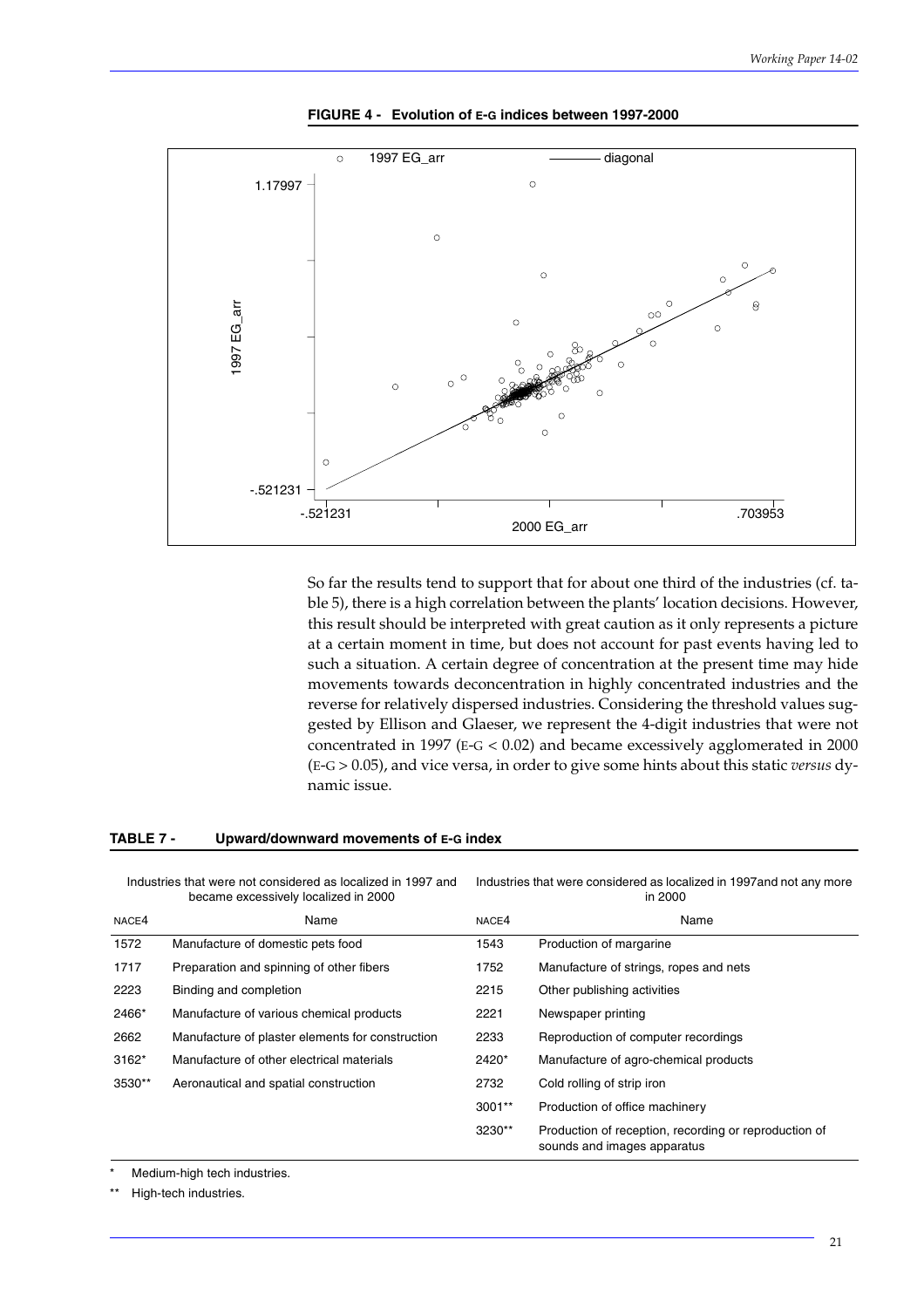There is no straightforward interpretation of this upward respectively downward movements in the agglomeration space by these 4-digit industries. Note that high-tech industries are over-represented in table 7, which could indicate that these industries tend to be more footloose. Note, however, that except for two industries, there is no overlapping between table 6 and table 7. Furthermore, a potential explanation of these large movements may come from a very low number of plants in each of these industries, and hence, there can be no economic rationale behind these figures. $<sup>1</sup>$ </sup>

#### **B. Scope of spillovers across industries**

A further issue that has been investigated in this type of literature is the scope of spillovers across industries. A prior to this study is to analyze how 4-digit industries, belonging to the same 2-digit industry, tend to behave, *i.e.* if their pattern of geographical concentration is correlated. Appendix 3 summarizes the distribution of 4-digit industries within 2-digit industries. The intervals were chosen in order to account for dispersed industries ( $E-G<0$ ), not significantly localized ( $0 \le E$ -G<0.02), intermediate values (0.02 $\le E$ -G<0.05) and excessively localized ( $E-G \geq 0.05$ ) patterns.

In about half of the 2-digit industries, 50% or more of the 4-digit industries are concentrated in one sole interval. Moreover, industries that were found to be excessively concentrated at the 4-digit level can mostly be recovered here. This is for instance the case for the textile industry as well as coking, refining and nuclear industry. Contrary to the United States (Ellison and Glaeser, 1997), but similar to Portugal (Teixeira, 2002), the tobacco industry cannot be considered as significantly agglomerated. Finally, the high-tech industry 30 is found to be excessively localized, compared to 4-digit results. This result has also been highlighted in the French case (Maurel and Sédillot, 1999).

Although these results provide information about patterns of agglomeration for 4-digit industries belonging to the same 2-digit industries, no conclusion can be drawn upon intra-industry spillovers. For 2-digit industries, high levels of geographical concentration may result from within NACE4 sub-industry concentration (localization economies) and/or from between NACE4 sub-industry co-agglomeration (urbanization economies). To cope with this issue, we have computed Ellison and Glaeser's co-agglomeration indices for 4-digit industries belonging to the same 2-digit industries.<sup>2</sup> This allows us to tackle the specialization *versus* diversity issue mentioned above. We also provide results for E-G indices at NACE2 level to discriminate between high and low level concentration industries.

<sup>1.</sup> This is actually the case for instance for industries 2233 and 3001 which are common in both tables, but represent no more than 0.01% of total employment.

<sup>2.</sup> Table 8 actually represents the normalized co-agglomeration index. The interpretation is hence straightforward: values of the co-agglomeration index equal to 0 indicate that any spillovers/ natural advantages found within the industry group are completely industry-specific, whereas values of 1 are consistent with spillovers benefiting plants in all the industries and/or natural advantages are perfectly correlated.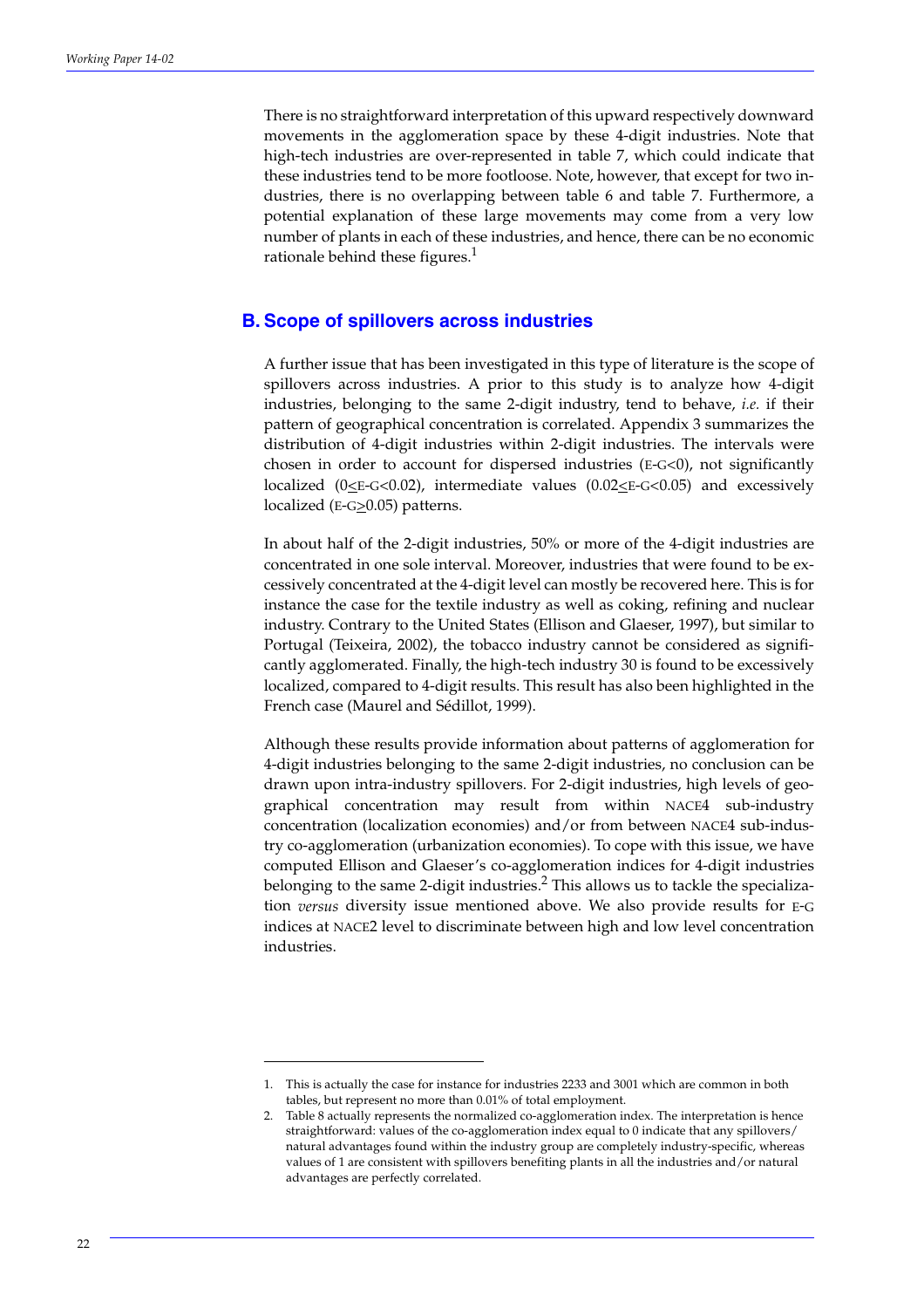| NACE <sub>2</sub> |                                                                       | E-G 1997 | Co-aggl.1997 | E-G 2000 | Co-aggl.2000 |
|-------------------|-----------------------------------------------------------------------|----------|--------------|----------|--------------|
| 15                | Food industry                                                         | 0.004    | 0.164        | 0.004    | 0.193        |
| 16                | Tobacco industry <sup>1</sup>                                         | 0.033    |              | 0.008    |              |
| 17                | Textile industry                                                      | 0.098    | 0.645        | 0.103    | 0.644        |
| 18                | Clothes and fur industry                                              | 0.022    | 0.767        | 0.026    | 0.664        |
| 19                | Leather and footwear industry                                         | 0.012    | $-0.049$     | 0.016    | $-0.052$     |
| 20                | Wood, cork, basket and esparto industry                               | 0.019    | 0.125        | 0.021    | 0.096        |
| 21                | Paper and paperboard industry                                         | 0.009    | 0.196        | 0.011    | 0.311        |
| 22                | Publishing, printing and reproduction                                 | 0.024    | 0.934        | 0.024    | 1.087        |
| 23                | Coking, refining and nuclear industries                               | 0.125    | $-0.275$     | 0.219    | $-0.148$     |
| 24                | Chemical industry                                                     | 0.023    | 0.151        | 0.02     | 0.122        |
| 25                | Rubber and plastic industry                                           | 0.012    | 0.490        | 0.012    | 0.498        |
| 26                | Production of other non-metallic minerals                             | 0.010    | 0.046        | 0.007    | 0.012        |
| 27                | Metallurgy                                                            | 0.006    | $-0.043$     | 0.012    | $-0.057$     |
| 28                | Metal transformation                                                  | 0.005    | 0.170        | 0.005    | 0.216        |
| 29                | Production of machines and equipment                                  | 0.004    | $-0.041$     | 0.003    | 0.043        |
| 30                | Production of office machines and compu-<br>ter materials             | 0.060    | 0.037        | 0.056    | 0.753        |
| 31                | Production of electrical machines and<br>apparatus                    | $-0.006$ | 0.434        | $-0.005$ | $-2.866$     |
| 32                | Production of radio, broadcast and com-<br>munication equipment       | $-0.035$ | 5.944        | $-0.023$ | $-3.562$     |
| 33                | Production of medical, precision, optical<br>and clock instruments    | 0.019    | 3.141        | 0.01     | 0.689        |
| 34                | Production and assembling of motor vehi-<br>cle, tow and semi-trailer | $-0.038$ | 0.003        | $-0.022$ | $-0.280$     |
| 35                | Production of other transport materials                               | 0.005    | 0.843        | 0.009    | 0.016        |
| 36                | Furniture production; various industries                              | 0.009    | 0.026        | 0.007    | 0.040        |
| 37                | Recycled material recovery                                            | 0.006    | 0.335        | 0.002    | 0.203        |

**TABLE 8 - Co-agglomeration of 4-digit industries among 2-digit industries**

For the tobacco industry (NACE2 16), there is only one NACE4 sub-industry.

A first striking remark is that the scope of spillovers is largely intra-industrial rather than inter-industrial. Out of 22 two-digit industries, only 4 do highlight high values of co-agglomeration (stable through the time): textile industry, clothes and fur industry, publishing, printing and reproduction, production of medical, precision, optical and clock instruments. The latter has the highest values of co-agglomeration and can be considered as a high-tech industry. Hence this is consistent with the concept of science-based diversity suggested by Feldman and Audretsch (1999), i.e. diversity may favour cross fertilization in R&D intensive activities. Moreover, high values of co-agglomeration for industries 17 and 22 coincide with US results. Finally, no co-agglomeration can be highlighted for 7 two-digit industries: 19, 23, 26, 27, 29, 34 and 36. No horizontal spillovers, respectively no natural advantage correlation exists for these industries. These results hence tend to suggest that localization rather than urbanization economies prevail. However, note that only horizontal spillovers are taken into account when aggregating 4-digit industries in 2-digit ones. Input-output linkages are totally left aside here, thus leaving open the existence of hypothetical forward/backward linkages (Fujita et al., 1999).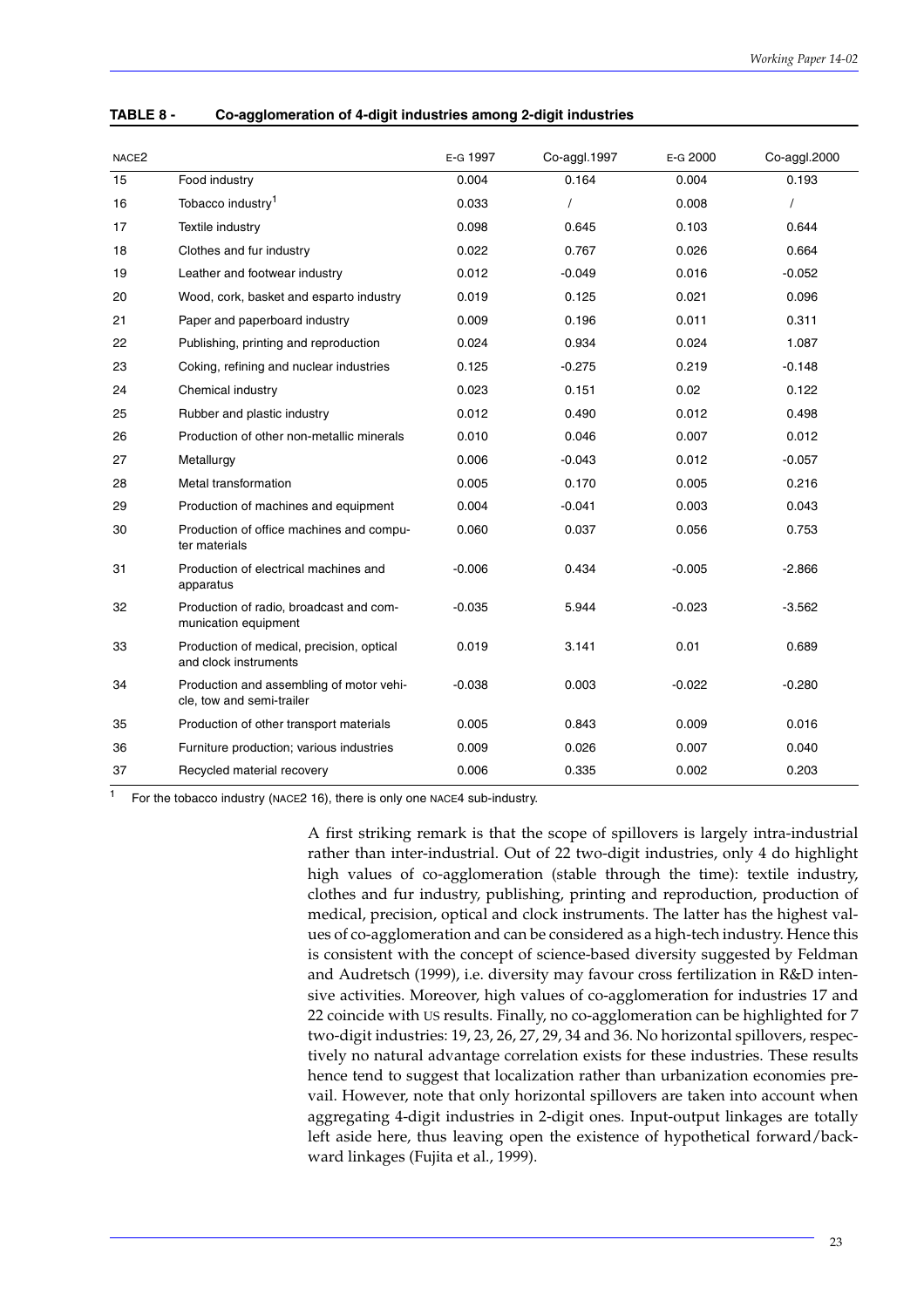### **C. Agglomeration and plant scale**

In two recent contributions, Holmes and Stevens (2000) have raised the issue of the plant size when measuring the geographical concentration of industries. "Do plants located in areas where an industry concentrates tend on average to be larger, the same as, or smaller than establishments located outside such areas?" (p.1). This is the question addressed in the sequel. More specifically, we have shown that the distribution of plant size is excessively skewed: single job plants represent 35% of the total number of plants in 2000, plants with less than or equal to 5 jobs represent 72%, and plants less than or equal to 20 jobs 93% of the total number of plants. Nevertheless, note that the latter class only represents 34% in terms of employment. Thus considering erroneously that location decisions follow the same rationale, independently of plant size, may induce large distortions. Why erroneously? It has been shown that plant productivity in agglomerated areas is higher than outside these areas (Ciccone and Hall, 1996). If we consider that productivity is related to the concentration of the "hard-core" manufacturing plants in an industry, rather than total industry employment, than standard measures of geographical concentration may tend to understate this concentration (Holmes and Stevens, 2000).

Fig. 5 clearly depicts the difference in geographical concentration between large plants (i.e. plants with employment above 20 persons) and small plants (i.e. plants with 20 employees or less). This result is hence consistent with Holmes and Stevens who find that plants located in areas where an industry concentrates, are on average larger than plants in the same industry outside such areas, and this is particularly striking in the case of manufacturing. In terms of spillovers, this means that larger plants are more prone to the absorption of external effects than smaller firms.



#### **FIGURE 5 - Evolution of average E-G indices according to plant size**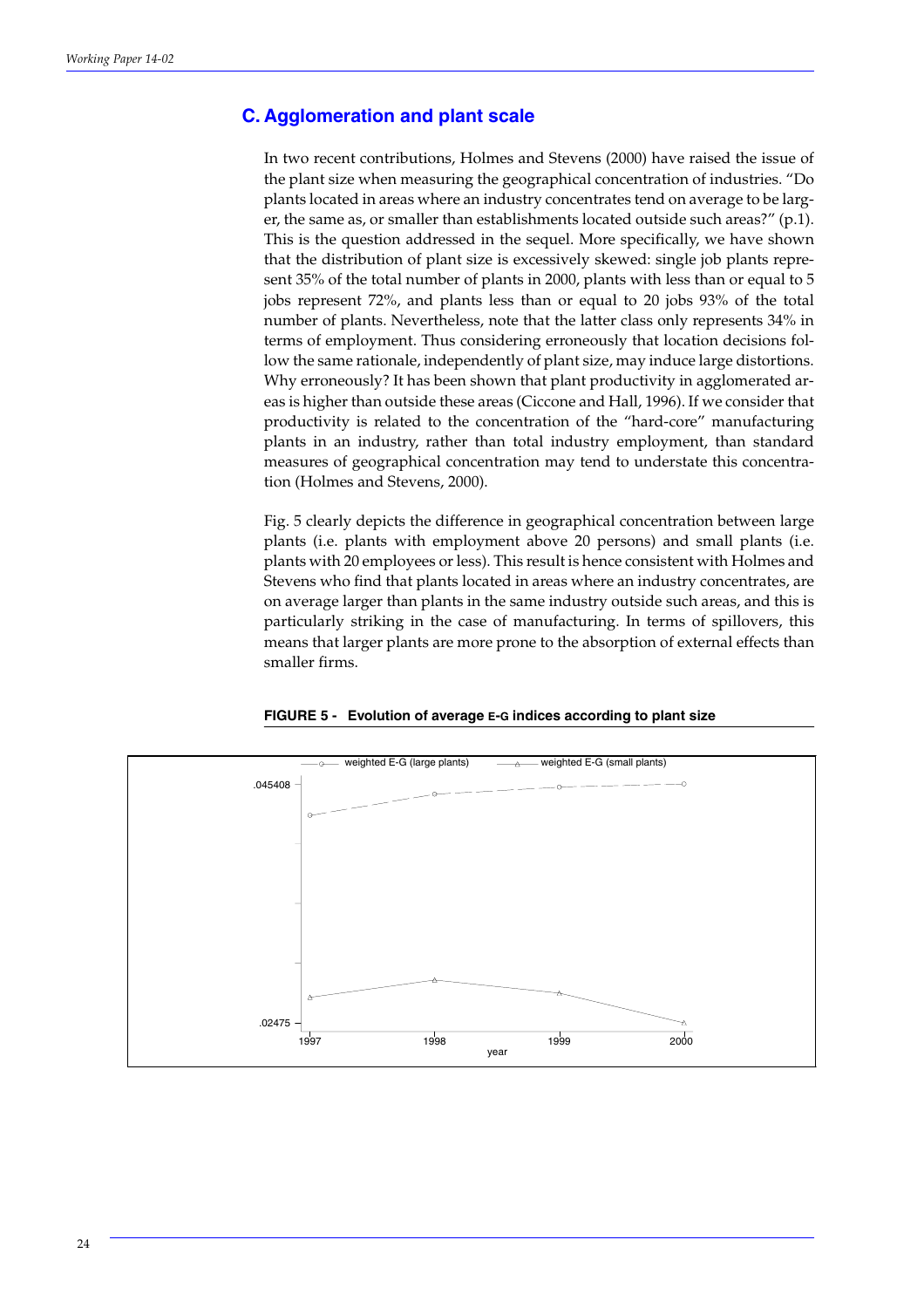Looking now at the disaggregated 4-digit level, we see that over our 4 years of observation, in two thirds of the cases, the E-G index for the large plants manufacturing industry was higher than in its small counterparts. $^1$  Even though the aggregate result is hence qualified by the disaggregated result, it remains important to be aware of these differences which may substantially bias the conclusions.

When one is mainly interested in the ranking of manufacturing industries in terms of geographical concentration, rather than the absolute value of concentration, an interesting issue is to analyze whether large plant E-G indices rank roughly similar to small plant E-G indices, even though, on average, the absolute value of the E-G index is smaller in the latter case. To tackle this issue intuitively, we have computed the Spearman rank correlation indices for the 4 years under observation, as well as the simple correlation coefficient.

#### **TABLE 9 - Correlation of E-G indices according to plant size**

|      | Spearman | Correlation coefficient |
|------|----------|-------------------------|
| 1997 | 0.1897   | 0.0425                  |
| 1998 | 0.2221   | 0.1398                  |
| 1999 | 0.2820   | 0.0743                  |
| 2000 | 0.2454   | 0.1222                  |

Not only do small firms have lower levels of geographical concentration than larger ones, but, their ranking in terms of levels of concentration also largely differ. This result leads us to great caution in interpreting results upon indices computed on all plants. As Holmes and Stevens (2000) suggest, classical industry definitions (e.g. NACE) may poorly measure what plants are doing. "A four-digit industry might include small, geographically diffuse establishments that perform a retail or service function, as well as, geographically concentrated establishments that do hard-core manufacturing." (pp. 11-12).

Finally, note that out of the top 20 industries (in terms of geographical concentration), only 2 coincide. However, comparing results with the E-G indices computed for all plants, there are 2 correspondences with the small plants sample, and 11 with the large plant sample. Thus, this may lead us to believe that E-G index reflects large plant rather than small plant locational outcomes.

<sup>1.</sup> Moreover, note that average differences between E-G indices are in absolute value larger for [E-G(large plants)]-[E-G(small plants)], rather than for [E-G(small plants)]-[E-G(large plants)].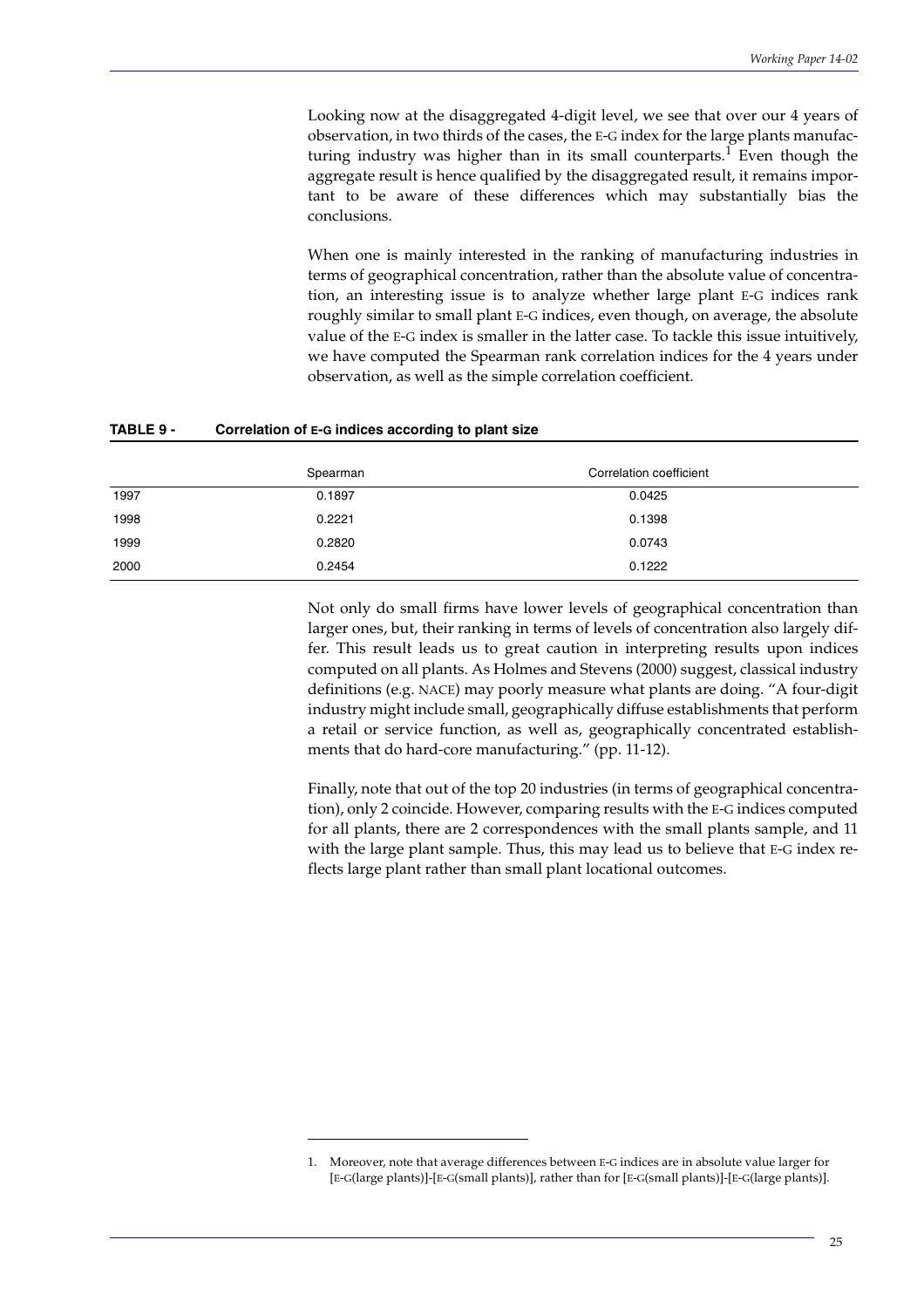| <b>TABLE 10 -</b> | Top 20 most localized industries according to plant size |
|-------------------|----------------------------------------------------------|
|-------------------|----------------------------------------------------------|

| NACE4 | Name                                                                                                                            | $E-G$<br>(large<br>plants) | NACE4 | Name                                                                                | $E-G$<br>(small<br>plants) |
|-------|---------------------------------------------------------------------------------------------------------------------------------|----------------------------|-------|-------------------------------------------------------------------------------------|----------------------------|
| 2753  | Casting of light metals                                                                                                         | 0.7242                     | 1583  | Manufacture of sugar                                                                | 0.8710                     |
| 2330  | Processing of nuclear fuel                                                                                                      | 0.7145                     | 3543  | Manufacture of invalid carriages                                                    | 0.8276                     |
| 1724  | Silk-type weaving                                                                                                               | 0.6108                     | 1725  | Other textile weaving                                                               | 0.4604                     |
| 2464  | Manufacture of photographic chemical<br>material                                                                                | 0.5957                     | 2960  | Manufacture of weapons and ammunition                                               | 0.4490                     |
| 2320  | Manufacture of refined petroleum products                                                                                       | 0.5700                     | 1721  | Cotton-type weaving                                                                 | 0.4032                     |
| 2626  | Manufacture of refractory ceramic products                                                                                      | 0.5285                     | 1751  | Manufacture of carpets and rugs                                                     | 0.3385                     |
| 1717  | Preparation and spinning of other textile<br>fibres                                                                             | 0.4415                     | 1714  | Preparation and spinning of flax-type fibres                                        | 0.2652                     |
| 2611  | Manufacture of flat glass                                                                                                       | 0.4093                     | 3615  | Manufacture of mattresses                                                           | 0.2385                     |
| 2622  | Manufacture of ceramic sanitary fixtures                                                                                        | 0.4082                     | 3622  | Manufacture of jewellery and related arti-<br>cles n.e.c.                           | 0.2188                     |
| 2872  | Manufacture of light metal packaging                                                                                            | 0.3968                     | 3662  | Manufacture of brooms and brushes                                                   | 0.2125                     |
| 1723  | Worsted-type weaving                                                                                                            | 0.3851                     | 1711  | Preparation and spinning of cotton-type<br>fibres                                   | 0.2106                     |
| 2615  | Manufacture and processing of other glass,<br>including technical glassware                                                     | 0.3735                     | 1772  | Manufacture of knitted and crocheted pullo-<br>vers, cardigans and similar articles | 0.2069                     |
| 2960  | Manufacture of weapons and ammunition                                                                                           | 0.2987                     | 2954  | Manufacture of machinery for textile,<br>apparel and leather production             | 0.1986                     |
| 2225  | Other activities related to printing                                                                                            | 0.2976                     | 3511  | Building and repairing of ships                                                     | 0.1801                     |
| 2020  | Manufacture of veneer sheets; manufacture<br>of plywood, laminboard, particle board,<br>fibre board and other panels and boards | 0.2639                     | 3621  | Striking of coins and medals                                                        | 0.1718                     |
| 1824  | Manufacture of other wearing apparel and<br>accessories n.e.c.                                                                  | 0.2344                     | 2052  | Manufacture of articles of cork, straw and<br>plaiting materials                    | 0.1663                     |
| 3162  | Manufacture of other electrical equipment<br>n.e.c.                                                                             | 0.1981                     | 2123  | Manufacture of paper stationery                                                     | 0.1646                     |
| 1760  | Manufacture of knitted and crocheted fab-<br>rics                                                                               | 0.1944                     | 1600  | Manufacture of tobacco products                                                     | 0.1281                     |
| 1562  | Manufacture of starches and starch prod-<br>ucts                                                                                | 0.1932                     | 2461  | Manufacture of explosives                                                           | 0.1280                     |
| 1772  | Manufacture of knitted and crocheted pullo-<br>vers, cardigans and similar articles                                             | 0.1923                     | 1920  | Manufacture of luggage, handbags and the<br>like, saddlery and harness              | 0.1130                     |

#### **D. Regional outcomes**

So far, we have analyzed the geographical concentration of manufacturing industry exclusively at national level. This implies that we consider countries as "selfcontained" in terms of agglomeration outcomes, *i.e.* trans-border effects are negligible. There are at least two reasons for doing so: data availability and consistency. If available, consistent data can at best be found at national level. Collecting international data in order to compute E-G indices is a tremendous task. One needs consistent industrial as well as spatial units to collect data, but also a similar definition of what a *plant* is, and how *employment* is accounted for. Following this consistency argument, national data probably constitutes the least worse way to neutralize political, social and historical divergences across countries.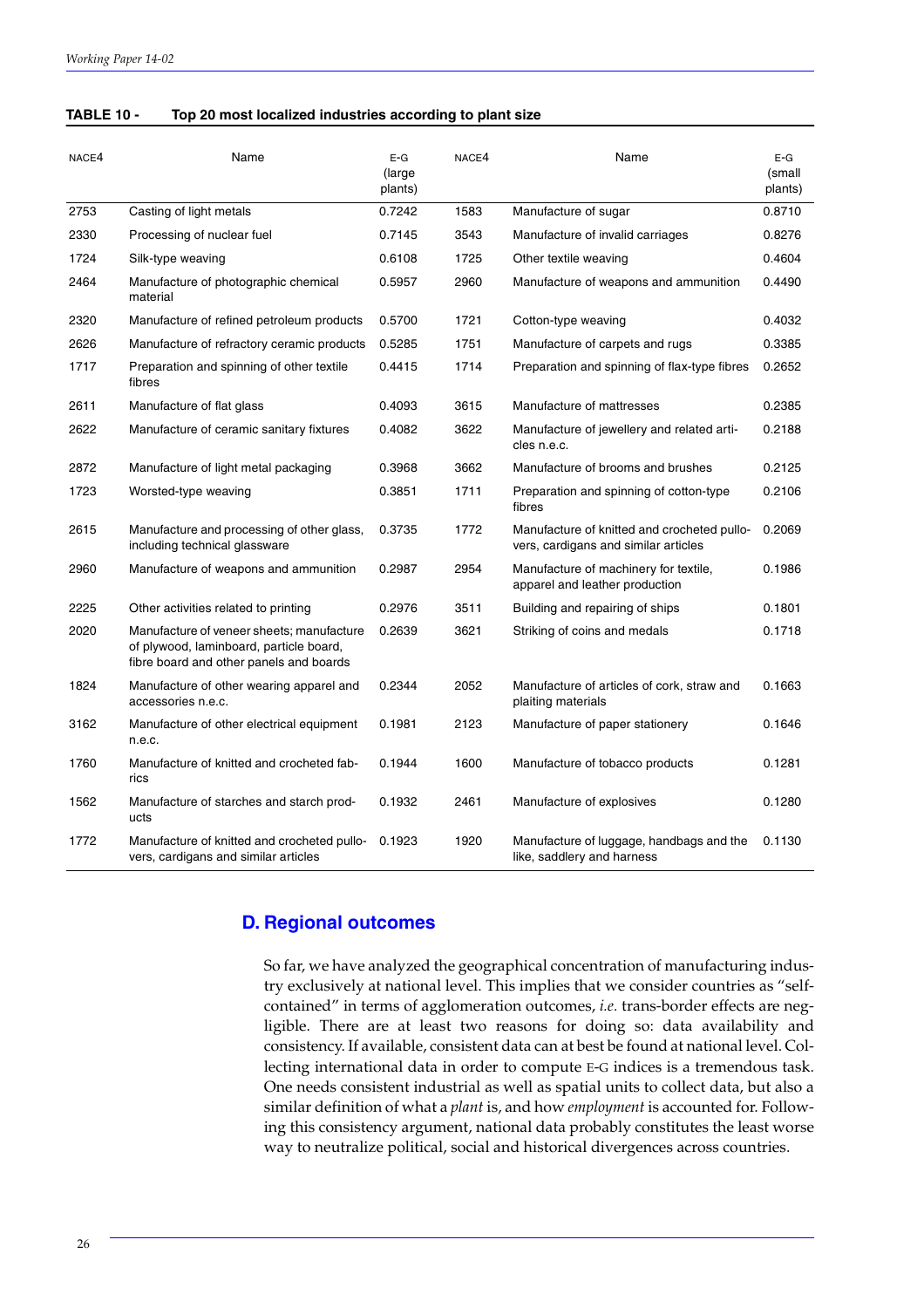However, this issue can also be reversed: why do we measure geographical concentration at the national rather than sub-national level? Indeed, there might be substantial heterogeneity inside countries, justifying such an approach. This is particularly true for Belgium. Belgium is a federal state with three regions: Brussels, Flanders and Wallonia. Computing concentration indices for Brussels makes no sense due to its excessively small extent. However, one may be interested in different patterns of concentration in Flanders and Wallonia. These two regions have faced very different paths of development. In the past, Wallonia used to be the richest part of the country, partly due to its iron and steel industry. But after the crises in this industry in the second half of the 20<sup>th</sup> century and the industrialization of Flanders at the same time, Flanders caught up and eventually leapfrogged Wallonia in terms of development, with, however, very different areas of specialization, as can be seen in table 11.

#### **TABLE 11 - Top 10 most important industries according to region (year 2000) - Share in total manufacturing employment**

| NACE4 | Name                                                                         | Employment<br>share Flanders | NACE4 | Name                                                                 | Employment<br>share Wallonia |
|-------|------------------------------------------------------------------------------|------------------------------|-------|----------------------------------------------------------------------|------------------------------|
| 3410  | Manufacture of motor vehicles                                                | 6.712%                       | 2710  | Manufacture of basic iron and steel<br>and of ferro-alloys           | 7.992%                       |
| 1581  | Manufacture of bread; manufacture of<br>fresh pastry goods and cakes         | 3.027%                       | 1581  | Manufacture of bread; manufacture of<br>fresh pastry goods and cakes | 4.508%                       |
| 2222  | Printing n.e.c.                                                              | 2.500%                       | 2442  | Manufacture of pharmaceutical prep-<br>arations                      | 4.504%                       |
| 1751  | Manufacture of carpets and rugs                                              | 2.418%                       | 2952  | Manufacture of machinery for mining,<br>quarrying and construction   | 3.370%                       |
| 2414  | Manufacture of other organic basic<br>chemicals                              | 2.238%                       | 2852  | General mechanical engineering                                       | 2.381%                       |
| 3430  | Manufacture of parts and accessories<br>for motor vehicles and their engines | 2.161%                       | 3530  | Manufacture of aircraft and spacecraft                               | 2.328%                       |
| 2524  | Manufacture of other plastic products                                        | 1.804%                       | 3520  | Manufacture of railway and tramway<br>locomotives and rolling stock  | 2.215%                       |
| 2852  | General mechanical engineering                                               | 1.773%                       | 2222  | Printing n.e.c.                                                      | 1.997%                       |
| 2710  | Manufacture of basic iron and steel and<br>of ferro-alloys                   | 1.708%                       | 2112  | Manufacture of paper and paperboard                                  | 1.870%                       |
| 2811  | Manufacture of metal structures and<br>parts of structures                   | 1.599%                       | 2612  | Shaping and processing of flat glass                                 | 1.744%                       |

Belgium is one of the leading car manufacturers in Europe (although it has no national make). This clearly appears in table 11 in the Flemish column. On the Walloon side, the burden of history is clearly reflected by the iron and steel industry in the first position with almost 8% of total manufacturing employment. Apart from this latter industry, three more common industries are in the top 10 of the most important regional activities: printing n.e.c., bread, pastry and cake industry, and general mechanical engineering. These may be industries that are generally important in all countries, above all the second one. Note that for Wallonia, there are more heavy industries, *i.e.* iron and steel, machinery for mining, railway, which are absent in the Flemish top 10. A more interesting feature is that large industries are slightly larger in Wallonia compared to Flanders, tending to support a larger specialization.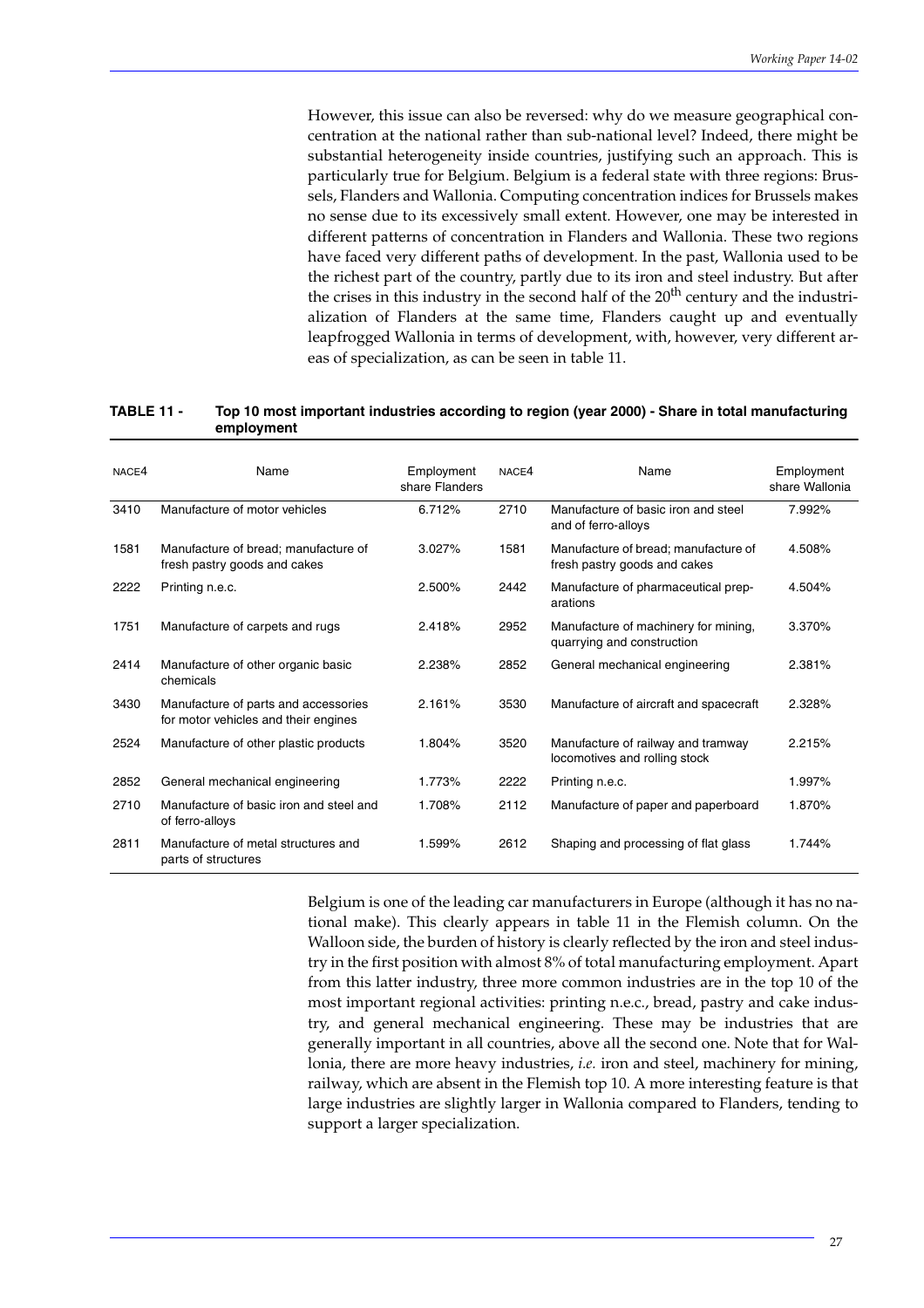In terms of average plant size, there has been almost no variation across the period of observation, but Flanders has been steadily above Walloon average.



**FIGURE 6 - Average plant size in Flanders and Wallonia**

The same observation holds when we restrict our sample to plants larger than 20 jobs. Actually the ratio of small to large plants is more or less similar between both these regions. In 2000, there were indeed 15920 manufacturing plants in Flanders and 6381 in Wallonia, with the following breakdown:

#### **TABLE 12 - Number of manufacturing plants by size and region**

|                    | <b>Flanders</b> | Wallonia |
|--------------------|-----------------|----------|
| 0 - 20 jobs        | 12 595          | 5 3 2 0  |
| 21 - 100 jobs      | 2 5 3 6         | 807      |
| More than 100 jobs | 789             | 254      |

Moving now to the concentration issue, a first crude observation is the difference in average concentration indices between both regions. Fig. 7 depicts a higher degree of concentration in Wallonia than in Flanders. Indeed, the Walloon curve always exceeds the 0.05 threshold value, whereas Flanders always stays beneath it, although converging towards this value. This feature is already highlighted in map 3, i.e. Wallonia has a more clustered pattern for total manufacturing employement.

A second feature is related to the increase of the E-G index during the period of observation. This is consistent with fig. 2 where the E-G index was also increasing during the period of observation. This might not have been the case, as the Brussels-capital region is totally left aside in this sub-section.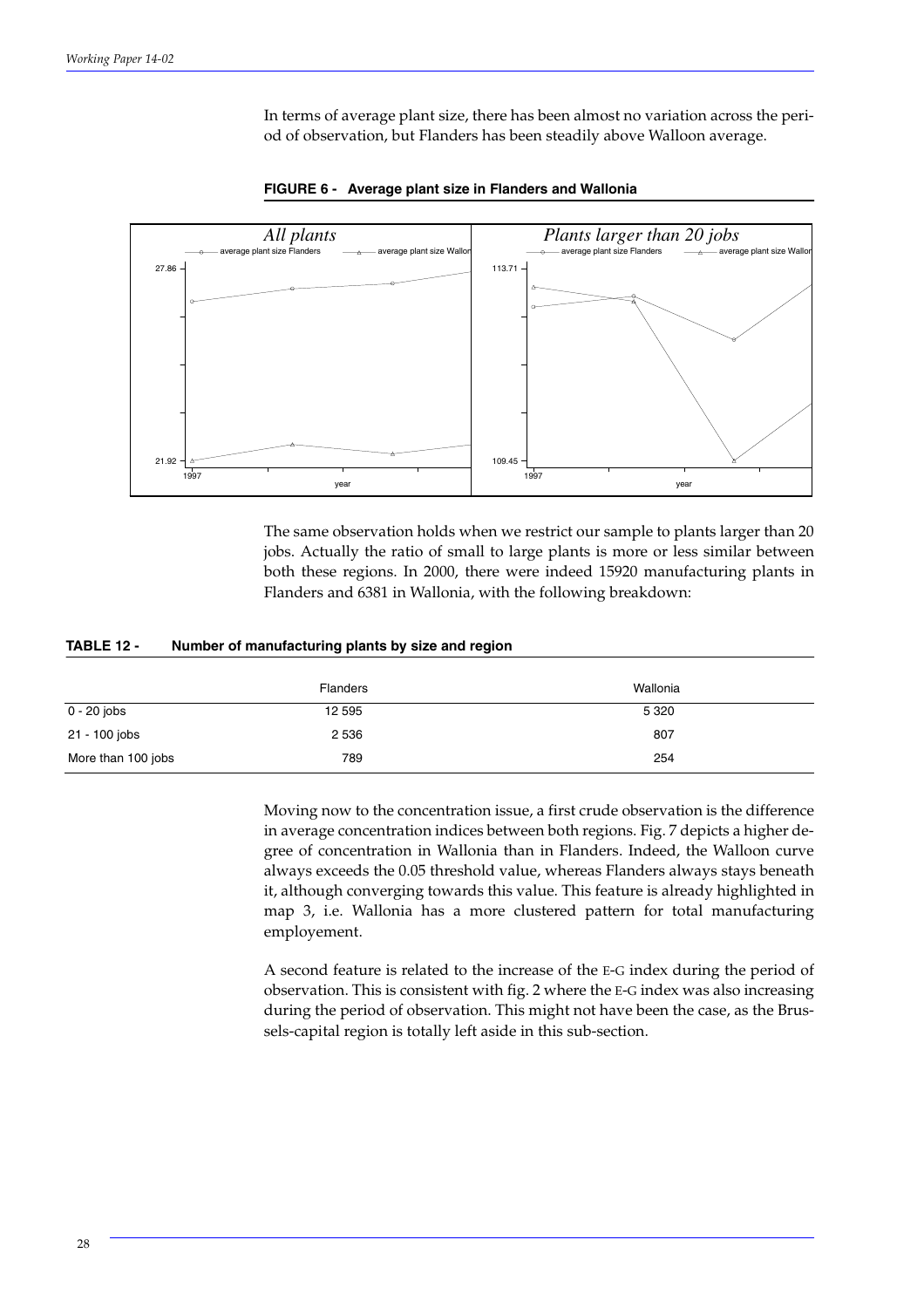

**FIGURE 7 - Flanders and Wallonia average E-G index**

NB: Outliers (E-G>1 and E-G<-1) were dropped to plot Fig.7

When measuring Spearman's rank correlation between the E-G of Flanders and Wallonia by industry, one finds figures between 0.03 and 0.16 according to the period. This points to rather different patterns of agglomeration according to the region we observe. And indeed, when observing the top 10 E-G indices for Flanders and Wallonia, there are no common industries. But, one can observe that except for two industries, no other industries ranks in the top 20 of the other region's top ten industries. Note, however, that we do find sub-industries of the same NACE2 industry in both regions, especially the textile industry (NACE2 17).

| NACE4 | Name                                             | E-G Flanders | Rank<br>Wallonia | NACE4 | Name                                                                        | E-G Wallonia | Rank<br><b>Flanders</b> |
|-------|--------------------------------------------------|--------------|------------------|-------|-----------------------------------------------------------------------------|--------------|-------------------------|
| 1722  | Woollen-type weaving                             | 1.190        |                  | 1714  | Preparation and spinning of<br>flax-type fibres                             | 6.650        | 24                      |
| 2330  | Processing of nuclear fuel                       | 0.926        | 188              | 2452  | Manufacture of perfumes and<br>toilet preparations                          | 1.863        | 170                     |
| 3530  | Manufacture of aircraft and<br>spacecraft        | 0.874        | 183              | 2470  | Manufacture of man-made<br>fibres                                           | 1.739        | 179                     |
| 2613  | Manufacture of hollow glass                      | 0.849        | 52               | 2861  | Manufacture of cutlery                                                      | 1.372        | 25                      |
| 2960  | Manufacture of weapons and<br>ammunition         | 0.737        | 152              | 1771  | Manufacture of knitted and<br>crocheted hosiery                             | 1.355        | 43                      |
| 2626  | Manufacture of refractory<br>ceramic products    | 0.737        | 17               | 1760  | Manufacture of knitted and<br>crocheted fabrics                             | 1.310        | 62                      |
| 1910  | Tanning and dressing of leather                  | 0.604        | 19               | 1721  | Cotton-type weaving                                                         | 1.242        | 29                      |
| 2753  | Casting of light metals                          | 0.582        |                  | 1830  | Dressing and dyeing of fur;<br>manufacture of articles of fur               | 1.165        | 125                     |
| 1724  | Silk-type weaving                                | 0.578        |                  | 3161  | Manufacture of electrical equip-<br>ment for engines and vehicles<br>n.e.c. | 1.002        | 55                      |
| 2464  | Manufacture of photographic<br>chemical material | 0.519        | 190              | 3650  | Manufacture of games and toys                                               | 0.964        | 215                     |

#### **TABLE 13 - Top 10 E-G indices according to region (year 2000)**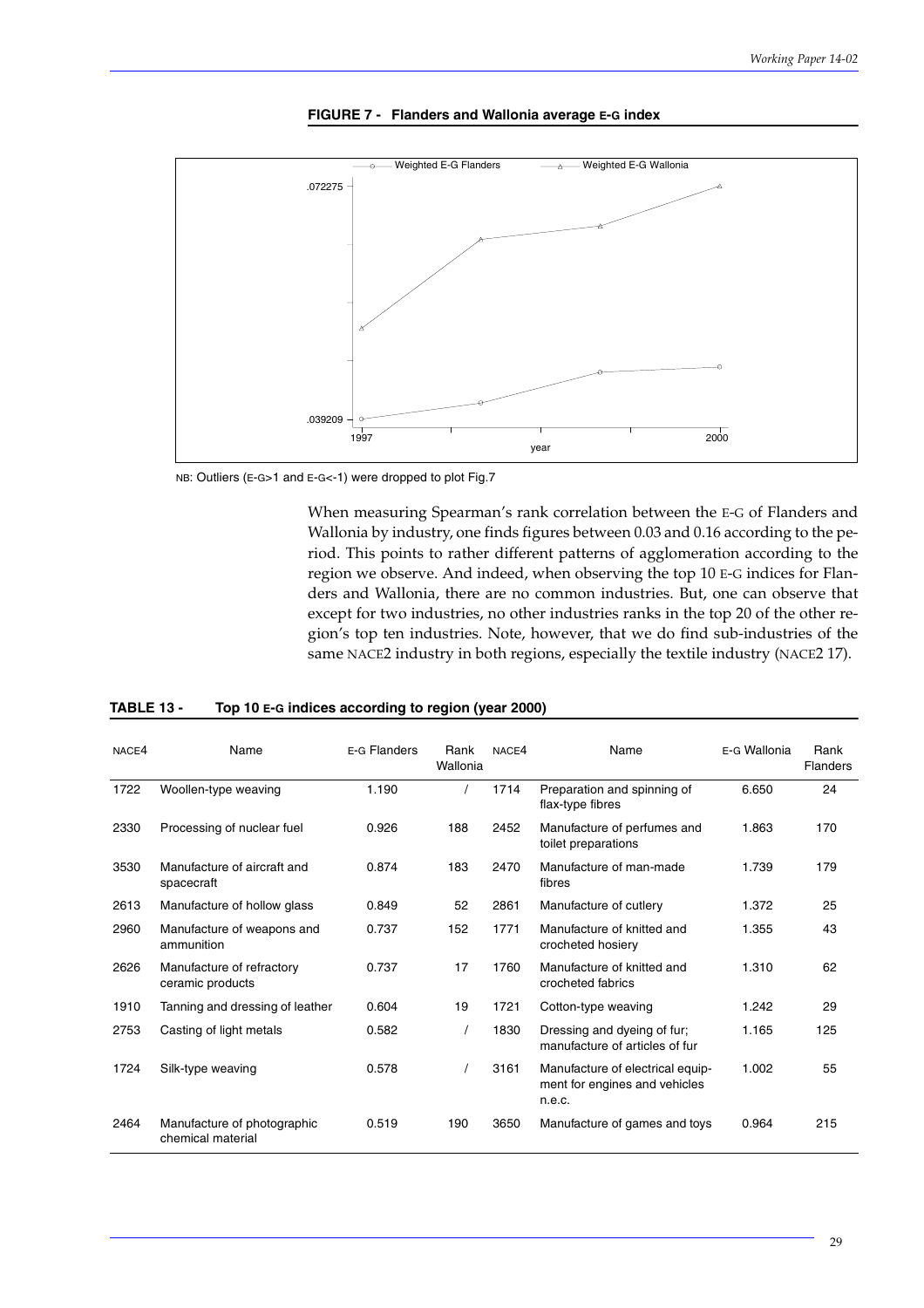#### **E. Agglomeration and spatial autocorrelation**

So far, our approach consisted in analyzing the spatial agglomeration pattern across Belgium. In doing so, an implicit assumption on the spatial unit has been made continuously, namely the unit we are considering is the most appropriate scale to measure agglomeration. Among geographers, there is a long tradition of determinating the optimal spatial unit, and the choice of this unit is far from being neutral when it comes to analyzing the spatial distribution of manufacturing activity. Indeed, referring to the theoretical literature on spatial economics, at least two types of mechanisms may lead to different agglomeration patterns. Theory tells us that *pecuniary externalities* are much broader than *technological externalities*, implying that a much denser agglomeration shall result from the latter than from the former, i.e. Manufacturing Belt in the US for the former vs. Akihabara (Electric City) in Tokyo for the latter. A result of this is that fine spatial units of observation will capture more technological externalities related industries whereas rougher spatial units are more prone to highlight pecuniary externalities related industries. A way to circumvent somehow this issue is to have recourse to a measure of spatial autocorrelation.

*Exploratory Spatial Data Analysis* is a set of techniques aimed at describing and visualizing spatial distributions, identifying atypical localization or spatial outliers, detecting patterns of spatial association, clusters or hot spots, and suggesting spatial regimes or other forms of spatial heterogeneity. Central to this conceptualization is the notion of spatial autocorrelation or spatial association, i.e., the phenomenon where *locational similarity* is matched by *value similarity* (Anselin and Bera, 1998). This means that observations are not statistically independent. Clusters of events, people and facilities are referred to as positive spatial autocorrelation, whereas negative spatial autocorrelation refers to arrangements where people, events or facilities are dispersed.

There are a number of formal statistics that attempt to measure spatial autocorrelation. Among those, Moran's *I* statistic (Moran, 1950) is probably the most popular one. This statistic compares the value of a continuous variable at any location with the value of the same variable at surrounding locations. Formally, it is defined as:

$$
I = \frac{N}{S} \cdot \frac{\Sigma_i \Sigma_j w_{ij} (x_i - \overline{x})(x_j - \overline{x})}{\Sigma_i (x_i - \overline{x})^2}
$$

with  $S = \sum_i \sum_j w_{ij}$ , and  $x_i$  representing the value of the observation in region *i*. N is the total number of observations,  $\bar{x}$  is the mean of the variable across all observations and  $w_{ii}$  is a weight between region *i* and region *j*. Usually  $w_{ii}$  is an inverse function of distance between both these regions or may take value 1 when regions *i* and *j* are contiguous and 0 elsewhere. Moran's *I* is similar to a correlation coefficient because it compares the sum of the cross-products of values at different locations, two at a time. However, I is not restricted by the interval [-1,1]. When nearby points have similar values, the cross-product is high. Conversely, when nearby points have dissimilar values, the cross-product is low. More precisely, values of *I*, significantly larger than the expected value of the Moran statistic,  $E[I] = -1/(N-1)$ , indicate positive spatial association, whereas significantly smaller values indicate negative spatial association. Inference can be based upon two approaches. Values of *I* significantly, which on higher than the expecta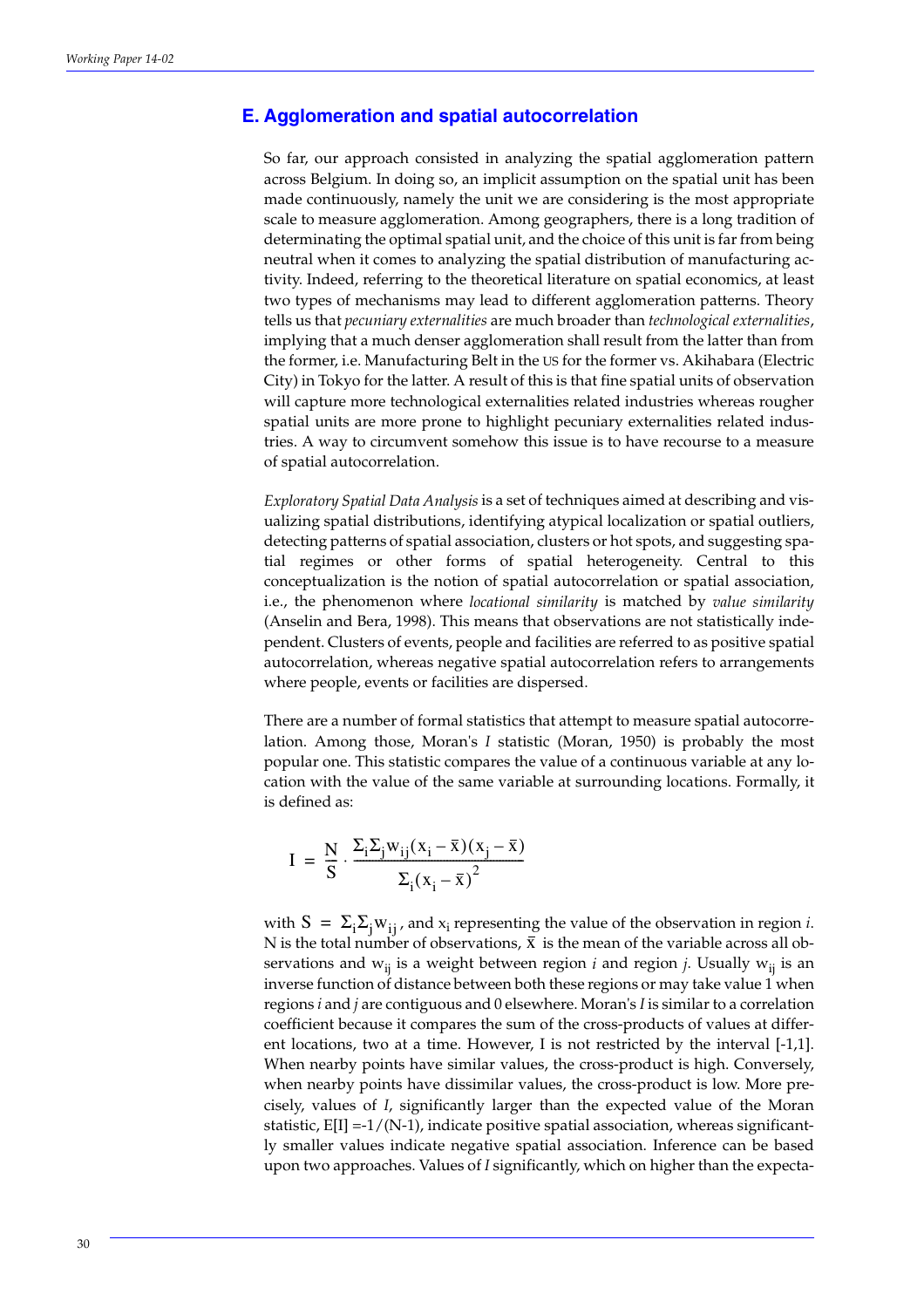tion of Moran's statistic, will denote positive spatial autocorrelation. In other words, similar values, either high values or low values, are more spatially clustered than could be caused purely by chance. The converse is true for values of *I* which are significantly lower than the expectation of *I*.

A first way of roughly detecting the presence of spatial autocorrelation can be done by comparing Ellison and Glaeser indices at two different spatial unit levels. This has been done for the Belgian case for *districts* and *townships*. Whereas the Spearman rank correlation between the indices is about 0.63 and highly significant, the unweighted E-G averages are 0.031 and 0.058 for the townships respectively the districts, meaning that districts tend to capture more thoroughly hypothetical clusters.<sup>1</sup>

In order to refine this analysis, we have computed Moran indices of spatial autocorrelation for the finest spatial units at our disposal, namely townships. Results are provided in Appendix 4. First and foremost, 95% of the indices indicate positive spatial autocorrelation for the four years under scrutiny. Hence, positive spatial autocorrelation can be considered as a rule rather than as an exception in the present setting. However, only less than one third of these results do highlight statistically significant spatial autocorrelation (5% criterion). So in a spillover perspective, this means that about 30% of all our industries do highlight across township-border externalities. When taking a significant threshold of 10%, industries entering the positive spatial autocorrelation category increase to 35%.

On the other hand, industries highlighting a negative spatial autocorrelation would be more prone to an interpretation where townships are *self-contained* in terms of spillovers, *i.e.* spillovers are intra- rather than inter towns (e.g. a center and its hinterland). Note, however, that none of these industries do highlight statistically significant negative autocorrelation.

Finally, in figure 8 we have plotted Moran indices (at township level) against E-G indices (at the district and township levels). On the left figure, most E-G indices at township level are concentrated around the zero value, pointing to no excessive concentration. Conversely, on the right figure, most dots are concentrated either around the zero value for the E-G index and around the expectation (-0.0017) for the Moran, or in the upper right quadrant. This clearly points to what has already been mentioned above: when measured at township level, only very few clustered industries emerge. A reason for this may be spatial autocorrelation between townships. Thus, recomputing the E-G indices at a higher degree of spatial aggregation, will partly internalize positive spatial autocorrelation, leading to a higher concentration of dots in the north-east part of our right figure.<sup>2</sup>

<sup>1.</sup> Results refer to the year 2000. Average values for the E-G indices at township respectively district levels for 1997 are 0.035 and 0.072, leading to similar relative values as for the year 2000. Note that outliers (E-G<2 and E-G<-2) where eliminated to compute those unweighted averages.

<sup>2.</sup> When dropping outlying values of the E-G index, the simple correlation coefficient between Moran's I and E-G(townships) is 0.0085, whereas it increases to 0.21 when taking the E-G(districts) instead of E-G(townships).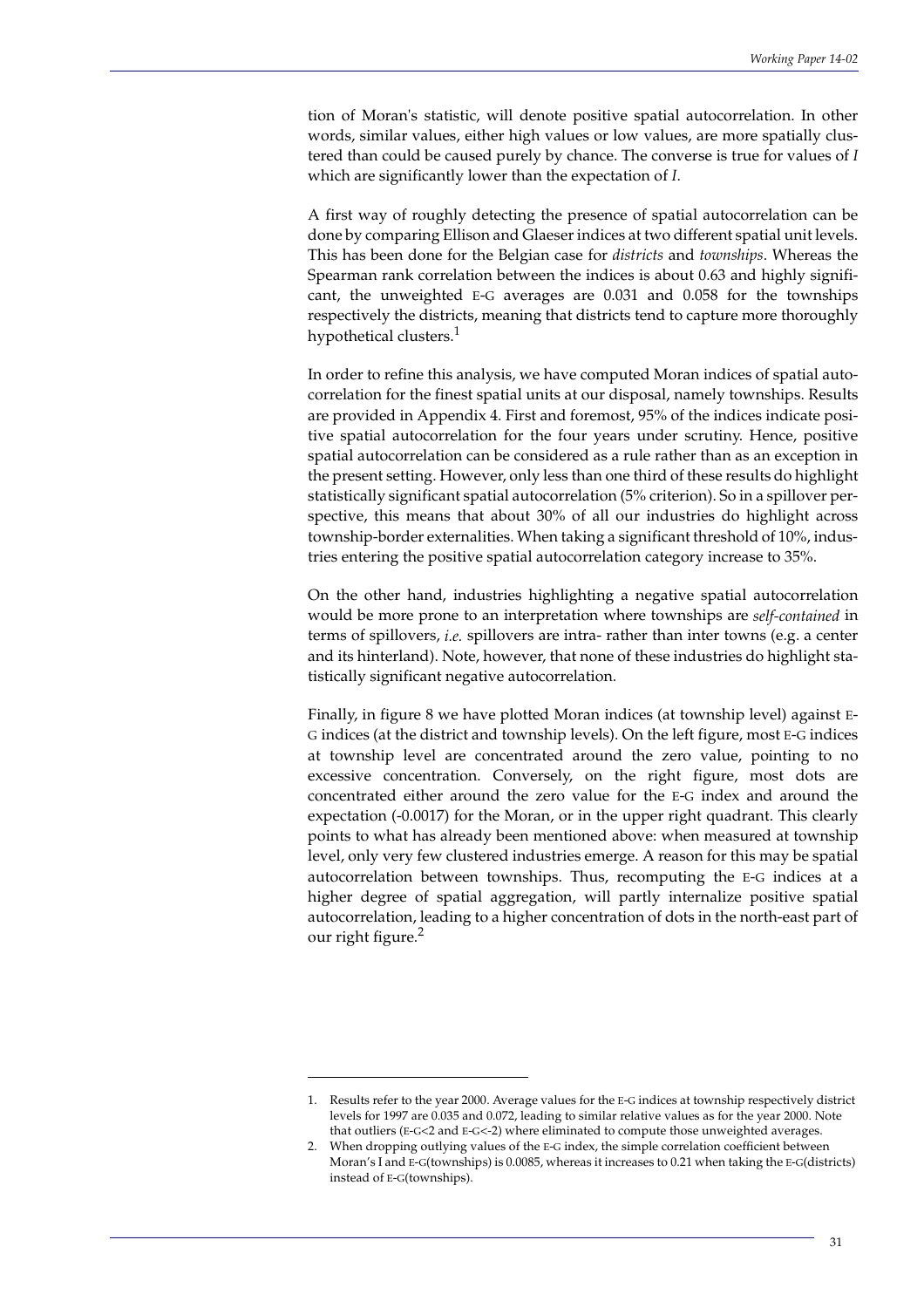

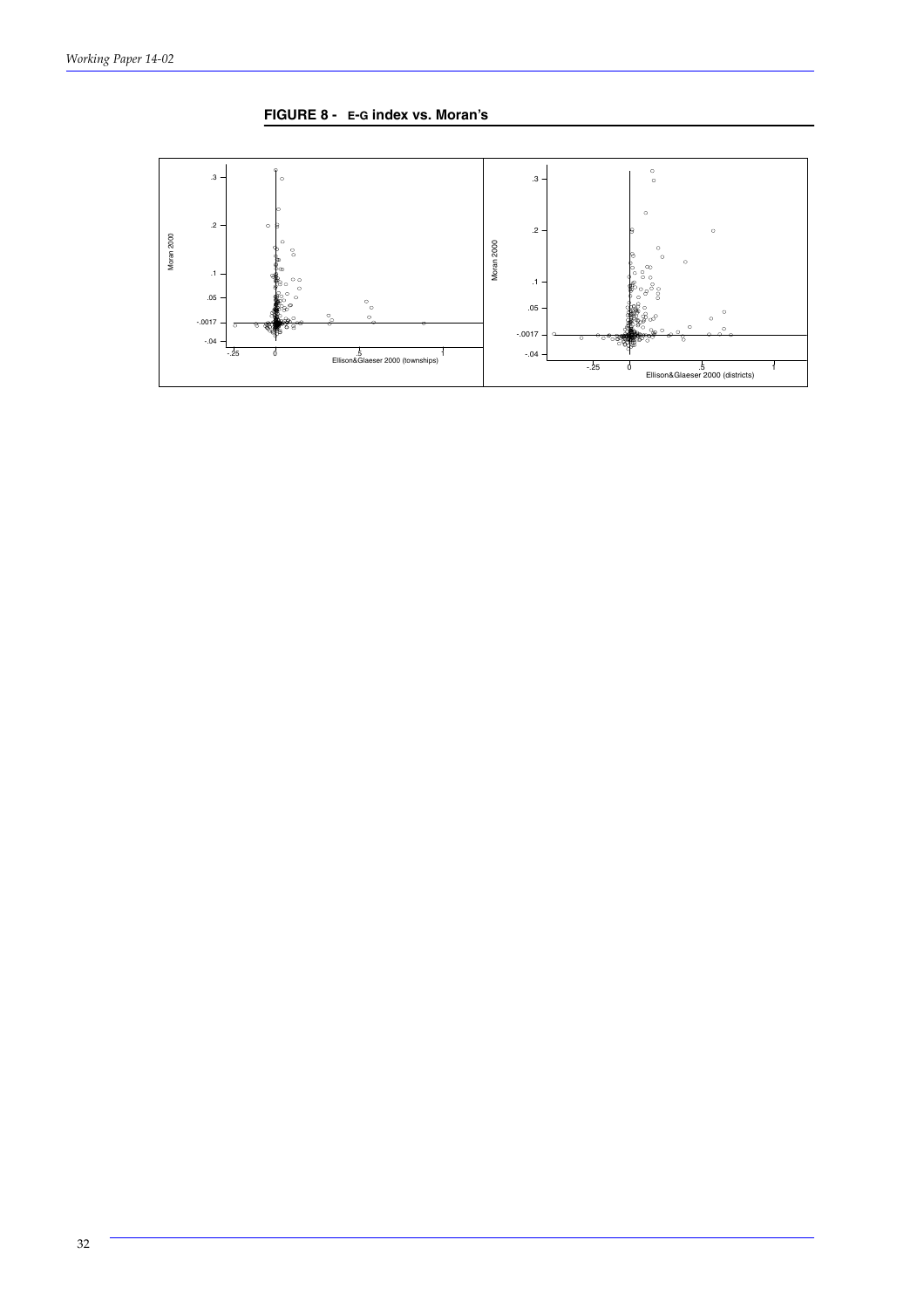

# **Further steps**

The aim of this paper is to carry out a thorough descriptive analysis of the distribution of manufacturing activity across Belgium. In doing so, emphasis has been placed on measures of agglomeration. The intention of this study is therefore not to provide straightforward policy prescriptions.

Describing the spatial patterns of manufacturing activity may, however, be relevant to policymakers. Governments devote quite significant amounts of money to encourage spatial equity. This goal can be achieved in many different ways, one of which is to promote the development of less favoured regions, e.g. by means of incentive policies granting special advantages to firms that locate in the designated areas.

Although such policies are necessary and valuable, they imply a trade-off against efficiency. As we have mentioned, the measures of spatial agglomeration which are used in this paper, i.e. the Ellison-Glaeser and the Maurel-Sédillot indices, are model-based indices. In these models, location is the result of natural advantages and/or externalities. Having confined ourselves to manufacturing industries, a further step would now be to analyze the determinants of agglomeration, i.e. natural advantages or externalities. As a result one could focus on specific policies for industries for which externalities play a greater part (such as stimulating specific clustering of linked activities). As we find very different patterns of agglomeration for the manufacturing industries, externalities may be especially dominant in some industries. In this respect it seems reasonable to think that a more equitable spatial policy should take the differential benefits and costs of agglomeration between industries into account.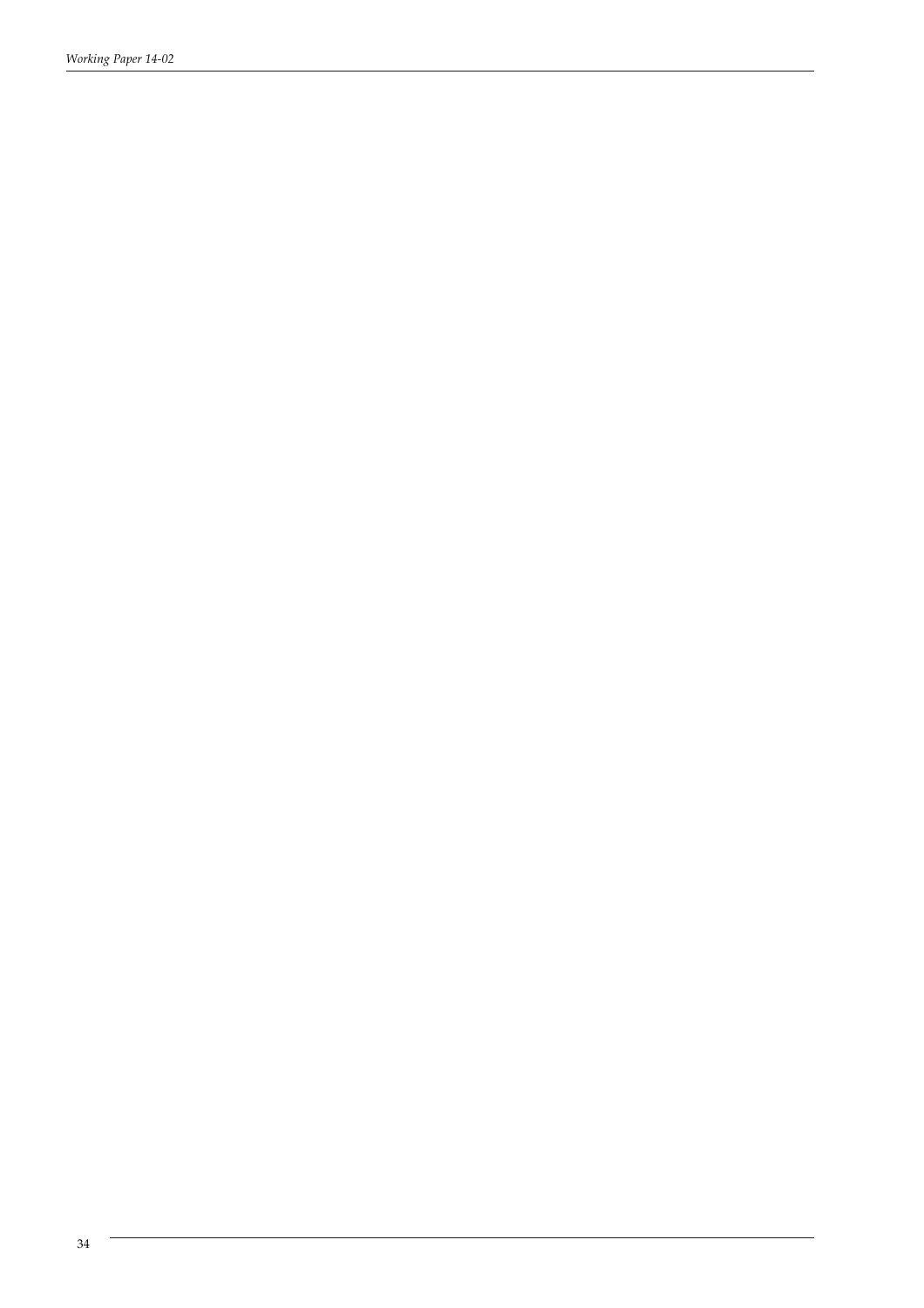

# **Bibliography**

- Ciccone, Antonio and Robert Hall (1996), Productivity and the Density of Economic Activity, *American Economic Review*, 86(1), pp. 54-70
- Decrop, Jehan (2002), Agglomération et dynamique des activités économiques dans les villes belges: Une approche spatiale et sectorielle, *Federal Planning Bureau of Belgium working paper* 09-02
- Devereux Michael, Rachel Griffith and Helen Simpson (1999), The geographical Distribution of Production Activity in the UK, *IFS working paper* n°26/99
- Dumais Guy, Glenn Ellison and Edward Glaeser (2002), geographical Concentration as a Dynamic Process, Review of Economics and Statistics, 84(2), pp. 193- 204
- Duranton, Gilles and Henry Overman (2001), localizationgeographical in the UK Manufacturing Industries, mimeo LSE
- Ellison, Glenn and Edward Glaeser (1997), geographical Concentration in U.S. Manufacturing Industries: A Dartboard Approach, *Journal of Political Economy*, 105(5), pp. 889-927
- Ellison, Glenn and Edward Glaeser (1999), The geographical Concentration of Industry: Does Natural Advantage Explain Agglomeration?, *American Economic Review*, 89(2), May 1999, pages 311-16
- Feldman, Maryann and David Audretsch (1999), Innovation in Cities: Science-Based Diversity, Specialization and Localized Competition, *European Economic Review*, 43(2), pp. 409-29
- Fujita, Masahisa, Paul Krugman and Anthony Venables (1999), The Spatial Economy: Cities, Regions, and International Trade, MIT Press
- Glaeser, Edward, Heidi Kallal, José Scheinkman and Andrei Shleifer (1992), Growth in Cities, *Journal of Political Economy*, 100, pp. 1126-52
- Hatzichronoglou Thomas (1997), Revision of High-Technology Sector and Product Specification, STI working paper 1997/2, OECD, Paris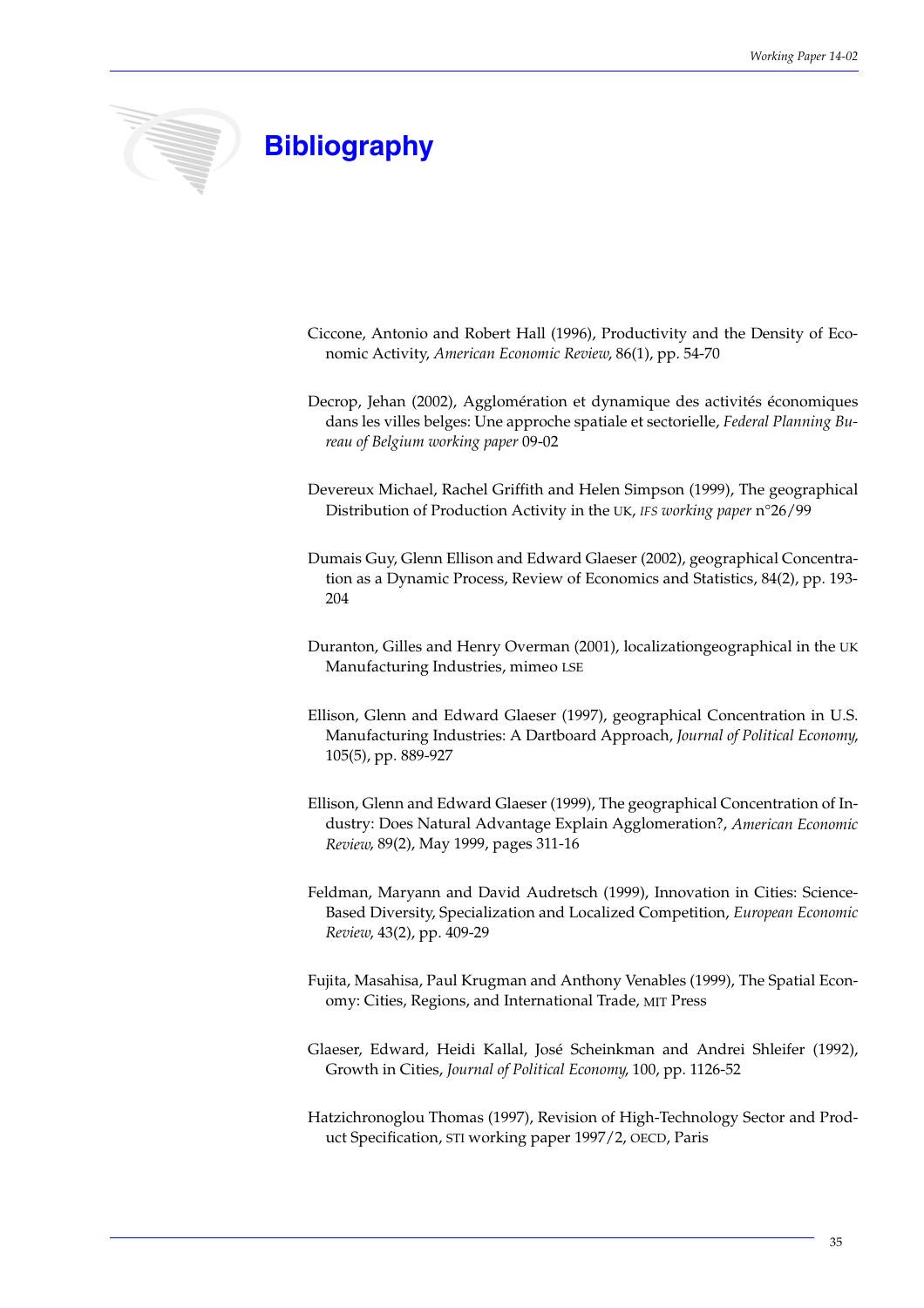- Henderson, Vernon, Ari Kuncoro and Matt Turner (1995), Industrial Development in Cities, *Journal of Political Economy*, 103(5), pp. 1067-90
- Holmes, Thomas and John Stevens (2000), geographical Concentration and Establishment Scale, forthcoming *Review of Economics and Statistics*
- Holmes, Thomas and John Stevens (2002), The Role of Cities: Evidence from the Placement of Sales Officies, *Federal Reserve Bank of Minneapolis* Staff Report #298
- Hoover, Edgar (1937), Location Theory and the Shoe and Leather Industry, Cambridge, Mass.: Harvard University Press
- Krugman, Paul (1991), Increasing Returns and Economic Geography, *Journal of Political Economy*, 99(3), pp. 483-99
- Maurel, Françoise and Béatrice Sédillot (1999), A Measure of the geographical Concentration in French Manufacturing Industries, *Regional Science and Urban Economics*, 29(5), pp. 575-604
- McLaughlin, Glenn (1930), Industrial Diversification in American Cities, *Quarterly Journal of Economics*, 45(1), pp. 131-49
- Moomaw, Ronald (1981), Productivity and City Size: a Crtique of the Evidence, *Quarterly Journal of Economics*, 96, 675-88
- Neary, Peter (2001), Of Hype and Hyperbolas: Introducing the New Economic Geography, *Journal of Economic Literature*, 39(2), pp. 536-61
- Rauch, James (1993), Productivity Gains from geographical Concentration of Human Capital: Evidence from the Cities, *Journal of Urban Economics*, 34(3), pp. 380-400
- Rosenthal, Stuart and William Strange (2001), The Determinants of Agglomeration, Journal of Urban Economics, 50(2), pp. 191-229
- Saxenian, AnnaLee (1996), Regional Advantage: Culture and Competition in Silicon Valley and Route 128, Harvard University Press
- Sveikauskas, Leo (1975), The Productivity of Cities, *Quarterly Journal of Economics*, 89, pp. 393-413
- Tabuchi, Takatoshi (1986), Urban Agglomeration, Capital Augmenting Technology, and Labor Market Equilibrium, *Journal of Urban Economics*, 20, pp. 211-28
- Teixeira, Antonio (2002), The geographical Distribution of Production Activity in Portugal and its Determinants, *mimeo CORE*, Université catholique de Louvain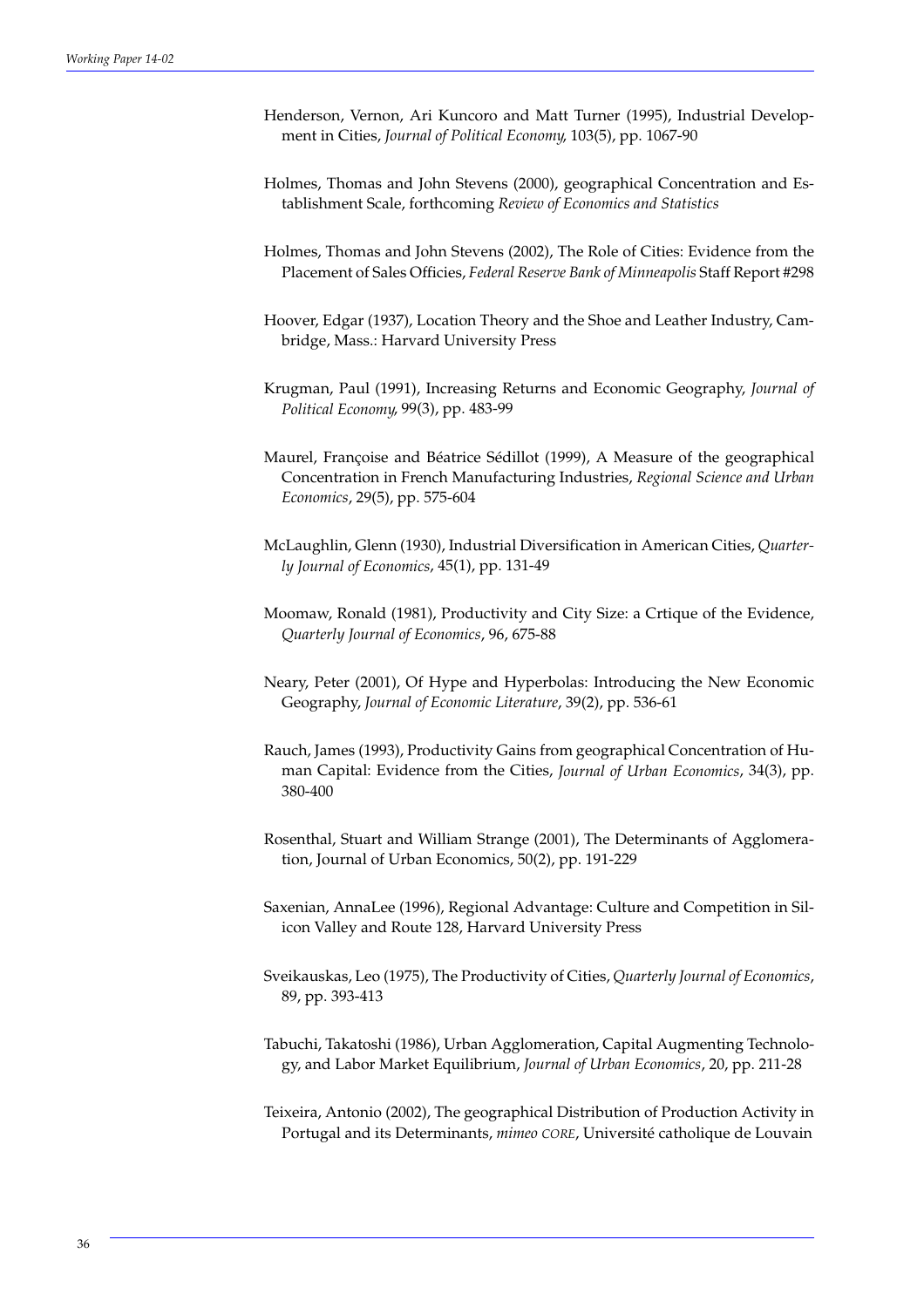

| NACE <sub>2</sub> | Percent plants (2000) | Percent jobs (2000) | NACE <sub>2</sub> | Percent plants<br>(2000) | Percent jobs (2000) |
|-------------------|-----------------------|---------------------|-------------------|--------------------------|---------------------|
| $\mathbf{1}$      | 2.49                  | 0.86                | 41                | 0.06                     | 0.21                |
| 2                 | 0.09                  | 0.02                | 45                | 10.6                     | 5.66                |
| 5                 | 0.05                  | 0.02                | 50                | $3.9\,$                  | 1.64                |
| $10$              | 0.01                  | $\mathsf{O}\xspace$ | 51                | 8.45                     | 5.23                |
| 14                | 0.07                  | 0.12                | 52                | 14.38                    | 5.85                |
| 15                | 2.55                  | 2.53                | 55                | 8.33                     | 3.17                |
| $16\,$            | 0.01                  | 0.08                | 60                | 2.41                     | 3.1                 |
| $17\,$            | $0.5\,$               | 1.21                | 61                | 0.06                     | 0.06                |
| 18                | 0.29                  | 0.31                | 62                | 0.05                     | 0.36                |
| $19$              | $0.05\,$              | 0.06                | 63                | 1.21                     | 1.26                |
| 20                | 0.35                  | 0.34                | 64                | $0.6\,$                  | 2.36                |
| 21                | 0.12                  | 0.5                 | 65                | 1.81                     | 2.64                |
| 22                | 0.98                  | 0.94                | 66                | 0.14                     | 0.78                |
| 23                | 0.01                  | 0.11                | 67                | 1.48                     | 0.41                |
| 24                | 0.29                  | 2.06                | $70\,$            | 3.04                     | 0.54                |
| 25                | 0.27                  | 0.79                | $71$              | 0.39                     | 0.18                |
| 26                | 0.49                  | 0.96                | 72                | 1.02                     | 1.09                |
| 27                | 0.1                   | 1.12                | $73\,$            | 0.15                     | 0.36                |
| 28                | 1.48                  | 1.76                | 74                | 8.61                     | 8.39                |
| 29                | 0.51                  | 1.24                | 75                | 2.77                     | 10.93               |
| $30\,$            | 0.01                  | 0.01                | 80                | 3.07                     | 10.18               |
| 31                | 0.19                  | 0.72                | 85                | 5.61                     | 10.96               |
| 32                | 0.04                  | 0.57                | 90                | 0.26                     | 0.43                |
| 33                | 0.24                  | 0.19                | 91                | 3.13                     | 1.09                |
| 34                | 0.16                  | 1.63                | 92                | $2.3\,$                  | 1.6                 |
| 35                | 0.08                  | 0.52                | 93                | 2.78                     | 0.73                |
| 36                | 0.76                  | 0.69                | 95                | 0.9                      | 0.09                |
| 37                | 0.11                  | 0.1                 | 98                | 0.02                     | 0.55                |
| 40                | 0.08                  | 0.56                | 99                | $0.1\,$                  | 0.09                |
|                   |                       |                     | Total             | 100                      | $100$               |

#### **APPENDIX 1 - Percent of plants and jobs by NACEBEL 2-digit in 2000**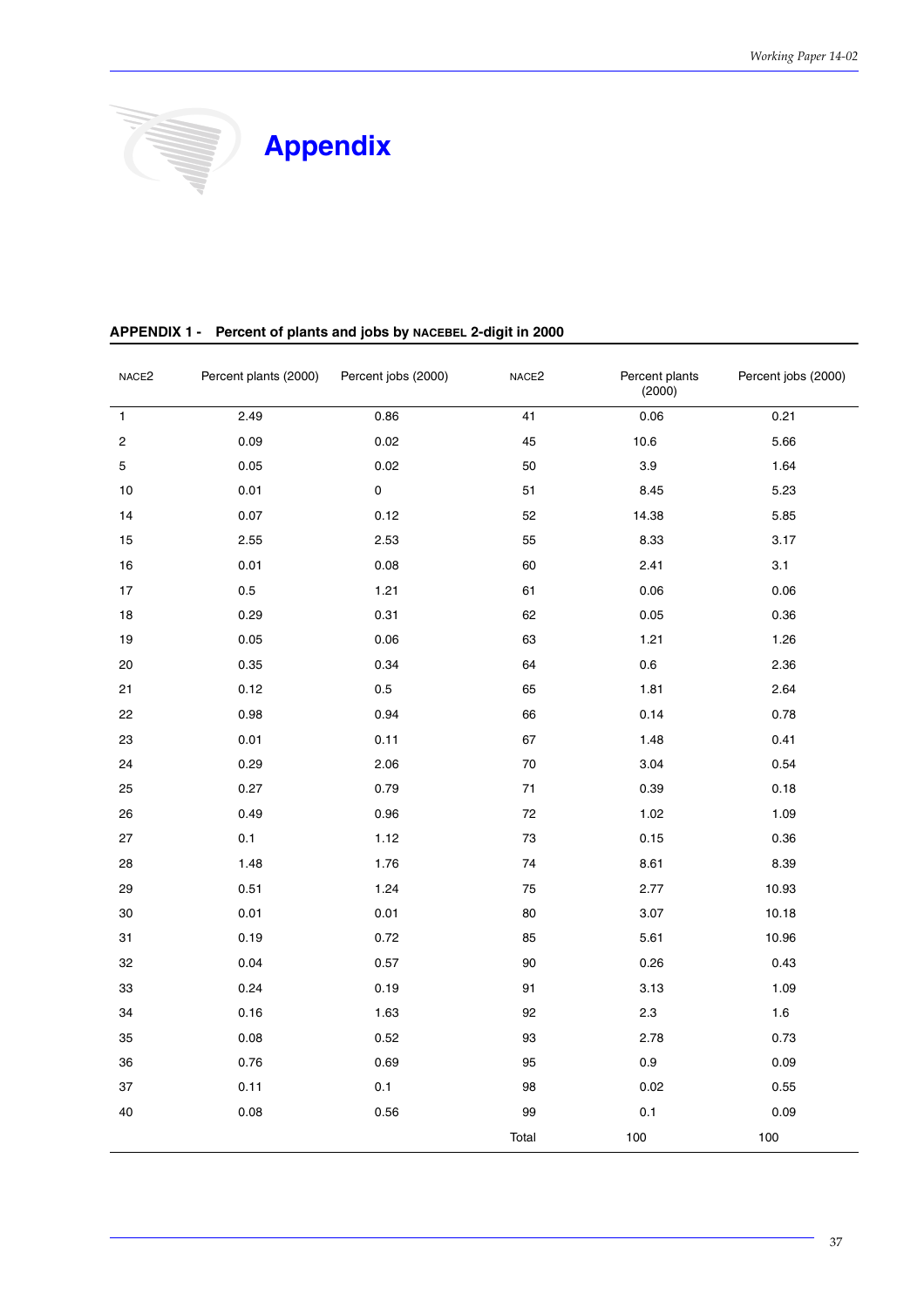| NACE4 | Herfindahl index<br>(Hk) | E-G_arr2000 | MS_arr2000 | E-G_arr1997 | MS_arr1997 |
|-------|--------------------------|-------------|------------|-------------|------------|
| 2310  | 0.985                    | 5.895       | $-0.051$   | 0.128       | $-0.052$   |
| 1722  | 0.907                    | 0.704       | $-0.051$   | 0.698       | $-0.052$   |
| 2330  | 0.222                    | 0.658       | 0.698      | 0.510       | 0.536      |
| 2753  | 0.444                    | 0.657       | 0.889      | 0.491       | 0.789      |
| 2653  | 0.874                    | 0.627       | $-0.051$   | 0.727       | $-0.052$   |
| 2464  | 0.381                    | 0.582       | 0.784      | 0.577       | 0.802      |
| 1724  | 0.408                    | 0.567       | 0.573      | 0.647       | 0.651      |
| 2320  | 0.287                    | 0.553       | 0.724      | 0.374       | 0.548      |
| 3621  | 0.574                    | 0.420       | 0.521      | 0.513       | 0.573      |
| 2611  | 0.16                     | 0.390       | 0.345      | 0.452       | 0.396      |
| 2872  | 0.264                    | 0.376       | 0.525      | 0.290       | 0.428      |
| 2626  | 0.287                    | 0.370       | 0.272      | 0.448       | 0.356      |
| 2960  | 0.444                    | 0.338       | 0.329      | 0.360       | 0.351      |
| 2622  | 0.781                    | 0.288       | $-0.048$   | 0.172       | 0.027      |
| 1723  | 0.169                    | 0.272       | 0.219      | 0.292       | 0.236      |
| 2020  | 0.074                    | 0.230       | 0.189      | 0.204       | 0.162      |
| 1717  | 0.792                    | 0.229       | $-0.050$   | 0.015       | $-0.044$   |
| 1772  | 0.019                    | 0.203       | 0.158      | 0.234       | 0.186      |
| 1721  | 0.05                     | 0.201       | 0.179      | 0.214       | 0.193      |
| 1714  | 0.068                    | 0.199       | 0.189      | 0.165       | 0.152      |
| 3622  | 0.016                    | 0.198       | 0.262      | 0.202       | 0.276      |
| 2752  | 0.205                    | 0.183       | 0.164      | 0.160       | 0.138      |
| 2052  | 0.144                    | 0.179       | 0.149      | 0.098       | 0.060      |
| 1542  | 0.613                    | 0.176       | 0.099      | 0.257       | 0.110      |
| 1751  | 0.042                    | 0.169       | 0.133      | 0.151       | 0.110      |
| 1753  | 0.754                    | 0.169       | $-0.051$   | 0.090       | $-0.052$   |
| 2441  | 0.113                    | 0.167       | 0.133      | 0.162       | 0.117      |
| 1715  | 0.133                    | 0.166       | 0.100      | 0.122       | 0.079      |
| 2921  | 0.288                    | 0.161       | 0.214      | 0.249       | 0.304      |
| 1591  | 0.283                    | 0.161       | 0.199      | 0.283       | 0.304      |
| 2225  | 0.018                    | 0.159       | 0.174      | 0.085       | 0.110      |
| 3511  | 0.054                    | 0.155       | 0.194      | 0.142       | 0.185      |
| 3662  | 0.226                    | 0.153       | 0.076      | 0.183       | 0.110      |
| 1725  | 0.102                    | 0.146       | 0.083      | 0.108       | 0.048      |
| 1711  | 0.114                    | 0.146       | 0.103      | 0.152       | 0.109      |

#### **APPENDIX 2 - Herfindahl, Ellison-Glaeser and Maurel-Sédillot indices for the 76 industries with E-G>0.05 in 2000**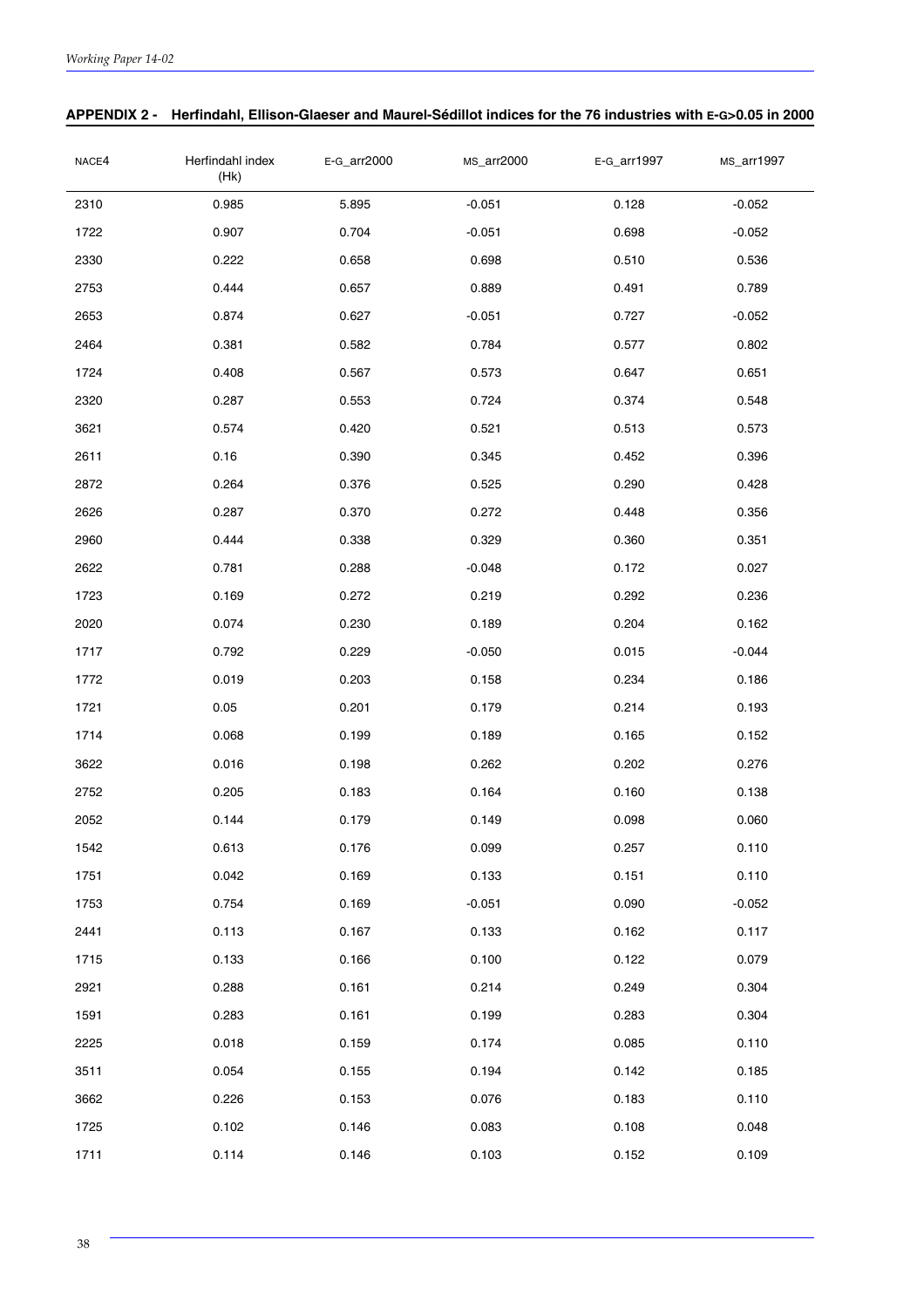| NACE4 | Herfindahl index<br>(Hk) | E-G_arr2000 | MS_arr2000 | E-G_arr1997 | MS_arr1997 |
|-------|--------------------------|-------------|------------|-------------|------------|
| 1760  | 0.207                    | 0.146       | 0.059      | 0.196       | 0.097      |
| 1562  | 0.676                    | 0.137       | $-0.050$   | 0.149       | $-0.052$   |
| 1810  | 0.567                    | 0.137       | $-0.047$   | 0.037       | $-0.010$   |
| 1771  | 0.101                    | 0.126       | 0.067      | 0.120       | 0.049      |
| 3162  | 0.12                     | 0.125       | 0.081      | $-0.113$    | $-0.027$   |
| 2630  | 0.231                    | 0.120       | 0.149      | 0.112       | 0.129      |
| 2613  | 0.264                    | 0.117       | 0.021      | 0.072       | 0.002      |
| 1730  | 0.026                    | 0.114       | 0.091      | 0.146       | 0.124      |
| 2954  | 0.167                    | 0.113       | 0.073      | 0.082       | 0.033      |
| 2612  | 0.066                    | 0.112       | 0.097      | 0.092       | 0.076      |
| 2414  | 0.072                    | 0.106       | 0.169      | 0.113       | 0.187      |
| 2932  | 0.214                    | 0.103       | 0.038      | 0.107       | 0.039      |
| 1552  | 0.138                    | 0.100       | 0.096      | 0.137       | 0.134      |
| 3512  | 0.324                    | 0.099       | 0.213      | 0.077       | 0.226      |
| 2651  | 0.139                    | 0.098       | 0.052      | 0.112       | 0.057      |
| 2913  | 0.089                    | 0.096       | 0.109      | 0.022       | 0.026      |
| 2442  | 0.08                     | 0.094       | 0.086      | 0.083       | 0.069      |
| 2213  | 0.068                    | 0.094       | 0.116      | 0.232       | 0.279      |
| 2212  | 0.034                    | 0.091       | 0.108      | 0.046       | 0.055      |
| 1713  | 0.11                     | 0.090       | 0.054      | 0.091       | 0.057      |
| 2662  | 0.302                    | 0.080       | 0.177      | $-0.207$    | $-0.052$   |
| 1910  | 0.334                    | 0.077       | 0.027      | 0.063       | 0.032      |
| 2615  | 0.757                    | 0.076       | $-0.048$   | 0.673       | 0.611      |
| 1572  | 0.197                    | 0.075       | 0.014      | 0.008       | $-0.049$   |
| 3161  | 0.421                    | 0.074       | $-0.038$   | 0.060       | $-0.045$   |
| 1597  | 0.173                    | 0.067       | 0.023      | 0.051       | 0.006      |
| 2914  | 0.153                    | 0.065       | 0.056      | 0.076       | 0.067      |
| 1520  | 0.047                    | 0.064       | 0.031      | 0.160       | 0.104      |
| 2461  | 0.376                    | 0.063       | $-0.042$   | 0.041       | $-0.042$   |
| 3530  | 0.186                    | 0.063       | 0.062      | $-0.001$    | $-0.002$   |
| 2710  | 0.147                    | 0.063       | 0.067      | 0.040       | 0.041      |
| 1594  | 0.393                    | 0.062       | 0.058      | 0.073       | 0.064      |
| 1754  | 0.038                    | 0.062       | 0.037      | 0.060       | 0.023      |
| 2466  | 0.044                    | 0.062       | 0.065      | $-0.006$    | $-0.002$   |
| 1716  | 0.464                    | 0.060       | 0.041      | 0.061       | 0.026      |
| 3002  | 0.179                    | 0.059       | $-0.002$   | 0.085       | 0.021      |
| 1920  | 0.49                     | 0.058       | $-0.024$   | 0.040       | $-0.016$   |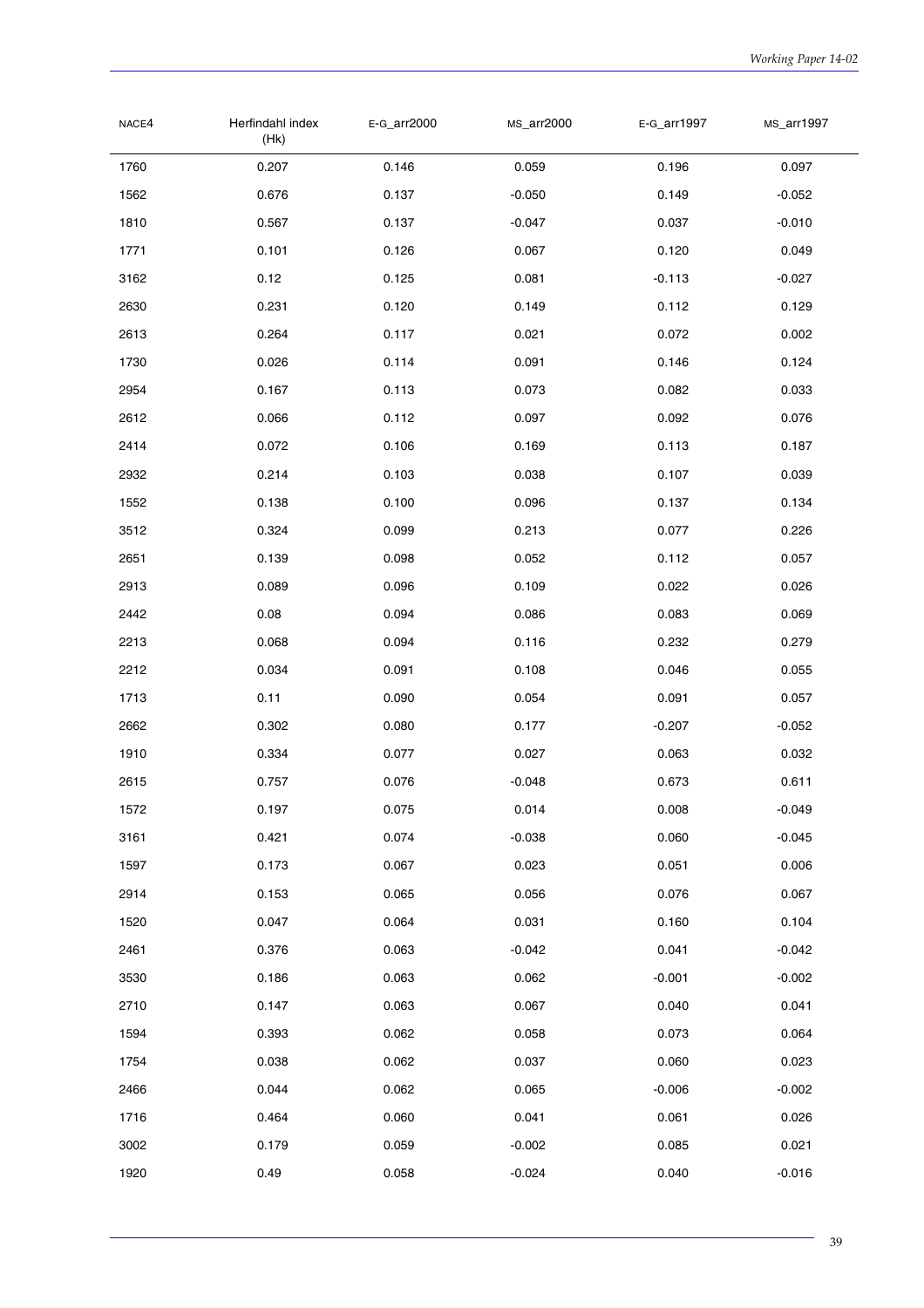| NACE4       | Herfindahl index<br>(Hk) | E-G_arr2000              |            | E-G_arr1997 | MS_arr1997 |
|-------------|--------------------------|--------------------------|------------|-------------|------------|
| 1823        | 0.1                      | 0.055                    | 0.017      | 0.103       | 0.062      |
| 2862        | 0.072                    | 0.055                    | 0.062      | 0.024       | 0.028      |
| 3630        | 0.059                    | 0.052                    | 0.031      | 0.040       | 0.008      |
| 2223        | 0.055                    | 0.051                    | 0.053      | 0.009       | 0.028      |
| 2214        | 0.134                    | 0.050                    | 0.036      | 0.077       | 0.086      |
|             |                          |                          |            |             |            |
| Spearman    |                          | E-G (2000)<br>E-G (1997) |            | MS (1997)   | MS (2000)  |
| E-G (1997)  | 1                        |                          |            |             |            |
| E-G (2000)  |                          | 0.7648                   | 1          |             |            |
| MS (1997)   |                          | 0.6871                   | 0.4702     | 1           |            |
| MS (2000)   |                          | 0.5016                   | 0.5805     | 0.8152      | 1          |
|             |                          |                          |            |             |            |
| Correlation |                          | E-G (1997)               | E-G (2000) | MS (1997)   | MS (2000)  |
| E-G (1997)  | 1                        |                          |            |             |            |
| E-G (2000)  |                          | 0.2456                   |            |             |            |
| MS (1997)   |                          | 0.7038                   | 0.138      | 1           |            |
| MS (2000)   |                          | 0.5001                   |            | 0.7921      | 1          |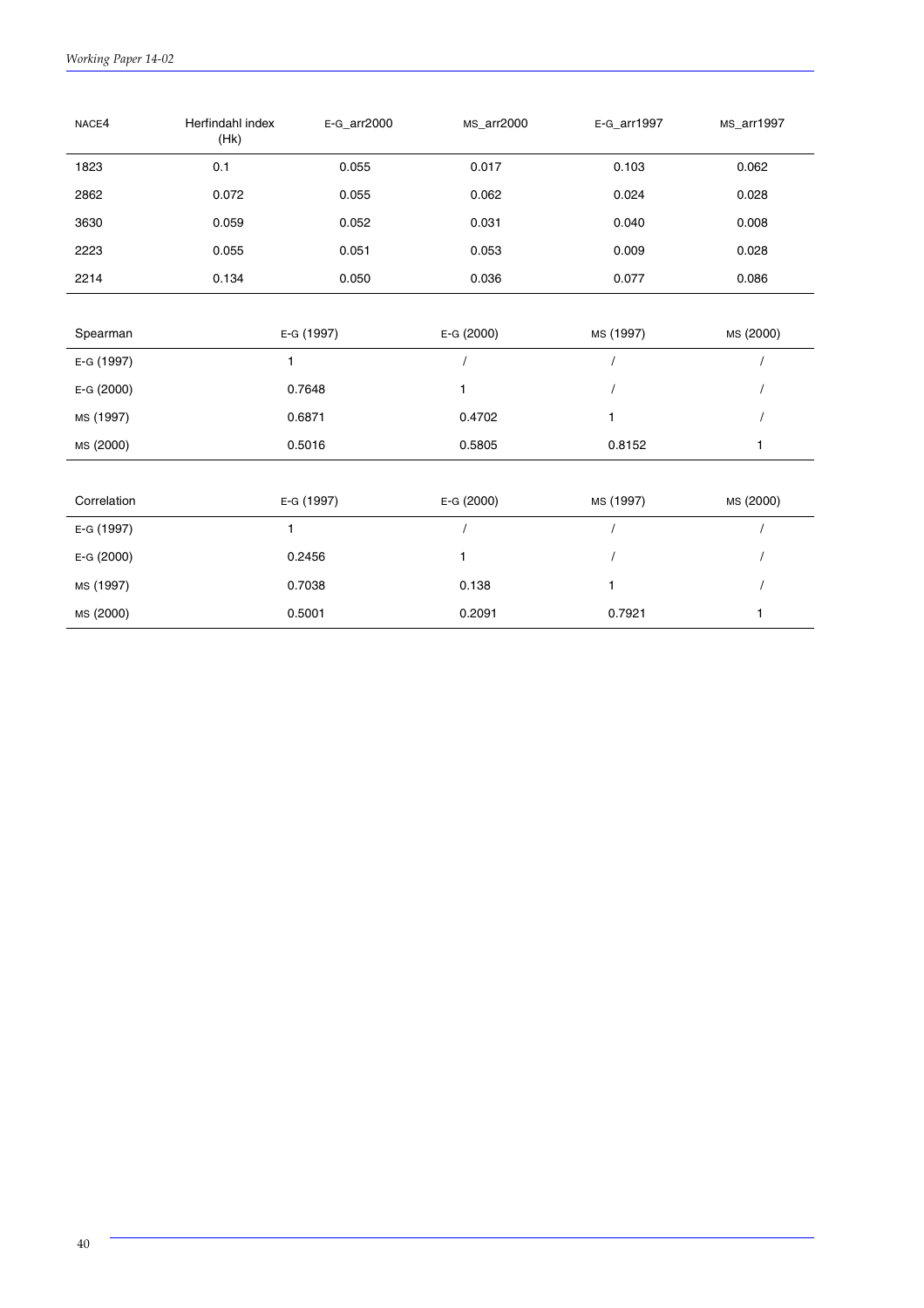| NACE <sub>2</sub> | Name                                                                    | E-G 2000 | NACE <sub>2</sub><br>rank |                |             | NACE4                      |                               |              |
|-------------------|-------------------------------------------------------------------------|----------|---------------------------|----------------|-------------|----------------------------|-------------------------------|--------------|
|                   |                                                                         |          |                           | Obs.           | $E-G \le 0$ | $0 < E - G$<br>$\leq 0.02$ | $0.02 < E - G$<br>$\leq 0.05$ | $E-G > 0.05$ |
| 15                | Food industry                                                           | 0.004    | 18                        | 31             | 19.4%       | 25.8%                      | 25.8%                         | 29.0%        |
| 16                | Tobacco industry                                                        | 0.008    | 14                        | 1              | 0.0%        | 100.0%                     | 0.0%                          | 0.0%         |
| 17                | Textile industry                                                        | 0.103    | 2                         | 21             | 0.0%        | 4.8%                       | 9.6%                          | 85.7%        |
| 18                | Clothes and fur industry                                                | 0.026    | 4                         | 6              | 0.0%        | 16.7%                      | 50.0%                         | 33.3%        |
| 19                | Leather and footwear indus-<br>try                                      | 0.016    | 8                         | 3              | 0.0%        | 33.3%                      | 0.0%                          | 66.7%        |
| 20                | Wood, cork, basket and<br>esparto industry                              | 0.021    | 6                         | 6              | 0.0%        | 50.0%                      | 16.7%                         | 33.3%        |
| 21                | Paper and paperboard<br>industry                                        | 0.011    | 11                        | 6              | 0.0%        | 33.3%                      | 66.7%                         | 0.0%         |
| 22                | Publishing, printing and<br>reproduction                                | 0.024    | 5                         | 13             | 30.8%       | 7.7%                       | 23.1%                         | 38.5%        |
| 23                | Coking, refining and nuclear<br>industries                              | 0.219    | 1                         | 3              | 0.0%        | 0.0%                       | 0.0%                          | 100.0%       |
| 24                | Chemical industry                                                       | 0.02     | $\overline{7}$            | 20             | 35.0%       | 5.0%                       | 30.0%                         | 30.0%        |
| 25                | Rubber and plastic industry                                             | 0.012    | 10                        | 7              | 0.0%        | 28.6%                      | 71.4%                         | 0.0%         |
| 26                | Production of other non-<br>metallic minerals                           | 0.007    | 15                        | 25             | 28.0%       | 12.0%                      | 4.0%                          | 56.0%        |
| 27                | Metallurgy                                                              | 0.012    | 9                         | 17             | 29.4%       | 29.4%                      | 5.9%                          | 35.3%        |
| 28                | Metal transformation                                                    | 0.005    | 17                        | 16             | 25.0%       | 50.0%                      | 12.5%                         | 12.8%        |
| 29                | Production of machines and<br>equipment                                 | 0.003    | 19                        | 20             | 40.0%       | 15.0%                      | 10.0%                         | 35.0%        |
| 30                | Production of office<br>machines and computer<br>materials              | 0.056    | 3                         | 2              | 50.0%       | 0.0%                       | 0.0%                          | 50.0%        |
| 31                | Production of electrical<br>machines and apparatus                      | $-0.005$ | 21                        | 7              | 28.6%       | 42.9%                      | 0.0%                          | 28.6%        |
| 32                | Production of radio, broad-<br>cast and communication<br>equipment      | $-0.023$ | 23                        | 3              | 0.0%        | 100.0%                     | 0.0%                          | 0.0%         |
| 33                | Production of medical, pre-<br>cision, optical and clock<br>instruments | 0.01     | 12                        | 5              | 40.0%       | 40.0%                      | 20.0%                         | 0.0%         |
| 34                | Production and assembling<br>of motor vehicle, tow and<br>semi-trailer  | $-0.022$ | 22                        | 3              | 33.3%       | 66.7%                      | 0.0%                          | 0.0%         |
| 35                | Production of other trans-<br>port materials                            | 0.009    | 13                        | 8              | 37.5%       | 12.5%                      | 0.0%                          | 50.0%        |
| 36                | Furniture production; vari-<br>ous industries                           | 0.007    | 16                        | 13             | 30.8%       | 38.5%                      | 0.0%                          | 30.8%        |
| 37                | Recycled material recovery                                              | 0.002    | 20                        | $\overline{c}$ | 50.0%       | 0.0%                       | 50.0%                         | 0.0%         |

#### **APPENDIX 3 - 4-digit classification among 2-digit industries**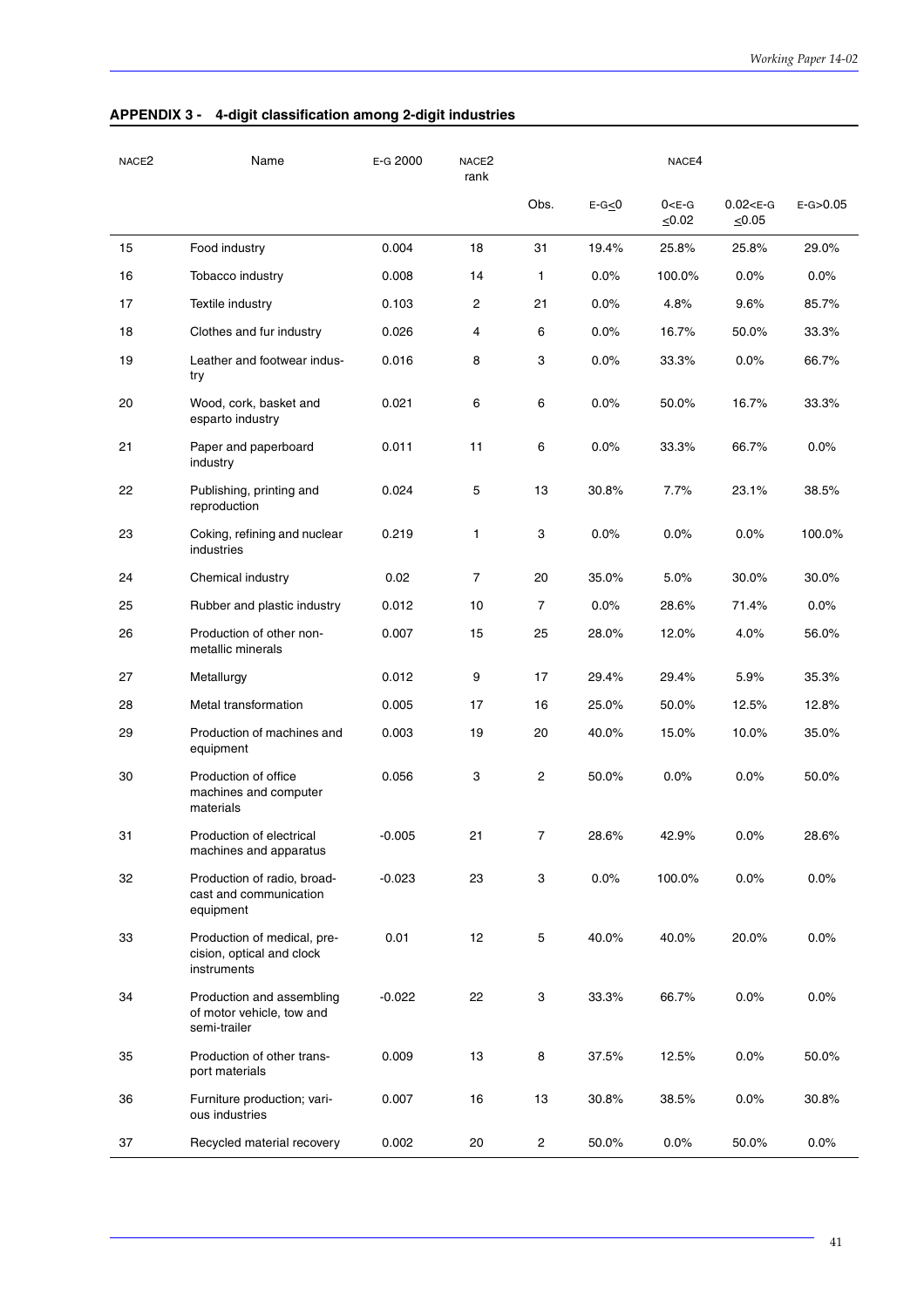| NACE4 | EG_arr2000 | Moran I (2000) | p-value (2000) | Moran I (1997) | p-value (1997) |
|-------|------------|----------------|----------------|----------------|----------------|
| 2310  | 5.8952     | $-0.0014$      | 0.7827         | $-0.0041$      | 0.8854         |
| 1722  | 0.704      | $-0.0028$      | 0.6075         | $-0.0028$      | 0.615          |
| 2330  | 0.6575     | 0.0415         | 0              | 0.0231         | 0              |
| 2753  | 0.6568     | 0.0088         | 0              | 0.0058         | 0              |
| 2653  | 0.6267     | $-0.0016$      | 0.9563         | $-0.0016$      | 0.9517         |
| 2464  | 0.5818     | 0.1992         | 0              | 0.208          | 0              |
| 1724  | 0.5673     | 0.0286         | 0              | 0.0286         | 0              |
| 2320  | 0.5526     | $-0.0017$      | 0.9861         | $-0.0017$      | 0.9949         |
| 3621  | 0.4195     | 0.0125         | 0.0004         | 0.0659         | 0              |
| 2611  | 0.3895     | 0.1386         | $\pmb{0}$      | 0.1415         | 0              |
| 2872  | 0.3755     | $-0.0121$      | 0.4798         | $-0.0134$      | 0.5026         |
| 2626  | 0.3701     | $-0.0051$      | 0.6858         | 0.0156         | 0.0008         |
| 2960  | 0.3379     | 0.003          | 0.5394         | 0.0029         | 0.4664         |
| 2622  | 0.2878     | $-0.0018$      | 0.9815         | $-0.0033$      | 0.9255         |
| 1723  | 0.2719     | $-0.0043$      | 0.8779         | $-0.005$       | 0.8368         |
| 2020  | 0.2299     | 0.1485         | $\pmb{0}$      | 0.1583         | 0              |
| 1717  | 0.2286     | 0.006          | 0.0126         | 0.0047         | 0.5758         |
| 1772  | 0.2029     | 0.0864         | 0              | 0.0695         | 0              |
| 1721  | 0.2014     | 0.1658         | 0              | 0.1797         | 0              |
| 1714  | 0.1989     | 0.0773         | 0              | 0.0475         | 0.0143         |
| 3622  | 0.1981     | 0.0685         | $\pmb{0}$      | 0.0596         | 0              |
| 2752  | 0.1831     | 0.0339         | 0.0111         | 0.0113         | 0.2877         |
| 2052  | 0.1793     | 0.0027         | 0.8312         | 0.0036         | 0.7988         |
| 1542  | 0.1755     | $-0.0011$      | 0.9295         | $-0.0021$      | 0.9174         |
| 1751  | 0.1692     | 0.2966         | 0              | 0.2773         | 0              |
| 1753  | 0.1687     | $-0.0027$      | 0.8602         | $-0.0031$      | 0.8569         |
| 2441  | 0.1671     | 0.0285         | 0.1527         | 0.0336         | 0.0784         |
| 1715  | 0.1659     | 0.0011         | 0.8859         | $-0.0046$      | 0.8891         |
| 2921  | 0.161      | $-0.0068$      | 0.7226         | $-0.0063$      | 0.6968         |
| 1591  | 0.1609     | 0.0956         | 0              | 0.0894         | 0              |
| 2225  | 0.1588     | 0.3151         | 0              | 0.1196         | 0              |
| 3511  | 0.1553     | 0.0875         | 0              | 0.0852         | 0              |
| 3662  | 0.1526     | 0.0066         | 0.644          | 0.0196         | 0.2382         |
| 1725  | 0.1462     | 0.1083         | 0              | 0.0886         | 0              |
| 1711  | 0.146      | 0.1284         | 0              | 0.1079         | 0              |
| 1760  | 0.1455     | 0.0267         | 0.1829         | $-0.0067$      | 0.7961         |
| 1562  | 0.1368     | $-0.0052$      | 0.4799         | $-0.005$       | 0.4626         |
| 1810  | 0.1368     | $-0.0044$      | 0.6376         | $-0.0153$      | 0.4461         |
| 1771  | 0.126      | $-0.0138$      | 0.5325         | $-0.009$       | 0.6009         |
| 3162  | 0.1246     | 0.1293         | 0              | 0.0008         | 0.7987         |

#### **APPENDIX 4 - Moran's I index of spatial autocorrelation (townships) for the 76 industries with E-G>0.05 in 2000**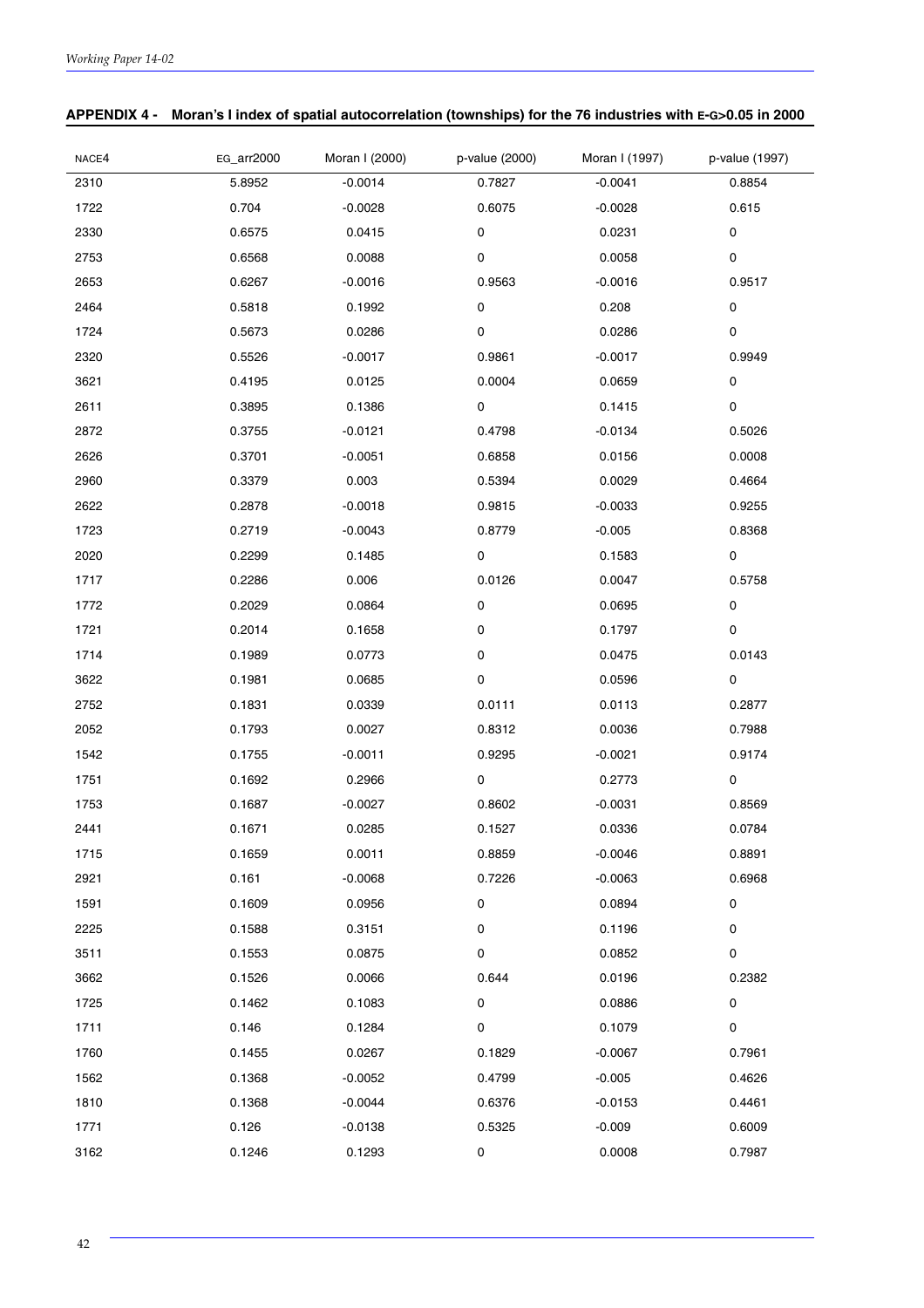| NACE4 | EG_arr2000 | Moran I (2000) | p-value (2000) | Moran I (1997) | p-value (1997) |
|-------|------------|----------------|----------------|----------------|----------------|
| 2630  | 0.1197     | 0.0819         | 0              | 0.0934         | 0              |
| 2613  | 0.1166     | 0.0316         | 0.0676         | 0.0488         | 0.0101         |
| 1730  | 0.1138     | 0.2338         | 0              | 0.2784         | 0              |
| 2954  | 0.1128     | 0.0382         | 0.0201         | 0.0154         | 0.2577         |
| 2612  | 0.112      | 0.0771         | $\pmb{0}$      | 0.0711         | 0.0004         |
| 2414  | 0.1059     | 0.0496         | 0              | 0.048          | $\pmb{0}$      |
| 2932  | 0.103      | 0.0253         | 0              | 0.0239         | 0              |
| 1552  | 0.0997     | $-0.0033$      | 0.9375         | $-0.0069$      | 0.7999         |
| 3512  | 0.099      | $-0.0035$      | 0.8632         | $-0.0049$      | 0.673          |
| 2651  | 0.0976     | 0.0233         | 0.2228         | 0.0233         | 0.2144         |
| 2913  | 0.0963     | 0.0331         | 0.0218         | 0.0042         | 0.732          |
| 2442  | 0.0942     | 0.0118         | 0.5197         | 0.0131         | 0.4668         |
| 2213  | 0.0939     | 0.1091         | 0              | 0.1167         | 0              |
| 2212  | 0.0911     | 0.1191         | $\pmb{0}$      | 0.1292         | $\pmb{0}$      |
| 1713  | 0.0904     | $-0.0093$      | 0.7134         | $-0.0079$      | 0.7549         |
| 2662  | 0.0796     | 0.086          | 0              | $-0.0022$      | 0.9672         |
| 1910  | 0.077      | 0.0216         | 0.1554         | 0.0443         | 0.0105         |
| 2615  | 0.0758     | $-0.0019$      | 0.9203         | $-0.0018$      | 0.9675         |
| 1572  | 0.0747     | $-0.0117$      | 0.5663         | $-0.0094$      | 0.6622         |
| 3161  | 0.0744     | $-0.0022$      | 0.944          | $-0.0049$      | 0.844          |
| 1597  | 0.0673     | $-0.0129$      | 0.6005         | $-0.0159$      | 0.5084         |
| 2914  | 0.0645     | 0.0699         | 0.0004         | 0.0854         | 0              |
| 1520  | 0.0643     | $-0.0052$      | 0.868          | 0.029          | 0.0837         |
| 2461  | 0.0632     | $-0.0046$      | 0.8405         | $-0.0063$      | 0.7912         |
| 3530  | 0.0631     | 0.0574         | 0.0026         | 0.0615         | 0.0014         |
| 2710  | 0.063      | 0.0176         | 0.3008         | 0.0015         | 0.8698         |
| 1594  | 0.0624     | 0.0256         | 0.0902         | 0.0263         | 0.0652         |
| 1754  | 0.0622     | 0.0432         | 0.0294         | 0.0209         | 0.2874         |
| 2466  | 0.0615     | 0.0524         | 0.0043         | 0.0155         | 0.4467         |
| 1716  | 0.0602     | 0.0156         | 0.1275         | 0.0316         | 0.041          |
| 3002  | 0.0586     | 0.0239         | 0.1835         | 0.0413         | 0.0216         |
| 1920  | 0.0579     | $-0.0038$      | 0.6912         | $-0.0037$      | 0.8346         |
| 1823  | 0.0554     | 0.0407         | 0.014          | 0.044          | 0.0035         |
| 2862  | 0.0545     | 0.0014         | 0.7971         | 0.0003         | 0.8436         |
| 3630  | 0.0524     | $-0.0051$      | 0.8782         | 0.0115         | 0.5698         |
| 2223  | 0.0511     | 0.0452         | 0.0193         | $-0.0011$      | 0.978          |